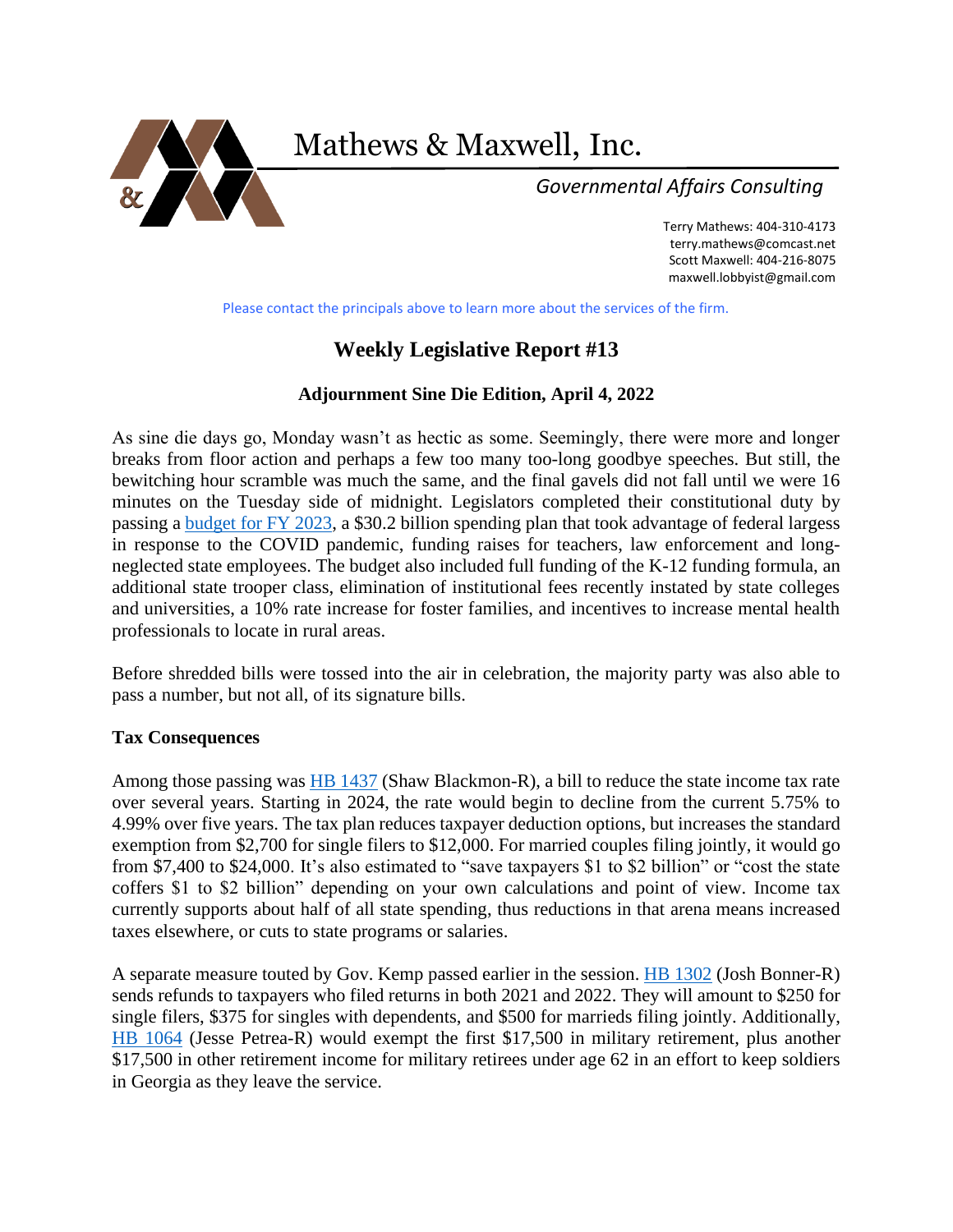# **Red Meat for Election Season**

Republicans clamped together two of its red meat issues that were priorities of Gov. Kemp's in a single bill. [HB 1084](https://www.legis.ga.gov/legislation/61477) (Will Wade-R) included the ban on teaching divisive concepts (critical race theory) as well as an amendment allowing any athletic association to ban transgender girls from competing with girls' teams. The bill passed in the wee hours and was sent to the Governor's office.

Republican elections language was amended to [SB 441,](https://www.legis.ga.gov/legislation/61690) a bill dealing with the Criminal Case Data Exchange Board, which passed. It will give the GBI original investigative authority in elections (it currently assists the Secretary of State) and the power to subpoena election records including ballots. Democrats argued that the head of the GBI is appointed by the Governor. Should exit polls show the Governor losing a race, he (or she, Dems emphasized) could instruct the GBI to subpoena and confiscate ballots in a county trending toward his/her opponent under the accusation of cheating. The majority didn't buy it; the bill passed along party lines.

# **Needs-Based Scholarships for the Finish Line**

[HB 1435](https://www.legis.ga.gov/legislation/62344) (Chuck Martin-R) would provide up to \$2,500 to undergraduate college students who are just short of completing their degrees, but can demonstrate a need for a bit more funding to get across the finish line. Testimony had shown that quite a number of students get almost to graduation using HOPE scholarship funds, but have a major incident – broken down vehicle or expiring lease, etc. – that prevents them from finishing their final semester. This "gap" funding is designed to fill that need. Georgia is currently one of only two states not offering scholarships based on need. This bill had bipartisan support and is now on the Governor's desk. (Needs-based HOPE scholarships have been a consistent part of the negotiations around how any gambling proceeds would be spent should a constitutional amendment ever allow such.)

# **Public Health Concerns**

Several bills dabbling in the public health arena were passed and sent onto the Governor. [HB 1355](https://www.legis.ga.gov/legislation/62106) (Katie Dempsey-R), the Childhood Lead Exposure Control Act, will update provisions in Georgia regulations to comport with nationally recognized guidelines for mitigating lead exposure. After a great deal of tightening up urged by the Department of Public Health, [HB 1175](https://www.legis.ga.gov/legislation/61674) (Clay Pirkle-R) will allow raw milk that is produced on "Grade A" farms and carries a stern warning label to be sold by farmers directly to consumers (not wholesale to grocery stores). Food trucks will be allowed to utilize a food service permit issued by any Georgia county to operate in all counties under [HB 1443](https://www.legis.ga.gov/legislation/62352) (Houston Gaines-R). Food trucks will still be subject to inspection by any county public health department where they operate, but won't have to purchase a new permit. And, finally, [HB 338](https://www.legis.ga.gov/legislation/61152) (Dean Burke-R) authorizes Medicaid to pay for post-partum health coverage for an entire year, six months more than the current rule.

# **And, the Taxpayer's Top Priority . . . Legislators' Pensions**

And, the last bill of the night/morning was  $\overline{HB}$  824 (Wes Cantrell-R) to boost pensions . . . of legislators. It's not quite as bad as it sounds as the increase isn't supposed to involve taxpayer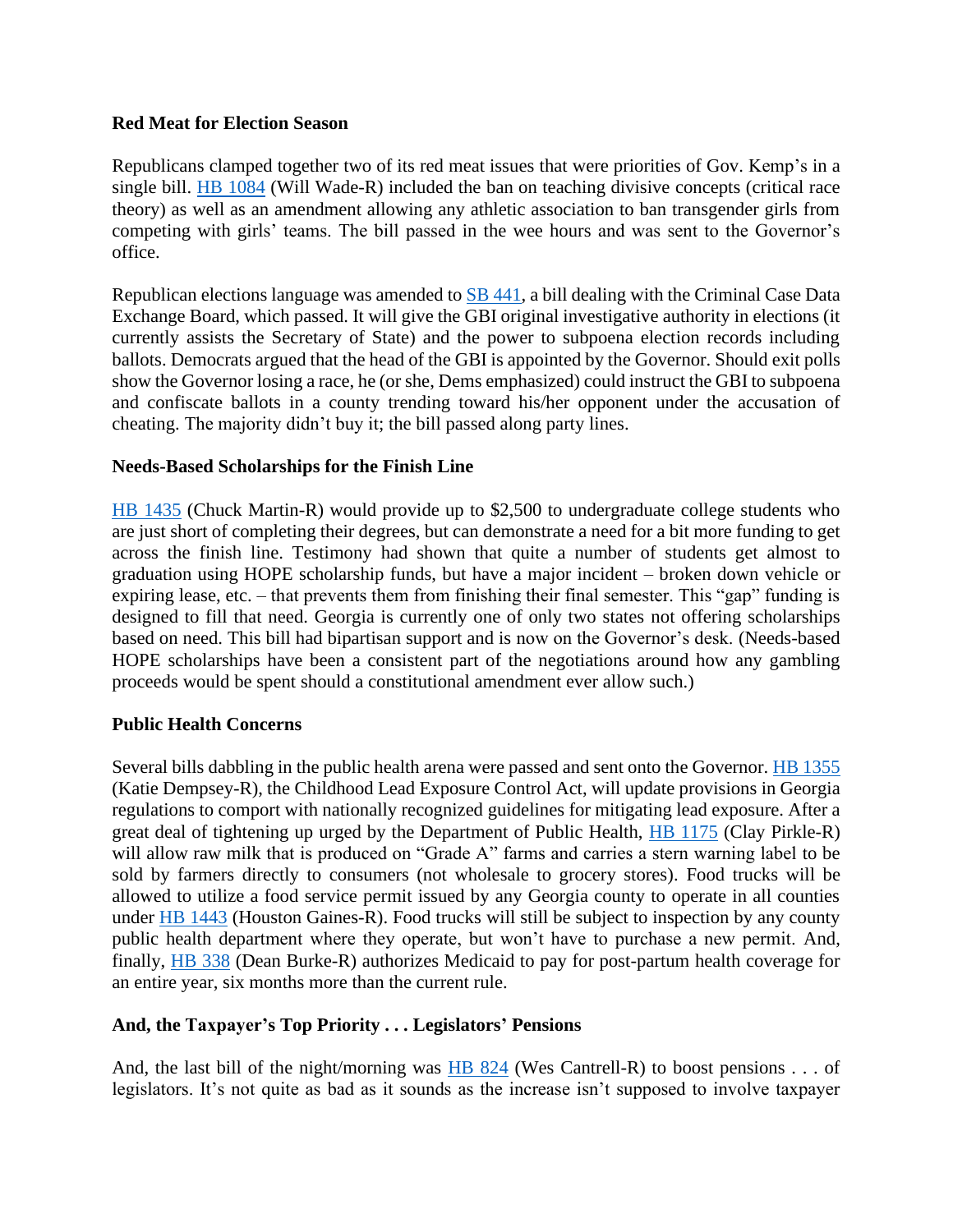dollars, or at least not immediately. The legislative pension fund is said to be sufficiently wellfunded. The bill does require legislators to contribute more to funding their own pensions and would boost pension payouts from \$36 a month for every year served up to \$50. The real winner would be the Speaker of the House, whose retirement pay would be quadrupled. His job is full time, however, as opposed to part-time legislators.

# **Other Bills That Passed**

Other bills that passed include [SB 319](https://www.legis.ga.gov/legislation/60797) constitutional carry; [SB 461,](https://www.legis.ga.gov/legislation/61748) a crackdown on human traffickers promoted by First Lady Marty Kemp; [HB 1013,](https://www.legis.ga.gov/legislation/61365) the Mental Health Parity Act introduced by Speaker Ralston; [HB 1150,](https://www.legis.ga.gov/legislation/61581) the Freedom to Farm Act; [HB 1178,](https://www.legis.ga.gov/legislation/61677) the Parents Bill of Rights; and [SB 514,](https://www.legis.ga.gov/legislation/62084) a bill allowing parents to opt out of mask mandates at schools.

# **Bills that Failed**

Bills that didn't pass include legislation to get the state's medical marijuana program back on track after seven years of floundering. It failed in the Senate by a single vote. Sports betting, parimutuel betting on horses and destination gaming resorts once again came up short when poor whip counts prevented those bill numbers from being called by leadership. A bill, [HB 456,](https://www.legis.ga.gov/legislation/61731) to require anyone receiving a so-called abortion pill via mail to first have an in-person consultation with a physician, didn't make it, either.

Some brows were wrinkled to read about the introduction of a bill that would allow pet owners to opt out of the rabies shot. That bill barely received "how do you do?" attention in committee. A bill to eliminate absentee drop boxes was dropped from consideration, and legislation to erect a statue of Supreme Court Justice Clarence Thomas on the Capitol grounds collapsed for lack of support following public release of emails his wife sent regarding the January 6 Capitol attacks.

An old issue with a current-day twist was considered but failed. The announcement of a new Rivian electric vehicle plant was received with great anticipation of 7,500 new jobs in a largely rural area. [SB 398](https://www.legis.ga.gov/legislation/61445) (Ben Watson-R) would have permitted the plant to sell directly to customers instead of through dealerships. The dealership lobby, once more, won that one.

# **Statistic of the Week**

House rules allow bills to be added to the agenda throughout any Legislative Day. The Senate handles things differently. No bills are added to the floor debate calendar on the final legislative day. However, bills tabled on Legislative Day 39 can be taken up on Day 40. Of the 89 bills and resolutions the Senate set for the final calendar, 35 were taken up on Day 39, leaving 54 on the table, but eligible for consideration on Day 40. Of that 54, the Senate acted upon only 29 before sine die, leaving 25 on the table, undebated but nonetheless defeated.

# **Study Committees**

Every session brings a collection of resolutions requesting House, Senate or Joint study committees that meet during the interim. (Legislators get \$189 per diem expenses for each such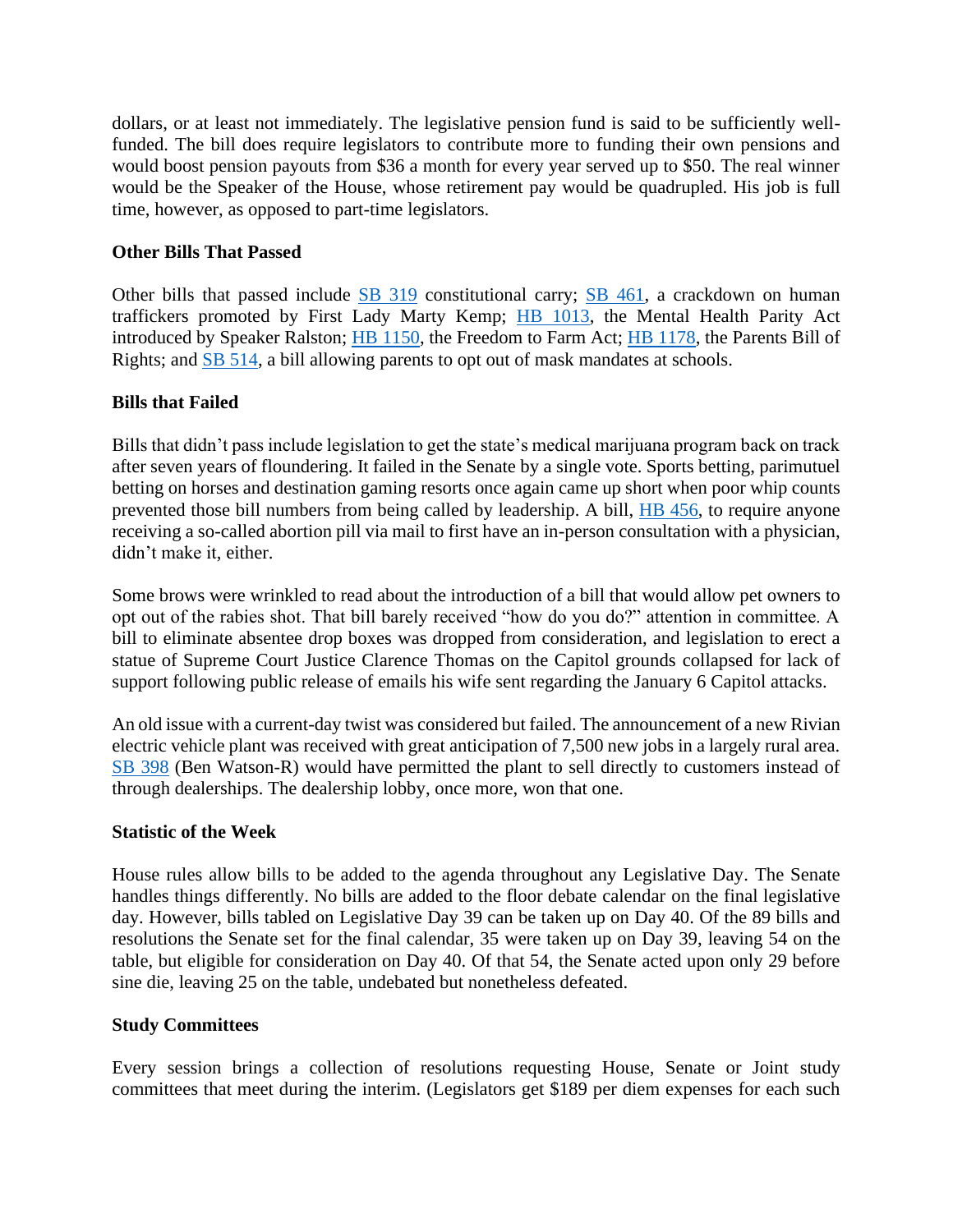meetings attended.) Many study committee resolutions are not allowed to move by leadership, while others are promoted as an alternative to voting on legislation that, in fact, needs more study. Here are a few that will meet between now and next session:

[SR 463](https://www.legis.ga.gov/legislation/61942) (Steve Gooch-R), Joint study committee to develop a plan for rolling out a network of electric vehicle charging stations across Georgia.

[HR 1082](https://www.legis.ga.gov/legislation/63037) (Mike Cheokas-R), House Study Committee on State and Local Law Enforcement Salaries.

[HR 1149](https://www.legis.ga.gov/legislation/63178) (Dale Washburn-R), House Study Committee on Regulation, Affordability, and Access to Housing.

[SR 383](https://www.legis.ga.gov/legislation/61211) (Kay Kirkpatrick-R), Senate Study Committee on the Restoration of Veterans Nursing Facilities.

[SR 615](https://www.legis.ga.gov/legislation/62562) (Donzella James-D), Senate Property Owners' Associations, Homeowners' Associations, and Condominium Associations Study Committee.

SR [770](https://www.legis.ga.gov/legislation/63002) (Sally Harrell-D), Senate Study Committee on People with Intellectual and Developmental Disabilities and Waiver Plan Access.

# **Next 40 Days**

As a reminder, the Governor has 40 days (May 14) following the General Assembly's adjournment in which to sign or veto legislation, or it becomes law without his signature. He also has line-item veto authority over the state's budget. Kemp and previous governors have used the line-item veto sparingly, but occasionally, usually for technical reasons.

# **Legislative Tracking Report**

# **Tracking List**

Here are the bills we are tracking. New activity is noted in green. Click on the Bill Number to access the current version of the bill. Bills that are "Dead" for the 2022 session because they failed to pass at least one chamber by the 28<sup>th</sup> day are noted in red.

The 2022 Legislative Session is the second session of the 2021-2022 Term of the Georgia General Assembly. Legislation that did not pass this session must be reintroduced next year in the 2023 session - the first session of the 2023-2024 Term.

**Sections:** [Aging](#page-4-0) [Behavioral/ Mental Health](#page-5-0) **[Business](#page-5-1)** [City & County Governments & Regional Commissions](#page-7-0) [Economic Development](#page-10-0)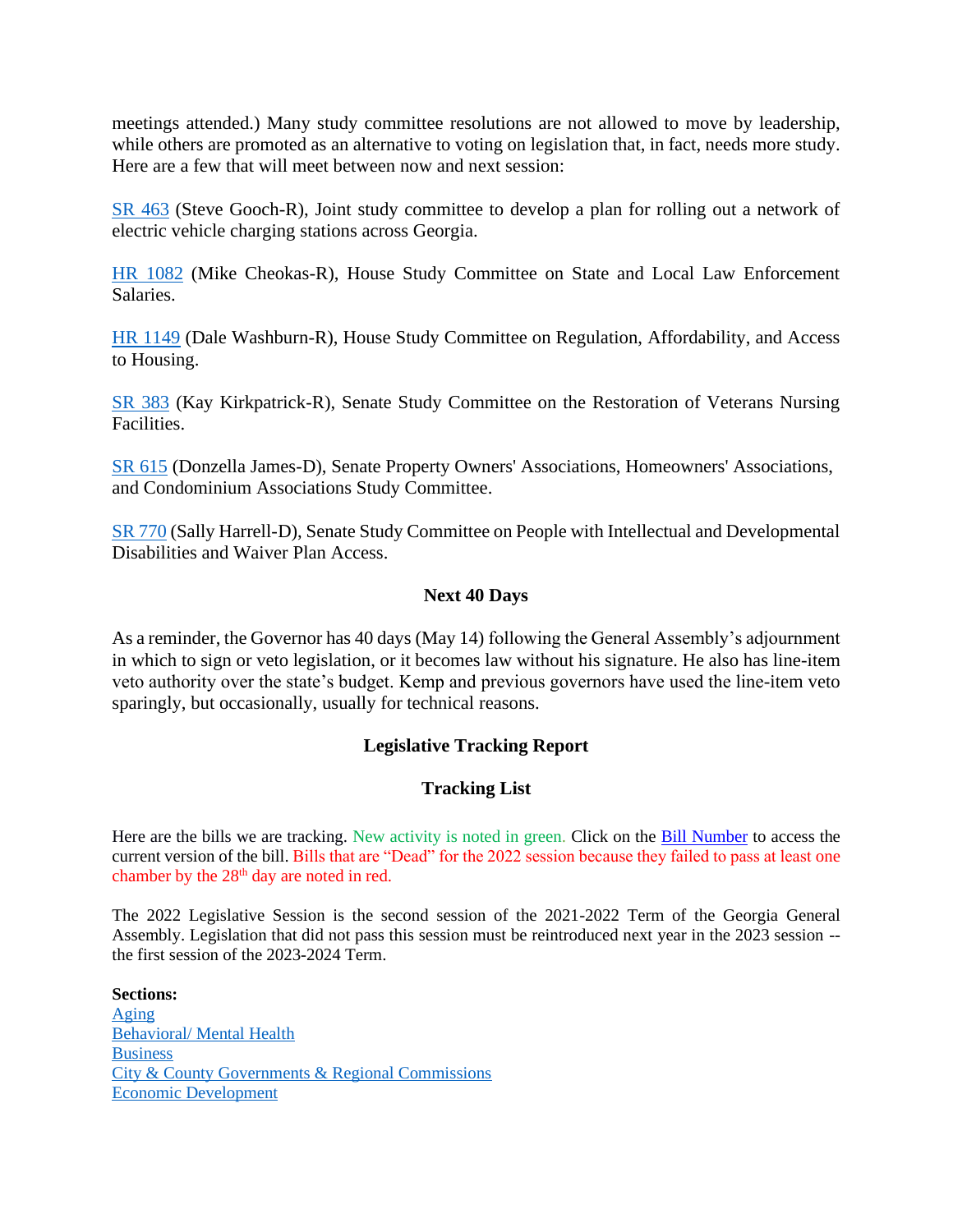[Elections](#page-10-1) **[Ethics](#page-16-0)** [Gaming](#page-16-1) **[Government](#page-18-0)** [Public Health](#page-19-0) [Health –](#page-23-0) General **[Hospitals](#page-24-0) [Insurance](#page-25-0)** [Pharmaceuticals](#page-27-0) [Taxes](#page-28-0) **[Transportation](#page-31-0)** 

# Aging

<span id="page-4-0"></span>[HB 290,](https://www.legis.ga.gov/legislation/59302) Relating to regulation of hospitals and related institutions (Rep. Ed Setzler-R) Relating to regulation of hospitals and related institutions, so as to prohibit hospitals and nursing homes from instituting any policy during a declared public health emergency that limits patients' abilities to be visited by designated family members or friends as a condition precedent to obtaining or maintaining a permit to operate a hospital or nursing home. **Status:** Referred to Human Relations & Aging Cmte, Hearings Held, Passed Cmte by Substitute, Pending Rules Cmte, Passed House, Sent to Senate, Referred to Health & Human Services Cmte, Passed Cmte by Substitute, Pending Rules Cmte, Passed Senate, Sent to House, House Passed as Amended by the House, Sent to Senate for Agree/Disagree, Motion made to Table, Tabled

#### [HB 605,](https://www.legis.ga.gov/legislation/59980) Relating to care and protection of indigent and elderly patients (Rep. Sharon Cooper-R)

Relating to care and protection of indigent and elderly patients, so as to provide for authorized electronic monitoring in long-term care facilities. Status: Referred to Human Relations & Aging Cmte, Hearing Only, Passed Cmte by Substitute, Pending Rules Cmte, Passed House, Sent to Senate, Referred to Health & Human Services Cmte, Passed Cmte by Substitute, Pending Rules Cmte, Passed as Amended by the Senate, Sent to House for Agree/Disagree, House Disagreed

#### [HB 618,](https://www.legis.ga.gov/legislation/60017) Elderly abuse protections regarding wills (Rep. Bert Reeves-R)

Relating to execution and attestation, so as to provide for elder abuse protections regarding wills; to provide for a definition; to provide for requesting a judgment of validity; and to provide for the admissibility of facts; to provide for revocation. **Status:** Referred to Judiciary Cmte, DEAD

#### [HB 628,](https://www.legis.ga.gov/legislation/60030) Central caregiver registry (Rep. John LaHood-R)

Relating to the central caregiver registry, so as to provide for criminal background checks on individuals independently retained to provide personal care services for elderly persons who reside in a personal care home or assisted living facility; to revise definitions; to provide for procedures and notification; and to provide for limited liability. **Status:** Referred to Human Relations and Aging, DEAD

#### [HB 1304,](https://www.legis.ga.gov/legislation/61970) Georgia Caregivers Act (Rep. Lee Hawkins-R)

To create the "Georgia Caregivers Act" to require hospitals to provide patients with the opportunity to identify lay caregivers; to provide that no new private right of action is created. **Status:** Referred to Health & Human Services Cmte, Passed Cmte by Substitute, Pending Rules Cmte, Passed House by Substitute, Sent to Senate, Referred to Health and Human Services Cmte, Passed Cmte, Pending Rules Cmte, Passed Senate, Sent to Governor

[HB 1336,](https://www.legis.ga.gov/legislation/62047) Allow assisted living comminutes and personal care homes to enroll as Medicaid providers (rep. Calvin Smyre-D)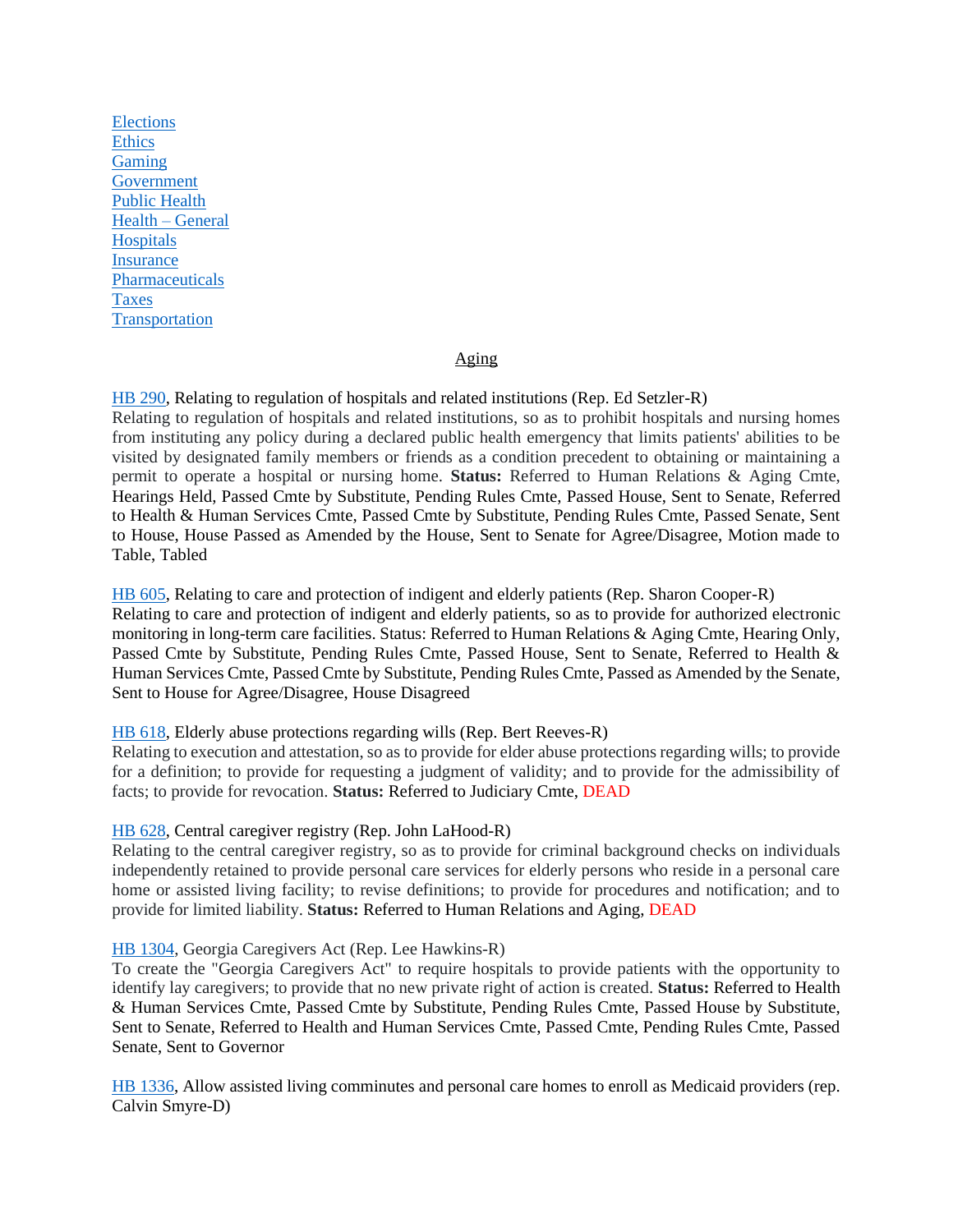Relating to regulation of hospitals and related institutions, so as to allow assisted living communities and personal care homes to enroll as Medicaid providers. **Status:** Referred to Health & Human Services Cmte, DEAD

[HB 1531,](https://www.legis.ga.gov/legislation/62632) Minimum staffing requirements in assisted living communities/memory care centers (Rep. John LaHood-R)

Relating to regulation of hospitals and related institutions, so as to revise provisions relating to minimum staffing requirements in assisted living communities and memory care centers. **Status:** Referred to Human Relations & Aging Cmte, Passed Cmte by Substitute, Pending Rules Cmte, DEAD

<span id="page-5-0"></span>[HR 768,](https://www.legis.ga.gov/legislation/62036) Create House Study Committee on Expanding Long-Term Care Options (Rep. Lee Hawkins-R) Creating the House Study Committee on Expanding Long-Term Care Options. **Status:** Referred to Special Committee on Access to Quality Health Care, Passed Cmte, Pending Rules Cmte, DEAD

[SB 576,](https://www.legis.ga.gov/legislation/62467) Grandparents or Family Members Visitation Rights (Sen. Brian Strickland-R)

relating to actions by grandparents or other family members for visitation rights or intervention, revocation or amendment of visitation rights, appointment of guardian ad litem, mediation, hearing, and notification to family members of child's participation in events, so as to revise provisions regarding visitation actions brought by certain grandparents of minor children; to provide for a rebuttable presumption; to provide for a response to Patten v. Ardis, 304 Ga. 140 (2018). **Status:** Referred to Judiciary Cmte, Passed Cmte, Pending Rules Cmte, Tabled, Taken from Table, Passed Senate, Sent to House, Referred to Judiciary Cmte, Passed Cmte, Pending Rules Cmte, Passed House, Sent Governor

#### **Behavioral/ Mental Health**

[HB 1013,](https://www.legis.ga.gov/legislation/61365) Mental Health Parity Act (Rep. David Ralston-R)

Relating to courts, education, health, insurance, mental health, public officers and employees, and social services, respectively, so as to implement the recommendations of the Georgia Behavioral Health Reform and Innovation Commission. **Status:** Referred to Health & Human Services Cmte, Passed Cmte by Substitute, Pending Rules Cmte, Passed House by Substitute, Sent to Senate, Referred to Health and Human Services Cmte, Passed Cmte by Substitute, Pending Rules Cmte, Passed Senate by Substitute, Sent to House for Agree/Disagree, House Agreed, Sent to Governor, Governor Kemp Signed April 4, 2022.

[HB 1404,](https://www.legis.ga.gov/legislation/62237) Submit waiver request to authorize private institutions for mental disease to qualify for Medicaid reimbursement (Rep. Robert Pruitt)

Relating to medical assistance generally, so as to direct the Department of Community Health to submit a waiver request to the federal Centers for Medicare and Medicaid Services to authorize private institutions for mental disease to qualify for Medicaid reimbursement; to provide for implementation upon approval. **Status:** Referred to Health & Human Services Cmte, Passed Cmte by Substitute, Pending Rules Cmte, Passed House by Substitute, Sent to Senate, Referred to Health and Human Services Cmte

[SB 403,](https://www.legis.ga.gov/legislation/61506) Enact "Georgia Behavioral Health and Peace Officer Co-Responder Act" (Sen. Ben Watson-R) Relating to mental health, so as to enact the "Georgia Behavioral Health and Peace Officer Co-Responder Act." **Status:** Referred to Health & Human Services Cmte, Passed Cmte by Substitute, Pending Rules Cmte, Senate Tabled, Taken from Table, Senate Passed by Substitute, Sent to House, Referred to Health and Human Services Cmte, Passed Cmte by Substitute, Pending Rules Cmte, Passed House by Substitute, Senate Agreed, Sent to Governor

#### **Business**

<span id="page-5-1"></span>[HB 961,](https://www.legis.ga.gov/legislation/61237) Torts; Authorize appointment of damages in single-defendant lawsuits (Rep. Chuck Efstration-R)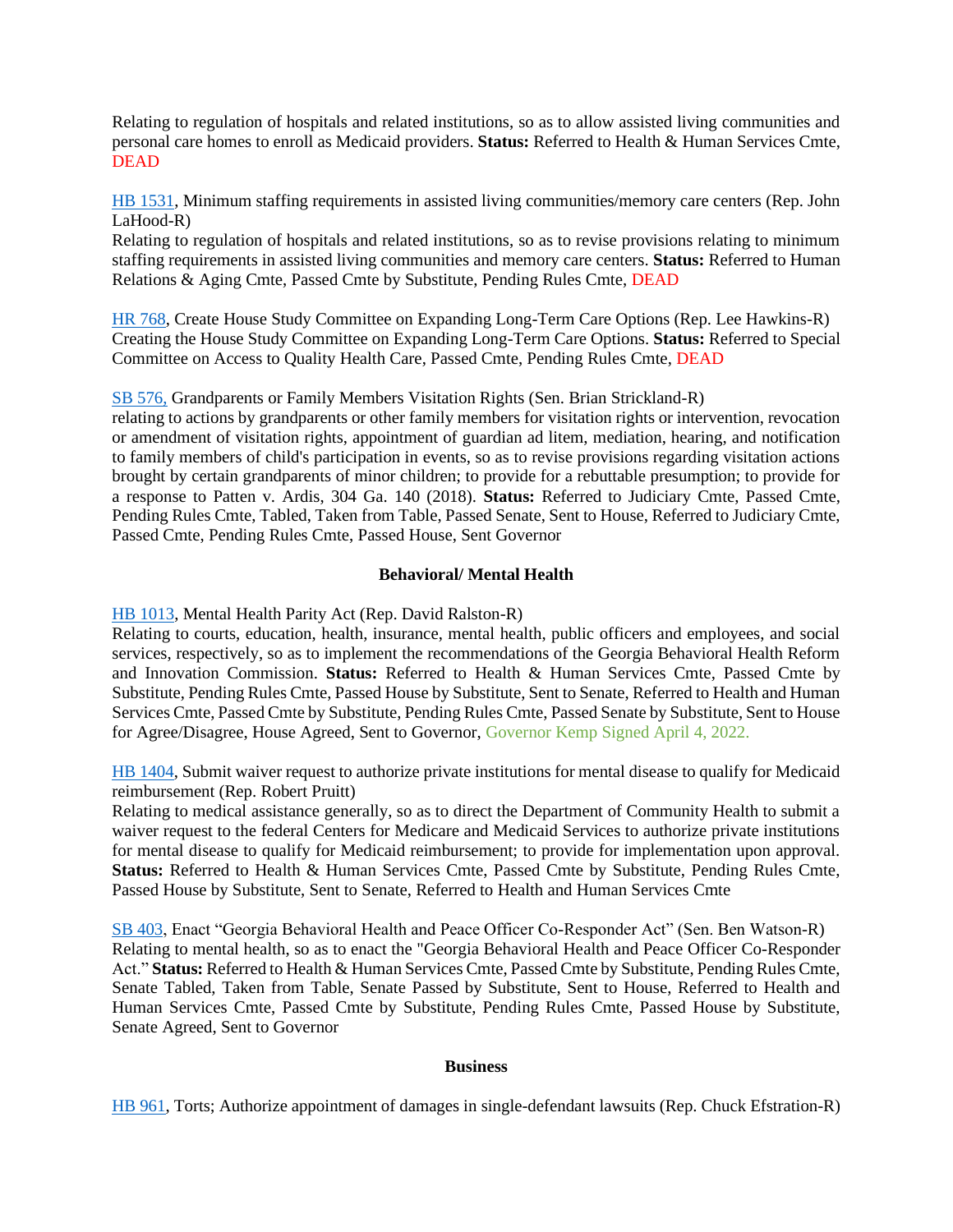Relating to reduction and apportionment of award or bar of recovery according to percentage of fault of parties and nonparties, so as to authorize apportionment of damages in single-defendant lawsuits; to provide for evidence of fault of nonparties. **Status:** Referred to Judiciary Cmte, Passed Cmte, Pending Rules Cmte, Passed House, Sent to Senate, Referred to Judiciary Cmte, Passed Cmte, Pending Rules Cmte, Passed Senate, Sent to Governor

[HB 995,](https://www.legis.ga.gov/legislation/61325) Provide 5 days of sick leave to take care of immediate family (Rep. William Boddie-D) Relating to labor and industrial relations, so as to require employers to provide at least five days of sick leave for an employee that can be used for the care of immediate family members. **Status:** Referred to Industry and Labor Cmte, DEAD

[HB 1091,](https://www.legis.ga.gov/legislation/61484) Land owner's liability if guns are prohibited (Rep. Marti Momtahan- R)

Relating to general provisions regarding liability of owners and occupiers of land, so as to revise the duty of an owner or occupier of land to an invitee when such owner or occupier prohibits the carrying or possession of weapons. **Status:** Referred to Judiciary Cmte, DEAD

[HB 1176,](https://www.legis.ga.gov/legislation/61675) Enact Right to Repair Act (Rep. Clay Pirkle-R)

Relating to selling and other trade practices, so as to require a manufacturer to provide certain items necessary for diagnostic, maintenance, or repair services on digital products. **Status:** Referred to Agriculture & Consumer Affairs, Hearing Only, DEAD

[HB 1289,](https://www.legis.ga.gov/legislation/61907) Prohibit director of Environmental Protection Division from issuing permits for surface mining on Trail Ridge (Rep. Darlene Taylor-R)

Prohibit the director of the Environmental Protection Division of the Natural Resources Department from issuing, modifying, or renewing any permit or accepting any bond to conduct surface mining operations on the geological feature known as Trail Ridge between the St. Mary's and Satilla Rivers for future permit applications and amendments; to provide for legislative findings. **Status:** Referred to Natural Resources & Environment Cmte, DEAD

[HB 1297,](https://www.legis.ga.gov/legislation/61923) Property insurance discount for owner who build new property that better resists tornado and catastrophic windstorm events (Rep. Matthew Gambill-R)

Relating to property insurance, so as to provide an insurance premium discount or reduction for home or commercial property owners who build a new home or commercial property that better resists tornado or other catastrophic windstorm events. **Status:** Referred to Insurance Cmte, Passed Cmte by Substitute, Pending Rules Cmte, Passed House by Substitute, Sent to Senate, Referred to Insurance and Labor Cmte, Passed Cmte, Pending Rules Cmte, On Senate Rules Calendar, Sent Tabled

[SB 55](https://www.legis.ga.gov/legislation/59162)**,** To create the Family Medical Leave Fund (Sen. Gloria Butler-D)

To create the Family Medical Leave Fund; to provide for contributions to such fund; to provide for the promulgation of rules and regulations by the Department of Labor. **Status:** Referred to Insurance and Labor Cmte, DEAD

[SB 189,](https://www.legis.ga.gov/legislation/59716) Civil Practice; separate trials for issues of liability and damage (Sen. Bill Cowsert-R) Relating to civil practice, so as to provide for separate trials for issues of liability and damages under certain circumstances; to provide considerations for making determinations as to whether to provide for separate trials. **Status:** Referred to Judiciary Cmte, DEAD

[SB 190,](https://www.legis.ga.gov/legislation/59713) Relating to torts, so as to provide for the recovery and admissibility (Sen. Bill Cowsert-R) Relating to torts, so as to provide for the recovery and admissibility of special damages for medical and health care expenses. **Status:** Referred to Judiciary Cmte, DEAD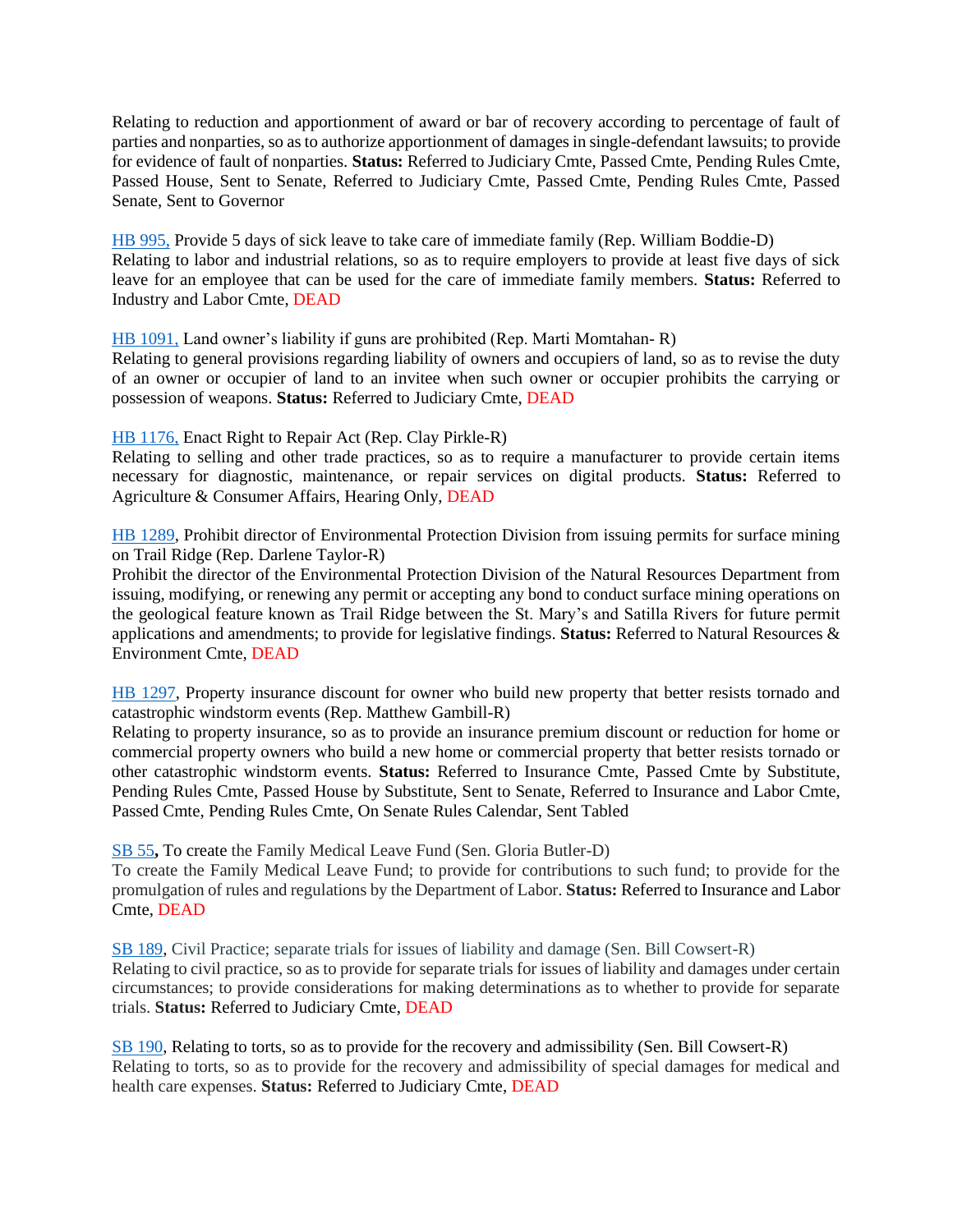#### **City & County Governments and Regional Commissions**

<span id="page-7-0"></span>[HB 328,](https://www.legis.ga.gov/legislation/59393) Public utilities; one-time right of way permit fee (Rep. Martin Momtahan-R) Relating to telephone service general provisions, so as to establish a one-time right of way permit fee and reduce annual right of way use fees as due compensation paid to municipal authorities by telephone companies that do not have retail, end user customers located within the boundaries of the municipal authority; to provide certain notice requirements; and to establish a civil penalty. **Status:** Referred to Energy, Utilities and Telecommunications, Passed Cmte by Substitute, Pending Rules Cmte, Passed House, Sent to Senate, Referred to Regulated Industries and Utilities Cmte, Cmte Tabled, Taken off Table, Passed Cmte by Substitute, Pending Rules Cmte, Senate Passed as Amended, Sent to House for Agree/Disagree, House Agreed, Senate Agreed, On to Governor

[HB 302,](https://www.legis.ga.gov/legislation/59342) Require that proceeds of local government regulatory fees be used for regulatory activity (Rep. Martin Momtahan-R)

Relating to general provisions regarding specific, business, and occupation taxes, so as to require that the proceeds of local government regulatory fees be used to pay for regulatory activity and not general operations; to revise the list of professions which may be subject to such regulatory fees; to remove provisions authorizing calculation of regulatory fees for new construction, renovation, and other construction projects. **Status:** Referred to Ways & Means Cmte, House Postponed, Passed/Adopted By Substitute in House, Sent to Senate, Referred to Finance Cmte, Passed Cmte by Substitute, Pending Rules Cmte, Senate Tabled, Taken from Table, Passed Senate by Substitute, Sent to House

[HB 60,](https://www.legis.ga.gov/legislation/58867) Georgia Educational Scholarship Act (Rep. Wes Cantrell-R)

Relating to education, so as to provide for the establishment of educational scholarship accounts; to provide for qualified education expenses; to provide for qualifications for students to participate in the account program. **Status:** Referred to Educational Cmte, Passed Cmte by Substitute, Pending Rules Cmte, Withdrawn from Rules Calendar, Recommitted to Rules Cmte, Referred to Education Cmte, Passed Cmte by Substitute, Pending Rules Cmte, Withdrawn from Rules Calendar, Recommitted to Education Cmte, DEAD

[HB 107,](https://www.legis.ga.gov/legislation/58954) Workforce Development Board Meetings (Rep. Carolyn Hugley-R) Local workforce development board to conduct meetings via teleconference. **Status:** Referred to Governmental Affairs Cmte, DEAD

[HB 854,](https://www.legis.ga.gov/legislation/60883) Incorporate City of Buckhead City (Rep. Todd Jones-R) To incorporate the City of Buckhead. **Status:** Referred to Governmental Affairs Cmte, DEAD

[HB 933,](https://www.legis.ga.gov/legislation/61169) Remove provisions, keeping ballots and election documents under seal (Rep. Shaw Blackmon-R) Relating to elections and primaries generally, to revise provisions related to the retention and preservation of ballots and other election documents; to remove provisions for keeping such ballots and documents under seal; to provide for the inspection of such ballots and documents under certain conditions. **Status**: Referred to Governmental Affairs Cmte, DEAD

[HB 934,](https://www.legis.ga.gov/legislation/61170) Special district transportation sales and use tax (Rep. Rob Leverett-R)

Relating to the special district mass transportation sales and use tax, to provide for the maximum amount and time frame for the collection of such tax when an intergovernmental agreement has been entered into between a county and municipality. **Status:** Referred to Ways and Means Cmte, Passed Cmte, Pending Rules Cmte, Passed House, Sent to Senate, Referred to Finance Cmte, Passed Cmte by Substitute, Pending Rules Cmte, Senate Engrossed, Passed Senate by Substitute, House Agreed, Sent to Governor

[HB 1044,](https://www.legis.ga.gov/legislation/61395) Creation of regional development authorities (Rep. Clay Pirkle-R)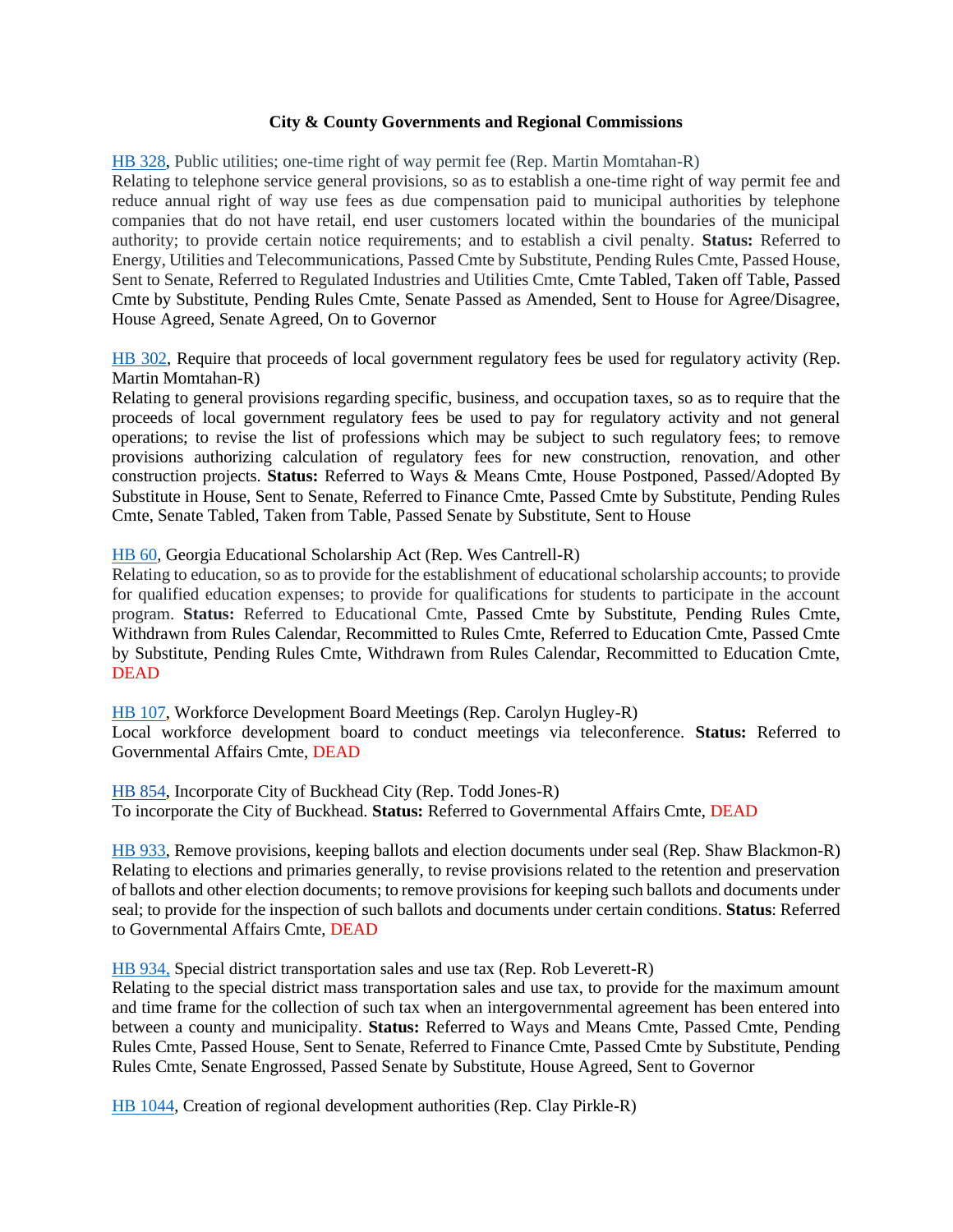Relating to development authorities, so as to provide for the creation of regional development authorities; to provide an enhancement for the jobs tax credit for such authorities. **Status:** Referred to Economic Development & Tourism Cmte, Passed Cmte by Substitute, Pending Rules Cmte, House Passed by Substitute, Sent to Senate, Referred to Economic & Tourism Cmte, Passed Cmte, Pending Rules Cmte, Senate Passed as Amended, Sent to House, House Agreed to Senate Amendment, Sent to Governor

#### [HB 1085,](https://www.legis.ga.gov/legislation/61478) Allow instant run off voting (Rep. Joseph Gullett-R)

Relating to primaries and elections generally, so as to provide for the option for municipalities to adopt and use instant runoff voting for their elections. **Status:** Referred to Governmental Affairs Cmte, Passed Cmte, Pending Rules Cmte, DEAD

[HB 1180,](https://www.legis.ga.gov/legislation/61679) Revise provisions for appointment of nonpublic members to regional commissions (Rep. John Corbett-R)

Relating to regional commissions, so as to revise provisions regarding the appointment of nonpublic members to the regional commission councils; to provide for executive committees for each regional commission council; to provide for filing audits with the Department of Community Affairs. **Status:**  Referred to Governmental Affairs Cmte, Passed Cmte by Substitute, Pending Rules Cmte, Passed House by Substitute, Sent to Senate, Referred to Government Oversight Cmte

**Note:** Rep. Corbett passed sponsorship of the bill to Rep. Sam Watson

[HB 1331,](https://www.legis.ga.gov/legislation/62042) State Employment Service & the Employment Security Administration (Rep. Steven Meeks-R) Relating to labor and industrial relations, so as to change certain provisions relating to the State Employment Service and the Employment Security Administration Fund. **Status:** Referred to Industry and Labor Cmte, Passed Cmte, Pending Rules Cmte, Passed House, House Notice to reconsider the next legislative day, Sent to Senate, Referred to Appropriations Cmte, Passed Cmte, Pending Rules Cmte, Passed Senate, Sent to Governor

[HB 1037,](https://www.legis.ga.gov/legislation/61388) Establish state-wide peer workforce navigator pilot program (Rep. William Boddie-D) Relating to administration of employment security, so as to provide for the development and implementation of a state-wide peer workforce navigator pilot program; to provide for definitions; to provide for program standards and qualifications; to provide for annual reporting by the Commissioner of Labor. **Status:** Referred to Industry and Labor Cmte, DEAD

[HB 1382,](https://www.legis.ga.gov/legislation/62210) Require directors to do yearly continuing education (Rep. Ron Stephens-R)

Relating to required training on development and redevelopment programs, so as to require directors to do yearly continuing education; to make such continuing education a prerequisite for OneGeorgia Authority funding. **Status:** Referred to Governmental Affairs Cmte, Passed Cmte, Pending Rules Cmte, Passed House, Sent to Senate, Referred to State and Local Governmental Operations Cmte, Passed Cmte by Substitute, Pending Rules Cmte

[HB 1385,](https://www.legis.ga.gov/legislation/62213) Require provisions of annexation reports to the Legislative and Congressional Reappointment Office of the General Assembly (Rep. Victor Anderson-R)

Relating to annexation of territory, so as to revise annexation reporting requirements to require the provision of reports to the Legislative and Congressional Reapportionment Office of the General Assembly; to require the submission of a digital shapefile with such reports; to provide for regional commissions to assist municipalities in the production of such digital files. **Status:** Referred to Governmental Affairs Cmte, Passed Cmte by Substitute, Pending Rules Cmte, Passed House by Substitute, Sent to Senate, Referred to State and Local Governmental Operations Cmte, Passed Cmte, Pending Rules Cmte, Passed Senate, To Governor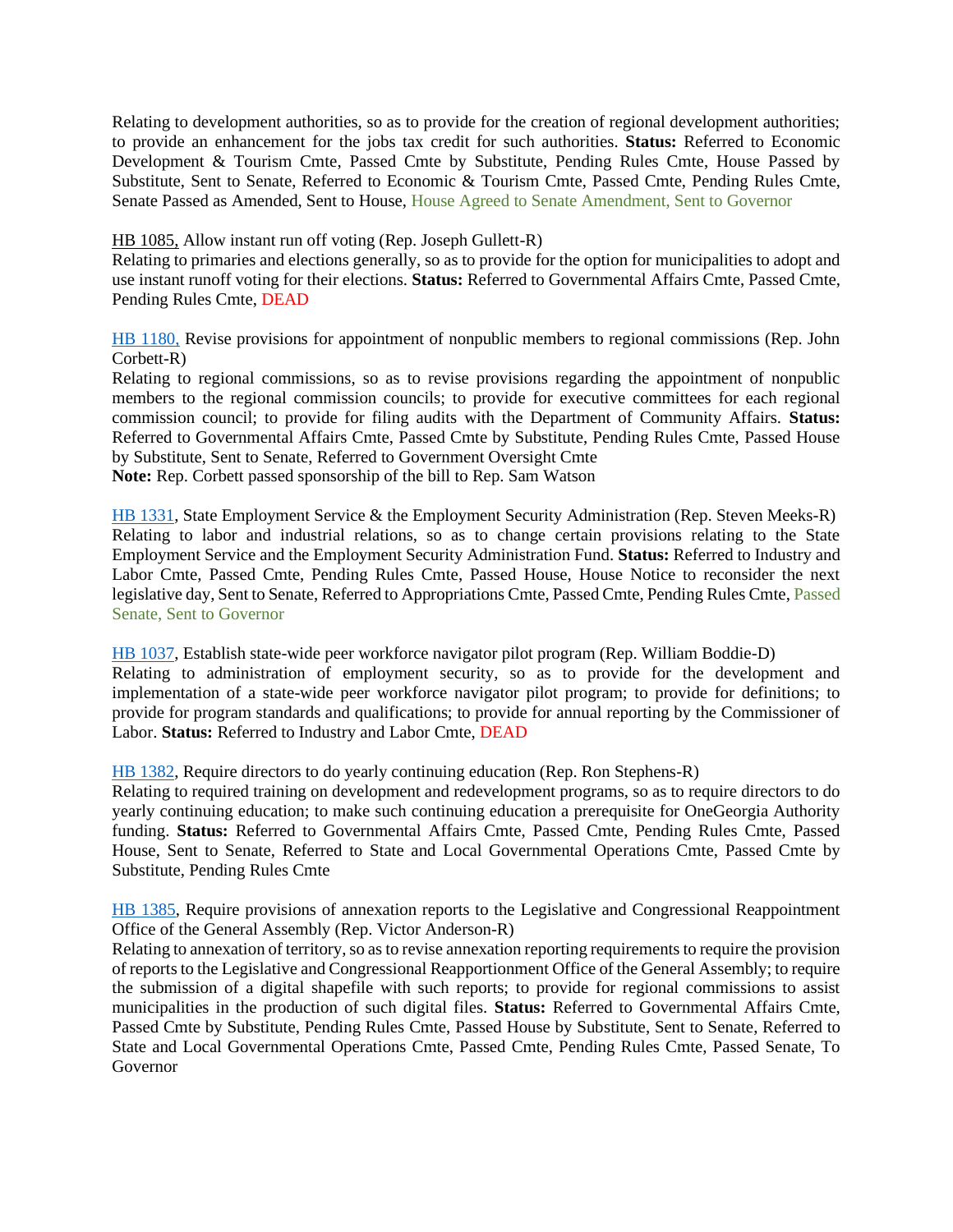[HB 1406,](https://www.legis.ga.gov/legislation/62240) Provide additional notice and hearing provisions for changes to zoning ordinance that revise single-family residential classifications (Rep. Chuck Martin-R)

Relating to hearings on proposed zoning decisions, notice of hearing, nongovernmental initiated actions, reconsideration of defeated actions, and procedure on zoning for property annexed into municipality, so as to provide additional notice and hearing provisions for changes to zoning ordinances that revise singlefamily residential classifications and definition so as to authorize multifamily residential property uses. **Status:** Referred to Governmental Affairs Cmte, Passed Cmte by Substitute, Pending Rules Cmte, Passed House by Substitute, Sent to Senate, Referred to State and Governmental Operations Cmte, Passed Cmte, Pending Rules Cmte

[HB 1237,](https://www.legis.ga.gov/legislation/61831) Change description of the commissioner districts (Rep. Clay Pirkle-R)

Change the description of the commissioner districts; to provide for definitions and inclusions; to provide for continuation in office of current members; to provide for effective dates. **Status:** Referred to Intragovernmental Coordination Cmte, Passed Cmte by Substitute, Pending Rules Cmte, House Passed, Sent to Senate, Referred to State and Local Governmental Operations Cmte, Passed Cmte, Pending Rules Cmte, Senate Passed, Senate Transmitted house, Sent to Governor, Governor Kemp signed February 17, 2022.

[HB 1381,](https://www.legis.ga.gov/legislation/62209) Require water and sewer authority board members to complete yearly continuing training courses (Rep. Ron Stephens-R)

Relating to general provisions applicable to counties, municipal corporations, and other governmental entities, so as to require water and sewer authority board members to complete yearly continuing training courses; to make such courses a prerequisite for Georgia Environmental Finance Authority funding. **Status:**  Referred to Governmental Affairs Cmte, Passed Cmte by Substitute, Pending Rules Cmte, Passed House, Sent to Senate, Referred to State and Governmental Operations Cmte, Passed Cmte, Pending Rules Cmte, Passed Senate as Amended, Sent to House, House Disagreed, Senate Insisted, House Insisted, House Appointed Conference Cmte – Reps. of  $164<sup>th</sup>$ ,  $11<sup>th</sup>$ , and  $172$ 

[HR 594,](https://www.legis.ga.gov/legislation/61258) Temporary tax relief to properties damaged or destroyed by a disaster or located in a nationally declared disaster area (Rep. Lynn Smith-R)

Proposing an amendment to the Constitution of the State of Georgia so as to provide that county and municipal governing authorities shall be authorized to grant temporary tax relief to properties severely damaged or destroyed as a result of a disaster and located within a nationally declared disaster area; to provide for related matters; to provide for the submission of this amendment for ratification or rejection. **Status:** Referred to Ways & Means Cmte, Passed Cmte by Substitute, Pending Rules Cmte, Defeated in House, House Notice to Reconsider, House Reconsidered and Passed by Substitute, Sent to Senate, Referred to Finance Cmte, Passed Cmte, Pending Rules Cmte, Senate Rules Calendar, Tabled, Removed from Table and Senate Passed

# [SB 95,](https://www.legis.ga.gov/legislation/59336) Conditions for meetings to be held by teleconference (Sen. Frank Ginn-R)

Relating to state government, so as to provide conditions for meetings and public hearings to be held by teleconference in emergency conditions; and to provide conditions for certain agency members to participate in nonemergency meetings by teleconference. **Status:** Referred to Government Oversight Cmte, Passed Cmte, Pending Rules Cmte, Senate Passed, Sent to House, Referred to Governmental Affairs Cmte, Passed Cmte by Substitute, Pending Rules Cmte, On House Rules Calendar, House Recommitted to Rules Cmte, Defeated in House, House Voted to Reconsider its Action, Reconsideration Passed, Recommitted to House General Calendar, House Adopted Reconsideration, House Reconsidered and Passed by Substitute, Sent to Senate, Referred to Government Oversight Cmte

[SB 324,](https://www.legis.ga.gov/legislation/60999) Incorporate City of Buckhead City (Sen. Brandon Beach-R) To incorporate the City of Buckhead. **Status:** Referred to Urban Affairs Cmte, DEAD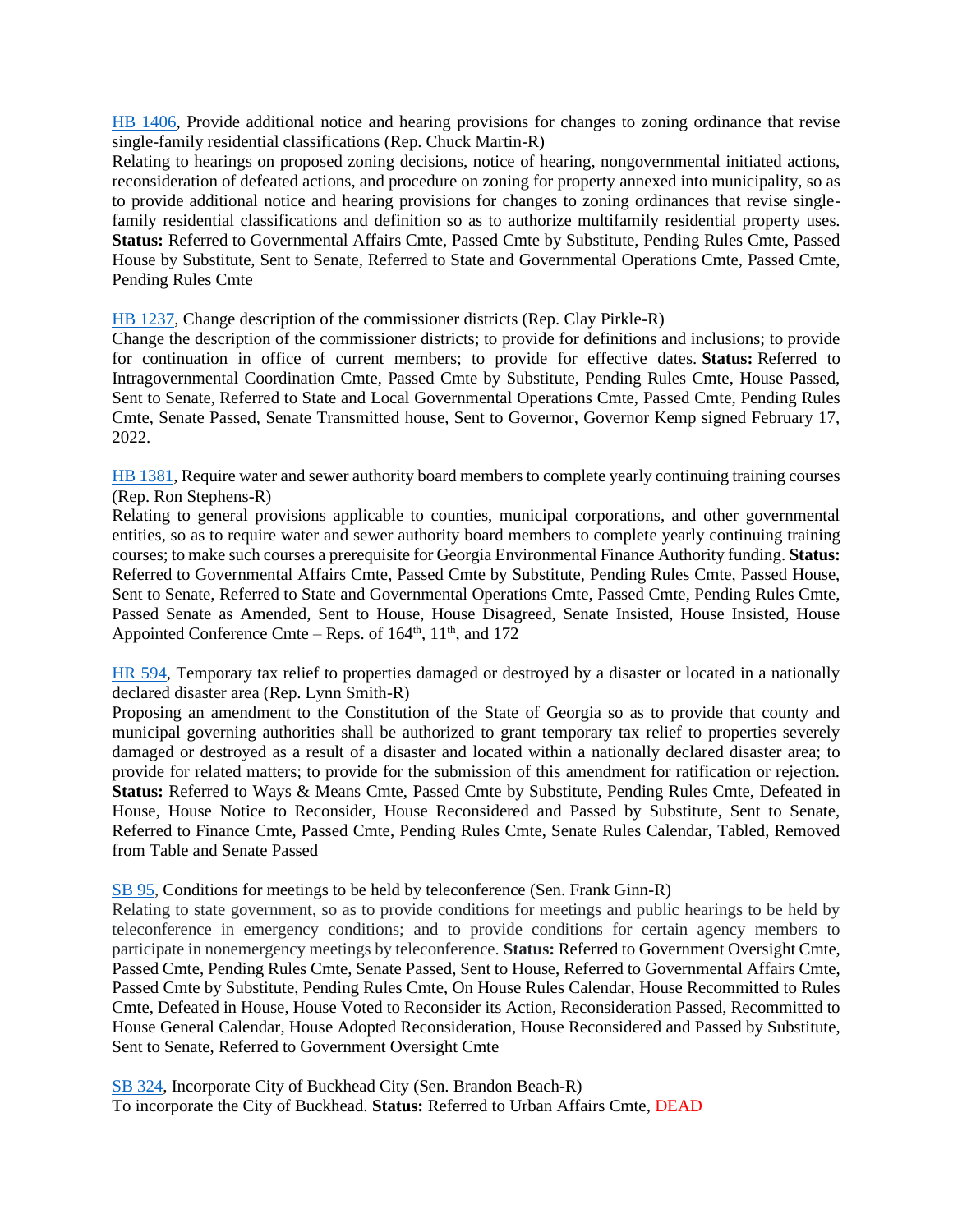[SB 331,](https://www.legis.ga.gov/legislation/61082) Restrictions on local governments' control on businesses (Sen. John Albers-R) Relating to minimum wage law, so as to prohibit the regulation of employee work hours, scheduling, and output by local government entities. **Status:** Referred to Insurance & Labor Cmte, Hearing Only, Passed Cmte by Substitute, Pending Rules Cmte, Senate Passed by Cmte Substitute, Sent to House, Referred to Industry and Labor Cmte, Passed Cmte, Pending Rules Cmte, Passed House, Notice to Reconsider

# [SB 494,](https://www.legis.ga.gov/legislation/62020) Prohibit certain use restrictions on residential dwellings (Sen. Steve Gooch-R)

Relating to local government, so as to prohibit certain use restrictions on residential dwellings; to provide for definitions; to provide a limited waiver of sovereign immunity; to provide for interest prior to judgment; to provide for revocation of qualified local government status for a violation; to provide for reinstatement of qualified local government status under certain conditions; to provide for the promulgation of rules and regulations. **Status:** Referred to State and Local Governmental Operations Cmte, DEAD

<span id="page-10-0"></span>[SR 26,](https://www.legis.ga.gov/legislation/59033) An amendment to the Constitution to authorize GO Bonds (Sen. Tyler Harper-R) Proposing an amendment to the Constitution to authorize the state to incur general obligation debt in order to make loans or grants to certain counties, cities, local authorities and local commissions that own airports. **Status:** Referred to Appropriations Cmte, Passed by the Appropriations Transportation Subcmte, Pending Appropriations Cmte, Passed Cmte, Sent to Rules Cmte, On Senate Rules Calendar, Senate Tabled, Taken Off Table, Recommitted to Appropriations Cmte, DEAD

# **Economic Development**

[HB 359,](https://www.legis.ga.gov/legislation/59459) Projects of regional significance sales tax exemption (Rep. Bruce Williamson-R) Relating to exemptions from state sales and use taxes, so as to extend the sunset date for the exemption for projects of regional significance. **Status:** Referred to Ways & Means Cmte, DEAD

# [HB 500,](https://www.legis.ga.gov/legislation/59780) Georgia Agribusiness and Rural Jobs Act (Rep. James Burchett-R)

Relating to the "Georgia Agribusiness and Rural Jobs Act," so as to provide for a second round of funding and period for applications; to increase an application fee and provide for an annual maintenance fee. **Status:** Referred to Ways & Means Cmte, Passed Cmte by Substitute, Pending Rules Cmte, Passed House Sent to Senate, Referred to Finance Cmte

# [SB 65,](https://www.legis.ga.gov/legislation/59217) Universal Access Fund (Sen. Steve Gooch-R)

Relating to public utilities so as to provide for funding of the deployment for certain communication services throughout the state, so as to allow for funds to be used for deployment of broadband services. **Status:** Referred to Regulated Industries & Utilities Cmte, DEAD

# **Elections**

<span id="page-10-1"></span>[HB 62,](https://www.legis.ga.gov/legislation/58875) Relating to primaries and elections generally (Rep. Joseph Gullett-R)

Relating to primaries and elections generally, so as to prohibit boards of elections, boards of elections and registration, local election superintendents, and county boards of registrars from accepting or expending private funds; to provide that such local elections officials can only accept lawful appropriations of public funds or authorized fees. **Status:** Referred to Special Cmte on Election Integrity, DEAD

# [HB 64,](https://www.legis.ga.gov/legislation/58877) Relating to primaries and elections generally (Rep. Houston Gaines-R)

Relating to primaries and elections generally, so as to provide for the manner of handling the death of a candidate prior to a nonpartisan election; to provide that no candidate shall take or be sworn into any elected public office unless such candidate has received a majority of the votes cast for such office except as otherwise provided by law. **Status:** Referred to Special Cmte on Election Integrity, Hearing Only, DEAD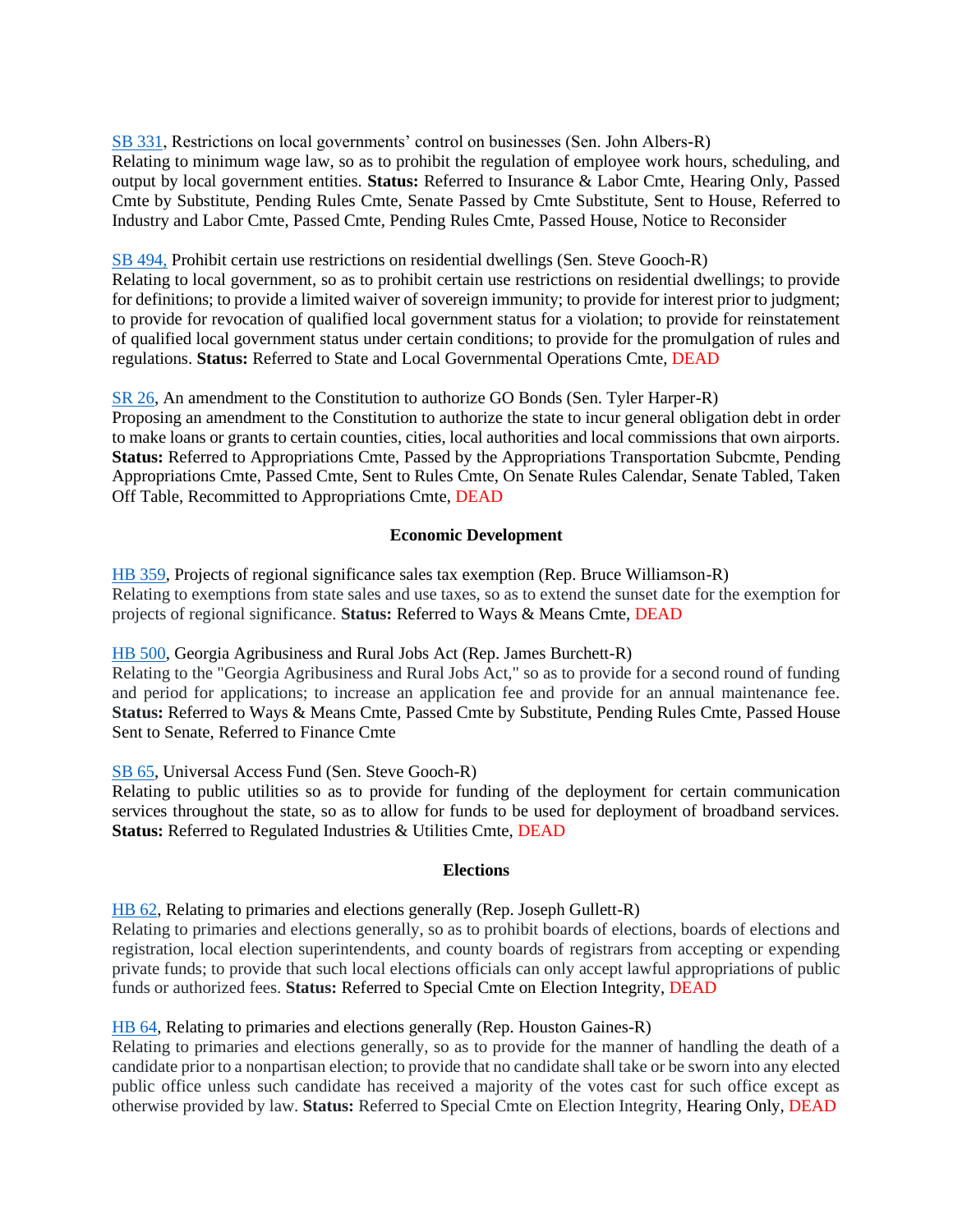[HB 113,](https://www.legis.ga.gov/legislation/58960) Relating to primaries and elections generally (Rep. Kimberly Alexander-D) Relating to primaries and elections generally, so as to provide for same day registration and voting. **Status:** Referred to Special Cmte on Election Integrity, DEAD

# [HB 132,](https://www.legis.ga.gov/legislation/59002) Relating to primaries and elections generally (Rep. Mesha Mainor-D)

Relating to primaries and elections generally, so as to provide for written operating procedures for elections and voter registration activities in each county; to provide for State Election Board approval; to provide for contents and scope of procedures; to provide for sanctions for failure to submit acceptable operating procedures. **Status:** Referred to Special Cmte on Election Integrity, DEAD

[HB 136,](https://www.legis.ga.gov/legislation/59007) Relating to primaries and elections generally (Rep. Eddie Lumsden-R)

Relating to primaries and elections generally, so as to provide for the appointment of acting election superintendents in the event of a vacancy or incapacitation in the office of judge of the probate court of counties without a board of elections. **Status:** Referred to Special Cmte on Election Integrity, DEAD

[HB 227,](https://www.legis.ga.gov/legislation/59191) Relating to elections and primaries (Rep. Lee Hawkins-R)

Relating to elections and primaries so as to provide for submission of identification in connection with absentee ballot applications; to provide for the submission of photocopies of voter identification for absentee ballot applications. **Status:** Referred to Special Cmte on Election Integrity, DEAD

[HB 228,](https://www.legis.ga.gov/legislation/59192) Relating to presentation of identification to poll worker (Charlice Byrd-R) Relating to presentation of identification to poll workers, form of proper identification, so as to require the term Bearer Not a U.S. Citizen. **Status:** Referred to Special Cmte on Election Integrity, DEAD

[HB 267,](https://www.legis.ga.gov/legislation/59267) Relating to elections and primaries generally (Rep. Brad Thomas-R) Relating to elections and primaries generally, so as to provide that persons who register to vote by mail shall vote for the first time in person. **Status:** Referred to Special Cmte on Election Integrity, DEAD

[HB 270,](https://www.legis.ga.gov/legislation/59276) Relating to elections and primaries generally (Rep. Barry Fleming-R)

Relating to elections and primaries generally, so as to provide for the time periods for the mailing and issuance of absentee ballots. **Status:** Referred to Special Cmte on Election Integrity, Passed Cmte, Pending Rules Cmte, Recommitted to Special Cmte on Election Integrity, Passed Cmte by Substitute, Pending Rules Cmte, DEAD

[HB 280,](https://www.legis.ga.gov/legislation/59290) Relating to elections and primaries (Rep. William Boddie-D) Relating to primaries and elections, so as to eliminate certain electors list maintenance activities. **Status:** Referred to Special Cmte on Election Integrity, DEAD

[HB 284,](https://www.legis.ga.gov/legislation/59294) Relating to elections and primaries generally (Rep. Wes Cantrell-R) Relating to elections and primaries generally, so as to provide that counties and municipalities may choose to utilize instant run-off voting under certain circumstances. **Status:** Referred to Special Cmte on Election Integrity, DEAD

[HB 285,](https://www.legis.ga.gov/legislation/59295) Relating to elections and primaries (Rep. Wes Cantrell-R)

Relating to elections and primaries, so as to provide for instant-run-off voting in the election of presidential electors; to provide for the implementation of the instant run-off voting. Status: Referred to Special Cmte on Election Integrity, DEAD

[HB 325,](https://www.legis.ga.gov/legislation/59390) Relating to elections and primaries generally (Rep. Martin Momtahan-R)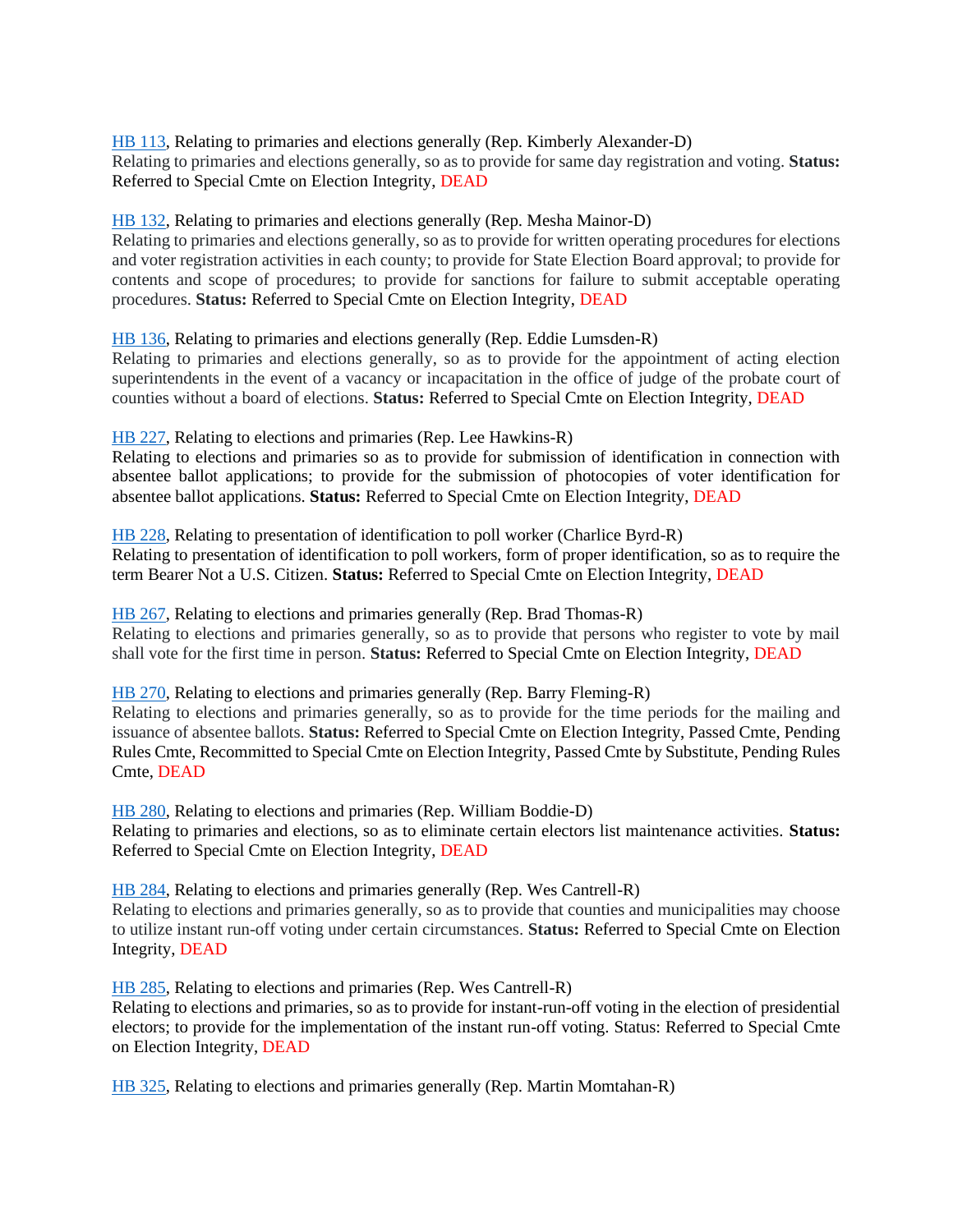Relating to elections and primaries generally, so as to revise the definition of "absentee elector"; to provide for reasons for voting by absentee ballot; and to provide for certain exceptions. **Status:** Referred to Special Cmte on Election Integrity, DEAD

# [HB 326,](https://www.legis.ga.gov/legislation/59391) Relating to elections and primaries generally (Rep. Martin Momtahan-R)

Relating to elections and primaries generally, so as to provide that voting devices or systems used in primaries, elections, and runoffs in this state shall not utilize any form of wireless network cards or wireless technology; to provide for the removal or disabling of such cards or technology before using such systems or devices in voting. **Status:** Referred to Special Cmte on Election Integrity, DEAD

#### [HB 365,](https://www.legis.ga.gov/legislation/59465) Relating to elections and primaries generally (Rep. Rick Williams-R)

relating to elections and primaries generally, so as to provide that printed absentee ballot applications shall have the election cycle for which they are to be used printed on the application. **Status:** Referred to Special Cmte on Election Integrity, DEAD

#### [HB 366,](https://www.legis.ga.gov/legislation/59466) Relating to primaries and elections generally (Rep. Martin Momtahan-R)

Relating to primaries and elections generally, so as to provide that persons desiring to register to vote or update their voter registration through an application for a driver's license or identification card shall be required to affirmatively indicate such desire on such application. **Status:** Referred to Special Cmte on Election Integrity, DEAD

#### [HB 373,](https://www.legis.ga.gov/legislation/59506) Relating to elections and primaries generally (Rep. Rick Jasperse-R)

Relating to elections and primaries generally, so as to provide that county registrars shall obtain monthly from the coroner, judge of the probate court, and funeral homes in the county identifying information about persons who died in the county during the previous month. **Status:** Referred to Special Cmte on Election Integrity, DEAD

#### [HB 406,](https://www.legis.ga.gov/legislation/59567) Relating to elections and primaries generally (Rep. Will Wade-R)

Relating to elections and primaries generally, so as to provide for audits of certain primaries and elections; to provide for access to election records for such auditors; and to provide for public access to the results of such audits. **Status:** Referred to Special Cmte on Election Integrity, DEAD

#### [HB 491,](https://www.legis.ga.gov/legislation/59771) Relating to elections and primaries generally (Rep. Shaw Blackmon-R)

Relating to elections and primaries generally, so as to provide additional requirements on the State Election Board's power to adopt emergency rules and regulations. **Status:** Referred to Special Cmte on Election Integrity, DEAD

# [HB 492,](https://www.legis.ga.gov/legislation/59772) Relating to elections and primaries generally (Rep. Shaw Blackmon-R)

Relating to primaries and elections generally, so as to make the Secretary of State a nonvoting ex officio member of the State Election Board; to provide for the appointment, confirmation, term, and removal of the chairperson of the State Election Board; to revise provisions relating to a quorum of such board; to require the Secretary of State to support and assist the State Election Board. **Status:** Referred to Special Cmte on Election Integrity, DEAD

# [HB 493,](https://www.legis.ga.gov/legislation/59773) Relating to elections and primaries generally (Rep. Shaw Blackmon-R)

Relating to elections and primaries generally, so as to provide for the State Election Board to assume temporary control over local election and voter registration administration; to provide a definition; to provide for the appointment of the Secretary of State to carry out such local election and voter registration duties. **Status:** Referred to Special Cmte on Election Integrity, DEAD

[HB 494,](https://www.legis.ga.gov/legislation/59774) Relating to elections and primaries generally (Rep. James Burchett-R)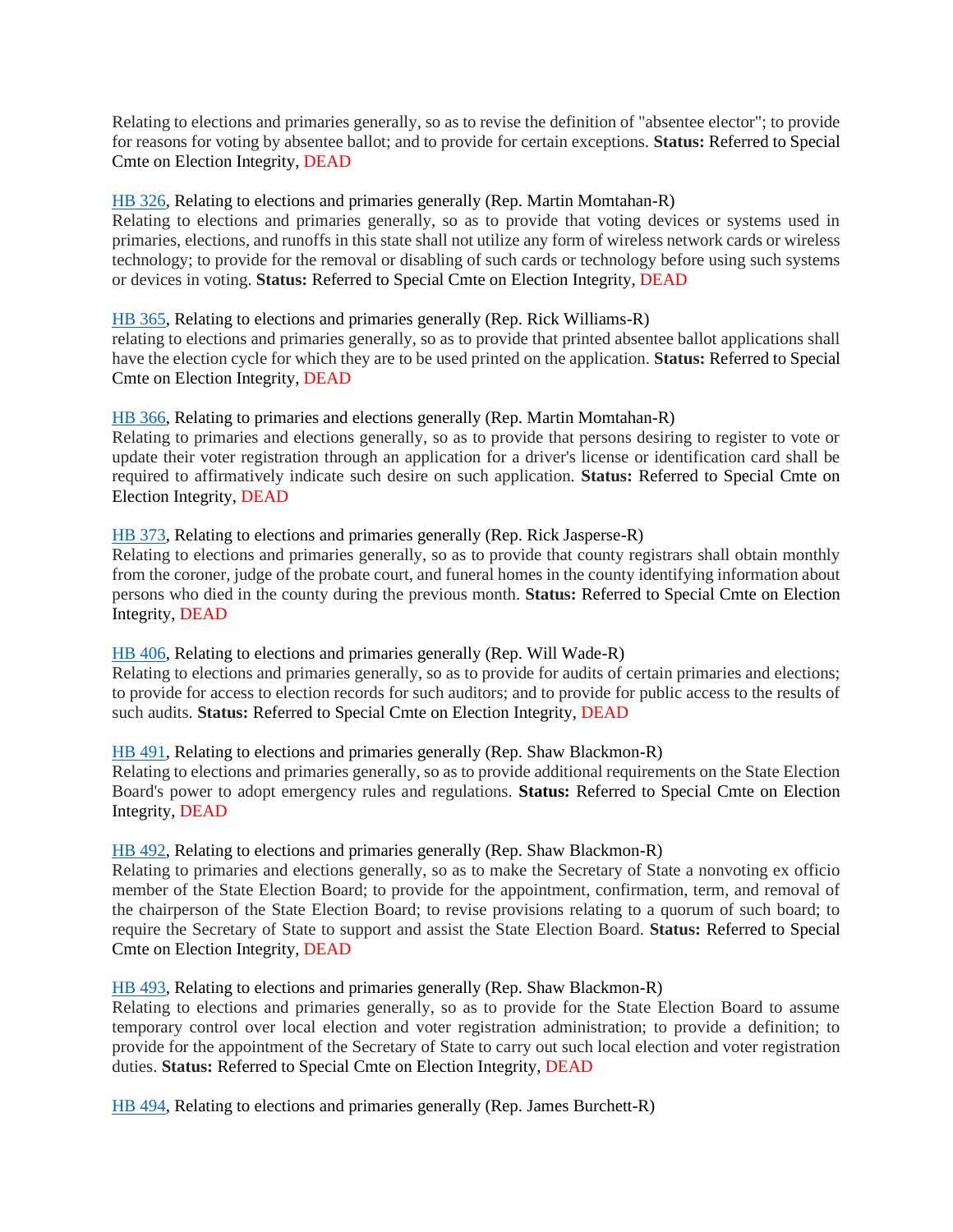Relating to elections and primaries generally, so as to provide for the submission of photocopies of voter identification documents for absentee voting. **Status:** Referred to Special Cmte on Election Integrity, DEAD

### [HB 501,](https://www.legis.ga.gov/legislation/59781) Relating to elections and primaries generally (Rep. Shaw Blackmon-R)

Relating to primaries and elections generally, so as to provide that recounts shall count the text portions of ballots; to provide for discretionary recounts in certain circumstances; and to provide certain procedures for conducting recounts in partisan elections. **Status:** Referred to Special Cmte on Election Integrity, DEAD

# [HB 506,](https://www.legis.ga.gov/legislation/59800) Relating to elections and primaries generally (Rep. Matthew Gambill-R)

Relating to elections and primaries generally, so as to provide that the State Election Board shall promulgate minimum standards for voting equipment; to provide that the Secretary of State shall test and certify such equipment; to provide that each county shall be authorized to obtain whichever certified voting equipment it chooses. **Status:** Referred to Special Cmte on Election Integrity, DEAD

#### [HB 507,](https://www.legis.ga.gov/legislation/59801) Relating to elections and primaries generally (Rep. Rick Williams-R)

Relating to elections and primaries generally, so as to regulate the distribution of absentee ballot applications by third-party entities; to provide for disclaimers and the use of proper forms by certain persons in distributing absentee ballot applications. **Status:** Referred to Special Cmte on Election Integrity, DEAD

#### [HB 512,](https://www.legis.ga.gov/legislation/59806) Relating to elections and primaries generally (Rep. Rick Jasperse-R)

Relating to elections and primaries generally, so as to revise the times for advance voting. **Status:** Referred to Special Cmte on Election Integrity, DEAD

#### [HB 537,](https://www.legis.ga.gov/legislation/59837) Relating to elections and primaries generally (Rep. Mitchell Scoggins-R)

So as to provide for removal from office for boards of registrars and county boards of elections and registration under certain circumstances; to provide that absentee ballots shall be printed on safety paper; to provide for the submission of certain forms of identification by electors with absentee ballot applications and absentee ballots; and to provide for audio and video recordings of ballot processing and counting. **Status:** Referred to Special Cmte on Election Integrity, DEAD

#### [HB 659,](https://www.legis.ga.gov/legislation/60130) Relating to primaries and elections generally (Rep. Shea Roberts-D)

Relating to primaries and elections generally, so as to provide for the scanning and publishing on a county website or the Secretary of State's website of paper ballots, unofficial precinct returns, and ballots from recounts; to provide for the inspection and copying of original ballots by certain persons following the completion of a recount. **Status:** Referred to Special Cmte on Election Integrity, DEAD

[HB 615,](https://www.legis.ga.gov/legislation/59990) Relating to elections and primaries generally (Rep. Todd Jones-R)

Relating to elections and primaries generally, so as to provide for an automatic recount and recanvass under certain circumstances; to provide for certain reports. **Status:** Referred to Special Cmte on Election Integrity, **DEAD** 

# [HB 701,](https://www.legis.ga.gov/legislation/60229) Relating to elections and primaries generally (Rep. Barry Fleming-R)

Relating to elections and primaries generally, so as to revise a definition; to provide additional powers of the State Election Board regarding suspending superintendents; to provide for the appointment of temporary and permanent replacement superintendents. **Status:** Referred to Special Cmte on Election Integrity, DEAD

#### [HB 1317,](https://www.legis.ga.gov/legislation/61993) Remove provisions for absentee ballot drop boxes (Rep. Timothy Barr-R)

relating to elections and primaries generally, so as to remove provisions relating to absentee ballot drop boxes and the requirements therefor. **Status:** Referred to Special Committee on Election Integrity, DEAD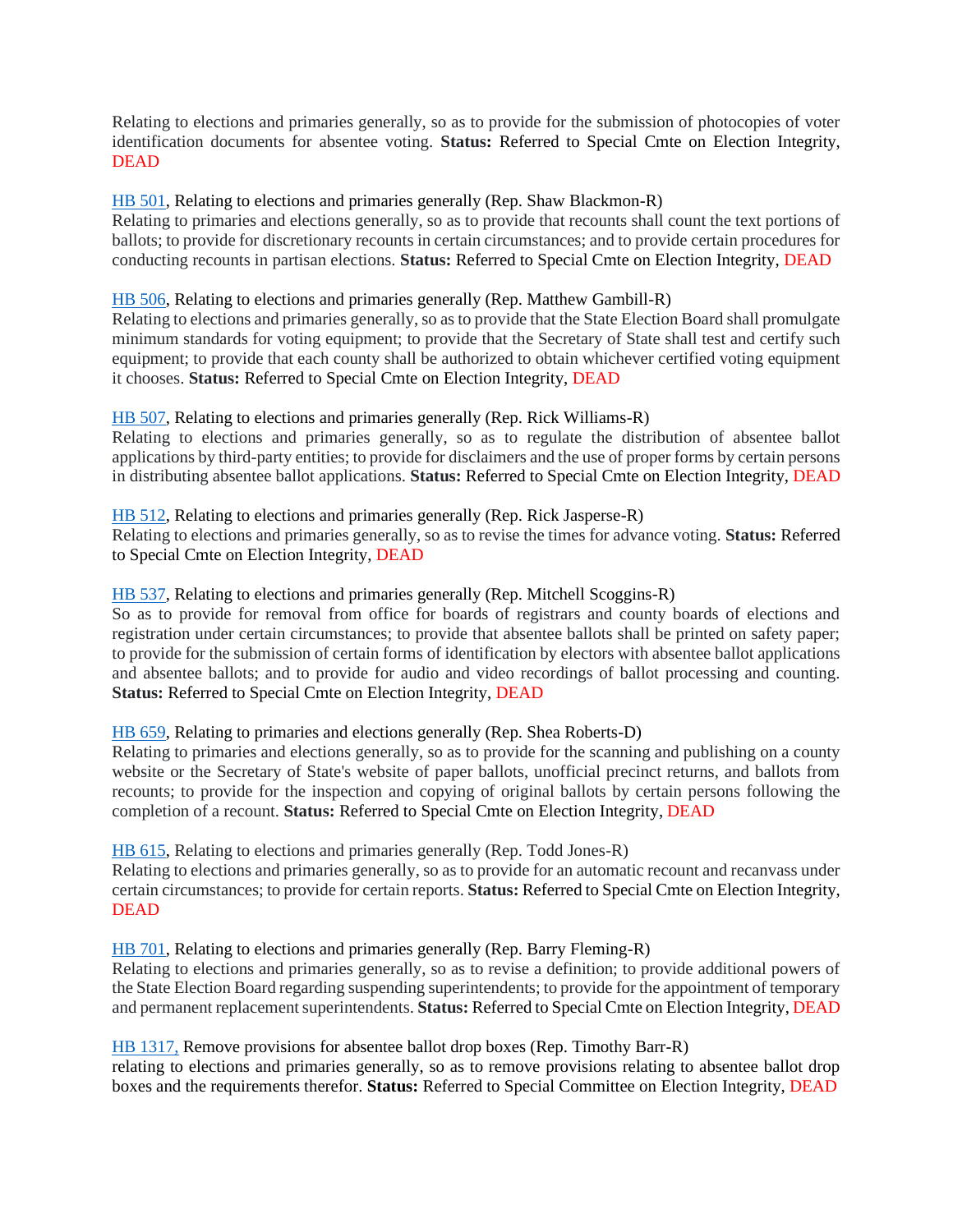[HB 1359,](https://www.legis.ga.gov/legislation/62115) Provide for sealing of ballots and unused security paper in secure containers (Rep. Alan Powell-R)

Relating to primaries and elections generally, so as to provide for sealing of ballots and unused security paper in secure containers; to provide for chain of custody documentation and procedures; to provide for storage of unused security paper. **Status:** Referred to Special Committee on Election Integrity, DEAD

[SB 29,](https://www.legis.ga.gov/legislation/59020) Relating to elections and primaries generally (Sen. Jason Anavitarte-R)

So as to provide for the submission of certain forms of identification by electors with absentee ballot applications and absentee ballots. **Status:** Referred to Ethics Cmte, DEAD

[SB 40,](https://www.legis.ga.gov/legislation/59064) Relating to elections and primaries generally (Sen. Jen Jordan-D)

Relating to elections and primaries generally, so as to revise the time and method for opening and tabulating absentee ballots; and to provide for an effective date. **Status:** Referred to Ethics Cmte, Passed Cmte by Substitute, Pending Rules Cmte, Passed Senate, Sent to House, Referred to Special Cmte on Election Integrity

[SB 62,](https://www.legis.ga.gov/legislation/59208) Relating to elections and primaries (Sen. Lindsey Tippins-R)

Relating to elections and primaries, so as to provide the name and designation of the precinct appears on her ballot. **Status:** Referred to Ethics Cmte, Passed Cmte by Substitute, Pending Rules Cmte, Senate Rules Calendar, Senate Tabled, Taken off Table, Passed Senate, Sent to House, Referred to Special Cmte on Election Integrity

[SB 67,](https://www.legis.ga.gov/legislation/59216) Relating to elections and primaries generally (Sen. Larry Walker-R)

Relating to elections and primaries generally, so as to provide for the submission of identification in connection with absentee ballot applications. **Status:** Referred to Ethics Cmte, Passed Subcmte, Pending Cmte, Passed Cmte by Substitute, Pending Rules Cmte, Passed Senate, Sent to House, Referred to Special Cmte on Election Integrity

[SB 68,](https://www.legis.ga.gov/legislation/59219) Relating to elections and primaries (Sen. Jeff Mullis-R) Relating to elections and primaries, so as to revise the manner of delivery of voted absentee ballots. **Status:** Referred to Ethics Cmte, DEAD

[SB 69,](https://www.legis.ga.gov/legislation/59221) Relating to elections and primaries (Sen. Jeff Mullis-R)

Relating to elections and primaries, so as to provide that persons desiring to register to vote through an application for a driver's license shall be required to affirmatively indicate such desire on such application. **Status:** Referred to Ethics Cmte, Passed Cmte, Pending Rules Cmte, Senate Rules Calendar, Senate Tabled, Taken from Table, Recommitted to Ethics Cmte, DEAD

[SB 70,](https://www.legis.ga.gov/legislation/59220) Relating to elections and primaries (Sen. Jeff Mullis-R)

Relating to Elections and Primaries, so as to provide that a person who votes in a general election in another state and subsequently moves to this state shall be ineligible to vote in a runoff in this state. **Status:** Referred to Ethics Cmte, DEAD

[SB 71,](https://www.legis.ga.gov/legislation/59224) Relating to elections and primaries (Sen. Jeff Mullis-R)

Relating to Elections and Primaries, so as to revise the definition of "absentee elector" to provide for reasons for voting by absentee ballot and to provide for certain exemptions. **Status:** Referred to Ethics Cmte, Passed Subcmte, Passed Cmte by Substitute, Pending Rules Cmte, On Rules Calendar, Senate Tabled, Taken from Table, Recommitted to Ethics Cmte, DEAD

[SB 72,](https://www.legis.ga.gov/legislation/59222) Relating to elections and primaries (Sen. Jeff Mullis-R)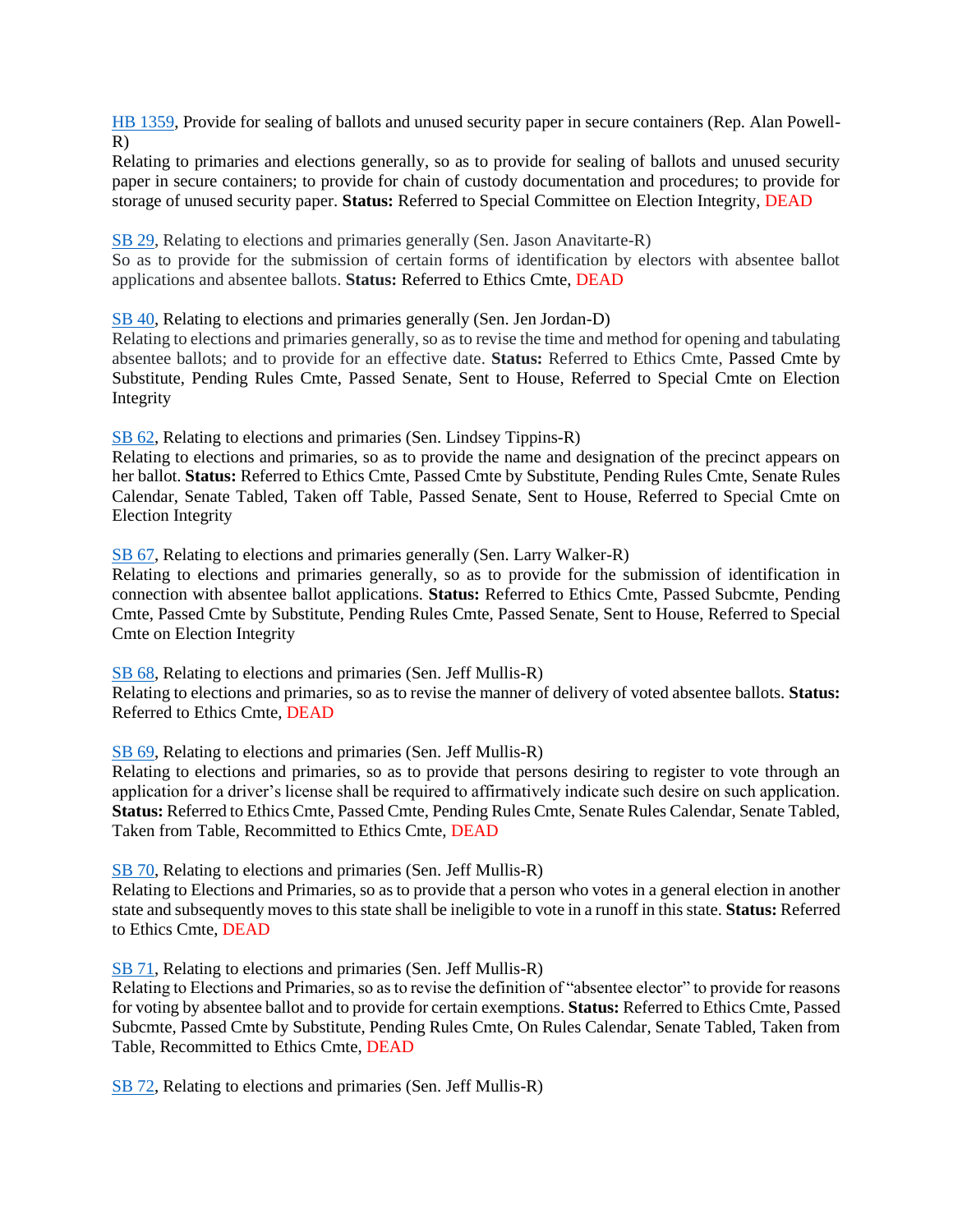Relating to Elections and Primaries, so as to provide that the county registrars shall obtain monthly from the coroner, probate judge and funeral homes in the county identifying information about who has died in the county during the previous month. **Status:** Referred to Ethics Cmte, Passed Cmte, Pending Rules Cmte, On Senate Rules Calendar, Senate Tabled, Taken off Table, Senate Passed, Sent to House, Referred to Special Cmte on Election Integrity, DEAD

#### [SB 73,](https://www.legis.ga.gov/legislation/59223) Relating to elections and primaries (Sen. Jeff Mullis-R)

Relating to elections and primaries, so as to limit the distribution of absentee ballot applications. **Status**: Referred to Ethics Cmte, DEAD

# [SB 74,](https://www.legis.ga.gov/legislation/59225) Relating to elections and primaries (Sen. Jeff Mullis-R)

Relating to elections and primaries, so as to revise the ability of poll watchers at tabulating centers to observe the vote county process. **Status:** Referred to Ethics Cmte, Passed Cmte, Pending Rules Cmte, On Senate Rules Calendar, Senate Table, Taken off Table, Senate Passed, Sent to House, Referred Special Cmte on Election Integrity

# [SB 89,](https://www.legis.ga.gov/legislation/59310) Relating to elections and primaries generally (Sen. Butch Miller-R)

Relating to elections and primaries generally, so as to provide for a chief elections assistance officer; to provide for the qualifications, appointment, supervision, and duties of such officer; to provide for election assistance coaches; to provide for the identification of low-performing county election superintendents; to provide for comprehensive on-site evaluation of election management practices. **Status:** Referred to Ethics Cmte, Passed Subcmte, Pending Cmte, Passed Cmte by Substitute, Pending Rules Cmte, Passed Senate, Sent to House, Referred to Special Cmte on Election Integrity, Passed Cmte by Substitute, Passed House with original language removed and language from [HB 1464](https://www.legis.ga.gov/legislation/62422) was added

#### [SB 93,](https://www.legis.ga.gov/legislation/59325) Relating to elections and primaries generally (Sen. Randy Robertson-R)

elating to elections and primaries generally, so as to provide for the use of portable and movable polling facilities in certain circumstances; and to provide for standards for such facilities. **Status:** Referred to Ethics Cmte, Passed Subcmte, Passed Cmte, Pending Rules Cmte, On Senate Rules Calendar, Senate Tabled, Taken from Table, Recommitted to Ethics Cmte, DEAD

# [SB 99,](https://www.legis.ga.gov/legislation/59363) Relating to elections and primaries generally (Sen. Elena Parent-D)

Relating to elections and primaries generally, so as to provide that all advance voting locations shall be open and available for voting on the day of a primary, election, or runoff for any elector of the county to vote; and to provide for procedures and requirements. **Status:** Referred to Ethics Cmte, DEAD

# [SB 141,](https://www.legis.ga.gov/legislation/59533) Relating to elections and primaries generally (Sen. Jason Anavitarte-R)

Relating to elections and primaries generally, so as to provide for immediate counting and tabulation of ballots after the close of the polls until such counting and tabulation is completed; and to provide notice of number of ballots cast. **Status:** Referred to Ethics Cmte, Passed Cmte by Substitute, Pending Rules Cmte, On Senate Rules Calendar, Senate Tabled, Taken from Table, Recommitted to Ethics Cmte, DEAD

# [SB 184,](https://www.legis.ga.gov/legislation/59712) Relating to elections and primaries generally (Sen. Bill Cowsert-R)

Relating to elections and primaries generally, so as to revise the time for inputting credit for voting data; and to provide for sanctions for failure to meet deadlines. **Status:** Referred to Ethics Cmte, Passed Cmte, Pending Rules Cmte, Passed Senate, Sent to House, Referred to Special Cmte on Election Integrity

# [SB 188,](https://www.legis.ga.gov/legislation/59718) Relating to elections and primaries generally (Sen. Bill Cowsert-R)

Relating to elections and primaries generally, so as to provide for an election results reporting system to be established and maintained by the Secretary of State; and to provide for the submission of certain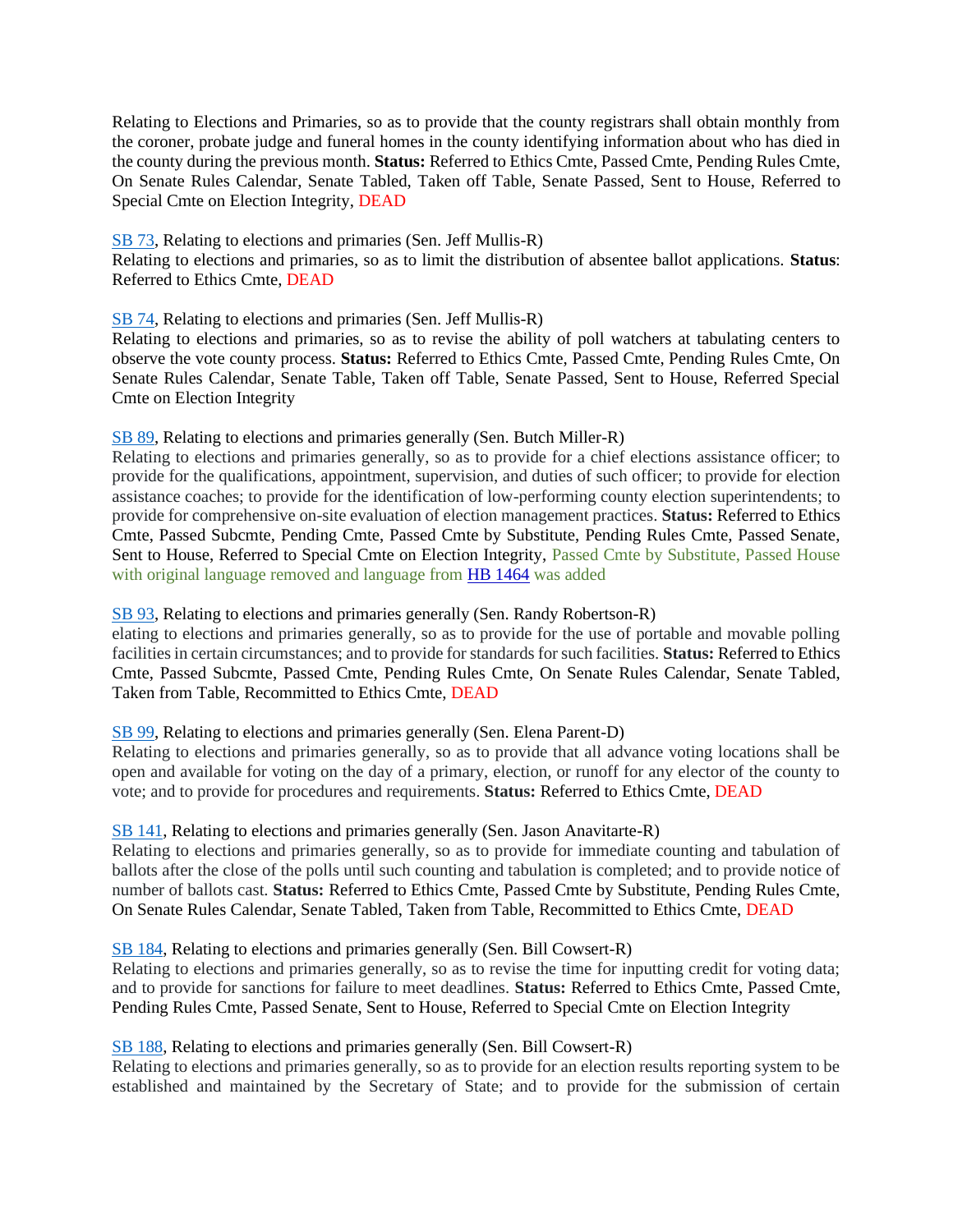information to such reporting system by county superintendents. **Status:** Referred to Ethics Cmte, Passed Cmte, Pending Rules Cmte, Passed Senate, Sent to House, Referred to Special Cmte on Election Integrity

[SB 192,](https://www.legis.ga.gov/legislation/59745) Relating to elections and primaries generally (Sen. Jason Anavitarte-R) Relating to elections and primaries generally, so as to provide for hearings and procedures when the right of a person to register to vote, vote, or remain on the list of electors is challenged. **Status:** Referred to Ethics Cmte, DEAD

[SB 241,](https://www.legis.ga.gov/legislation/60009) Relating to elections and primaries generally (Sen. Mike Dugan-R)

Relating to elections and primaries generally, so as to provide for the establishment of a voter intimidation and illegal election activities hotline; to limit the ability of the State Election Board and the Secretary of State to enter into certain consent agreements; to amend Article 1 of Chapter 13 of Title 50 of the O.C.G.A., relating to general provisions regarding administrative procedure, so as to provide for the submission and suspension of emergency rules by the State Election Board. **Status:** Referred to Ethics Cmte, Passed Cmte, Tabled on floor, Taken from table, Passed Senate, Sent to House, Referred to Special Cmte on Election Integrity

[SB 253,](https://www.legis.ga.gov/legislation/60052) Relating to elections and primaries generally (Sen. Nikki Merritt-D)

Relating to elections and primaries generally, so as to provide for notice when polling places are relocated. **Status**: Referred to Ethics Cmte, Passed Cmte by Substitute, Tables, Taken from Table, Pending Rules Cmte, Passed Senate by Substitute, Sent to House, Referred to Special Cmte on Election Integrity

[SB 273,](https://www.legis.ga.gov/legislation/60199) Relating to elections and primaries generally (Sen. Burt Jones-R) Relating to elections and primaries generally, so as to authorize local governments to conduct elections by paper ballot in 2021. **Status:** Referred to Ethics Cmte, DEAD

[SB 325,](https://www.legis.ga.gov/legislation/61051) Remove provisions for absentee ballot drop boxes (Sen. Butch Miller-R, Rep. Frank Ginn-R, Rep. Sheila McNeill-R, Rep. Jeff Mullis-R, Rep. Chuck Payne-R, and others) Relating to elections and primaries generally, so as to remove provisions relating to absentee ballot drop boxes and the requirements therefor. **Status:** Referred to Ethics Cmte, DEAD

[SB 350,](https://www.legis.ga.gov/legislation/61200) Provide for nonpartisan elections for any county offices (Sen. John Albers-R) Relating to elections and primaries generally, so as to authorize the General Assembly to provide by local legislation for nonpartisan elections for any county offices; to provide procedures for such nonpartisan general elections. **Status:** Referred to Ethics Cmte, DEAD

# **Ethics**

<span id="page-16-0"></span>[HB 333,](https://www.legis.ga.gov/legislation/59399) Georgia Government Transparency & Campaign Finance Commission (Rep. Chuck Efstration-R) Relating to ethics in government, so as to revise the powers and duties of the Georgia Government Transparency and Campaign Finance Commission. **Status:** Referred to Judiciary Cmte, Passed Cmte by Substitute, Pending Rules Cmte, Passed House, Sent to Senate, Referred to Ethics Cmte, Passed Cmte by Substitute, Pending Rules Cmte, Passed Senate Rules Cmte as Senate Rules Cmte Substitute, Senate Rules Calendar, Senate Tabled, Taken from Table, Recommitted to Rules Cmte; Passed by Cmte substitute, Pending Rules Cmte, Senate Recommitted to Rules Cmte

#### **Gaming**

<span id="page-16-1"></span>[HB 86,](https://www.legis.ga.gov/legislation/58917) Sports Wagering (Rep. Ron Stephens-R)

To provide for the lottery game of sports wagering; to provide oversight of such lottery game by the Georgia Lottery Corporation. **Status:** Referred to Economic Development & Tourism Cmte, Passed Cmte, Sent to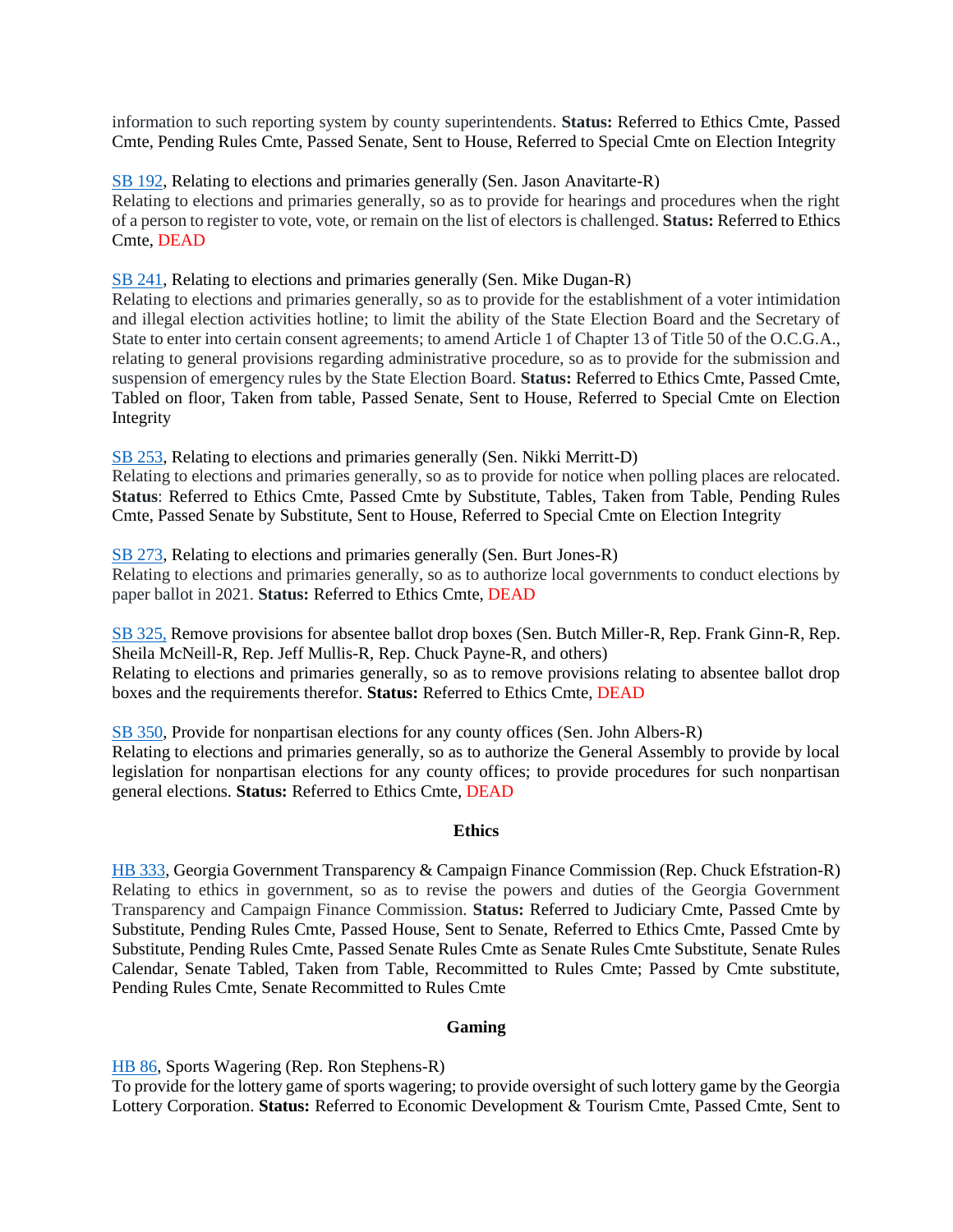Rules Cmte, Withdrawn and recommitted to the Economic Development & Tourism Cmte, Passed Cmte by Substitute, Pending Rules Cmte, On House Rules Calendar, House Postponed, Withdrawn from House Rules Calendar and Recommitted to Rules Cmte, DEAD

#### [HB 538,](https://www.legis.ga.gov/legislation/59838) To provide for pari-mutuel betting (Rep. Ron Stephens-R)

Relating to state government, so as to provide for pari-mutuel horse racing in this state at a limited number of licensed equestrian centers; to create the Georgia Horse Racing Commission; to provide for the comprehensive regulation of pari-mutuel and related activities; to provide for definitions; to enter into the Interstate Compact on Licensure of Participants in Live Racing with Pari-mutuel Wagering. **Status:** Referred to Economic Development & Tourism Cmte, DEAD

#### [HB 544,](https://www.legis.ga.gov/legislation/59852) Relating to Lottery Board and COAM operators (Rep. Alan Powell-R)

Relating to lottery for education, so as to change the composition of the board of directors of the lottery; to comprehensively revise Article 3, relating to bona fide coin operated amusement machines. **Status:** Referred to Regulated Industries Cmte, Passed Cmte by Substitute, Pending Rules Cmte, Passed House, Sent to Senate, Referred to Regulated Industries & Utilities Cmte, Hearing Only, Passed Cmte, Pending Rules

[HB 1424,](https://www.legis.ga.gov/legislation/62268) Administrative procedures regarding coin operated amusement machines (Rep. Alan Powell-R) Relating to the "Georgia Lottery for Education Act," so as to provide that administrative procedures and actions regarding bona fide coin operated amusement machines shall be subject to Chapter 13 of Title 50. **Status:** Referred to Regulated Industries Cmte, Passed Cmte by Substitute, Pending Rules Cmte, Defeated in House, House Reconsidered, Passed House, Sent to Senate, Referred to Regulated Industries and Utilities Cmte, Passed Cmte by Substitute, Pending Rules Cmte

#### [HR 30,](https://www.legis.ga.gov/legislation/58966) Authorizing Licensed Destination Resort Casinos (Rep. Ron Stephens-R)

A Resolution proposing an amendment to the Constitution so as to authorize the General Assembly to provide by law for the local authorization of a limited number of licensed destination resort facilities casino resorts within the state; to authorize the operation and regulation of limited casino gaming within the state; to provide for the submission of this amendment for ratification or rejection. **Status:** Referred to Economic Development and Tourism Cmte, Withdrawn from Economic Development & Tourism Cmte and Recommitted to Regulated Industries Cmte, Passed Lottery Oversight-Gaming Subcmte by Substitute, Pending Cmte DEAD

#### [HR 184,](https://www.legis.ga.gov/legislation/59846) To provide for pari-mutuel betting (Rep. Ron Stephens-R)

To provide for pari-mutuel betting in this state; to provide for submission of a constitutional amendment for ratification. **Status:** Referred to Economic Development & Tourism Cmte, Defeated in Cmte DEAD

[SB 30,](https://www.legis.ga.gov/legislation/59018) To provide for pari-mutuel horse racing (Sen. Brandon Beach-R)

To provide for pari-mutuel horse racing in this state at a limited number of licensed equestrian centers and create the Georgia Horse Racing Commission. **Status:** Referred to Regulated Industries & Utilities Cmte, Hearing only, DEAD

#### [SB 142,](https://www.legis.ga.gov/legislation/59534) Sports Wagering (Sen. Jeff Mullis-R)

Relating to lottery for education, so as to provide for the lottery game of sports wagering in this state; to provide for oversight of such lottery game by the Georgia Lottery Corporation. **Status:** Referred to Regulated Industries & Utilities Cmte, Hearing Only, Passed by Cmte Substitute, Pending Rules Cmte, Passed Senate by Substitute, Sent to House, Referred to Economic Development & Tourism Cmte, Passed Cmte by Substitute, Pending Rules Cmte, House Rules Calendar, House Recommitted back to Rules Cmte, House Rules Cmte Calendar, Recommitted to Economic Development Cmte, Passed Cmte by Substitute, Pending Rules Cmte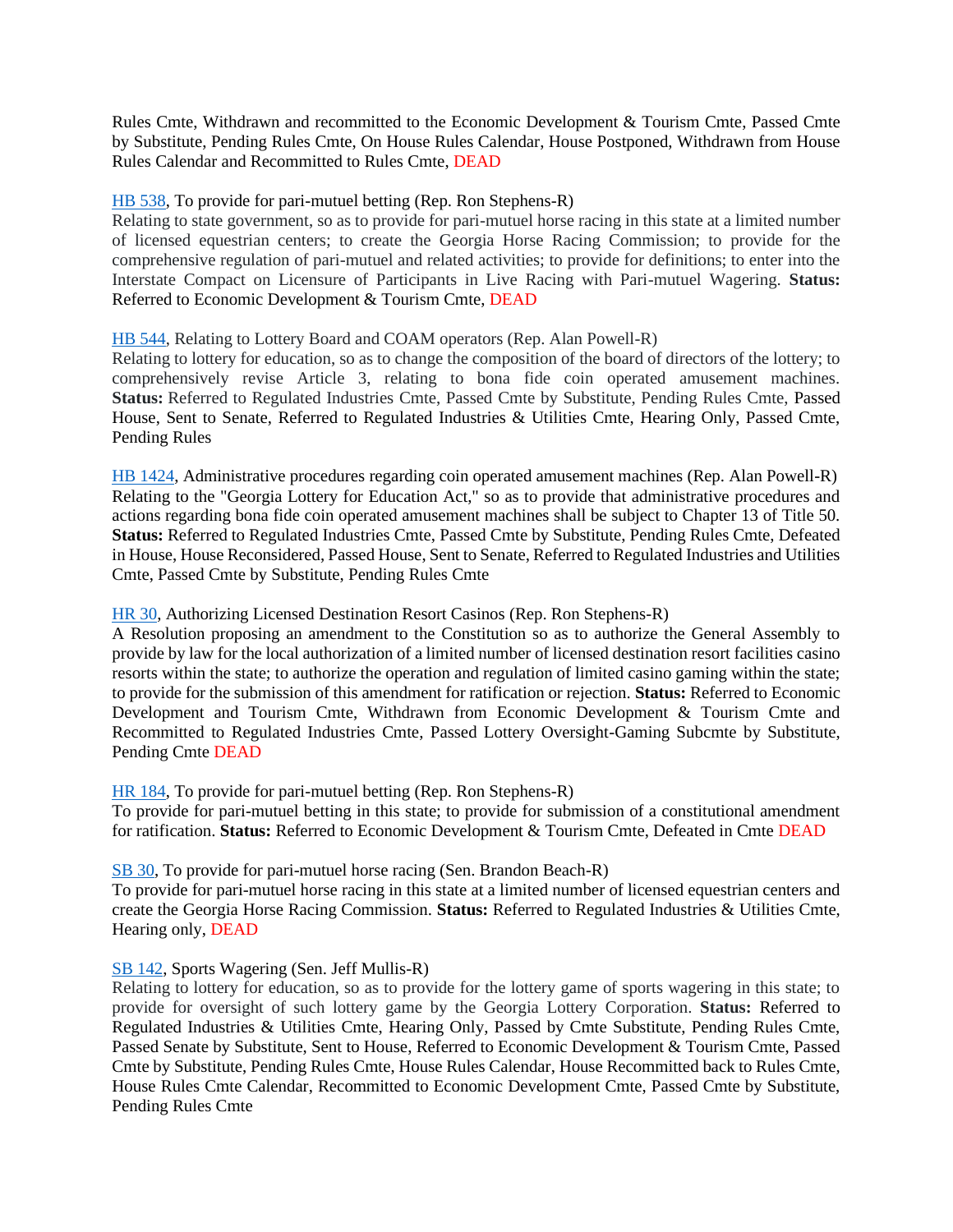#### [SB 212,](https://www.legis.ga.gov/legislation/59904) To provide for pari-mutuel betting (Sen. Jeff Mullis-R)

Relating to state government, so as to provide for pari-mutuel horse racing in this state at a limited number of licensed equestrian centers; to create the Georgia Horse Racing Commission; to provide for the comprehensive regulation of pari-mutuel and related activities; to provide for definitions; to enter into the Interstate Compact on Licensure of Participants in Live Racing with Pari-mutuel Wagering. **Status:** Referred to Regulated Industries & Utilities Cmte, Hearing only, Passed Cmte by Substitute, Pending Rules Cmte, Tabled, DEAD

[SB 483,](https://www.legis.ga.gov/legislation/61949) Revise Article 3 relating to bona fide coin operated amusement machines (Sen. Jeff Mullis-R) Relating to lottery for education, so as to comprehensively revise Article 3, relating to bona fide coin operated amusement machines. **Status:** Referred to Regulated Industries & Utilities Cmte, DEAD

[SB 536,](https://www.legis.ga.gov/legislation/62239) Provide for administrative procedures and actions regarding bona fide coin operated amusement machines (Sen. Clint Dixon-R)

Relating to bona fide coin operated amusement machines, so as to provide that administrative procedures and actions regarding bona fide coin operated amusement machines shall be subject to Chapter 13 of Title 50. **Status:** Referred to Regulated Industries and Utilities Cmte, Passed Cmte by Substitute, Pending Rules Cmte, DEAD

[SR 53,](https://www.legis.ga.gov/legislation/59227) To provide for pari-mutuel betting (Sen. Brandon Beach-R)

To provide for pari-mutuel betting in this state; to provide for submission of a constitutional amendment for ratification. **Status:** Referred to Regulated Industries & Utilities, Hearing only DEAD

[SR 131,](https://www.legis.ga.gov/legislation/59903) To provide for pari-mutuel betting (Sen. Jeff Mullis-R)

To provide for pari-mutuel betting in this state; to provide for submission of a constitutional amendment for ratification. **Status:** Referred to Regulated Industries & Utilities, Hearing only, Passed Cmte by Substitute, Pending Rules Cmte, Defeated in Senate, Senate Reconsidered, Tabled DEAD

[SR 135,](https://www.legis.ga.gov/legislation/59914) To provide for sports betting (Sen. Jeff Mullis-R)

To provide for sports betting in this state; to provide for submission of a constitutional amendment for ratification. **Status:** Referred to Regulated Industries & Utilities, Passed Cmte by Substitute, Pending Rules Cmte, Passed Senate by Substitute, Sent to House, Referred to Economic Development & Tourism Cmte, Passed Cmte by Substitute, Pending Rules Cmte, House Rules Calendar, House Recommitted back to Rules Cmte, House Rules Cmte Calendar, Recommitted to Economic Development Cmte, Passed Cmte by Substitute, Pending Rules Cmte

<span id="page-18-0"></span>**Note:** Gaming language was removed from SR 135 and replaced with forestry severance tax language.

#### **Government**

#### [HB 608,](https://www.legis.ga.gov/legislation/59983) Broadband Services (Rep. Marcus Wiedower-R)

Relating to state government, so as to provide for planning, deployment, and incentives of broadband services throughout the state; to provide for definitions; to provide for certain powers, duties, and responsibilities of the OneGeorgia Authority and the Department of Community Affairs relative to funding and contractual awards for the deployment of broadband services to unserved areas and unserved locations within such areas; to provide certain criteria and conditions for such awards. **Status:** Referred to Governmental Affairs Cmte, Hearing Only, DEAD

[HB 1040,](https://www.legis.ga.gov/legislation/61391) Require community action agencies to submit audit reports and IRS forms before contracts with DHS (Rep. Patty Bentley-D)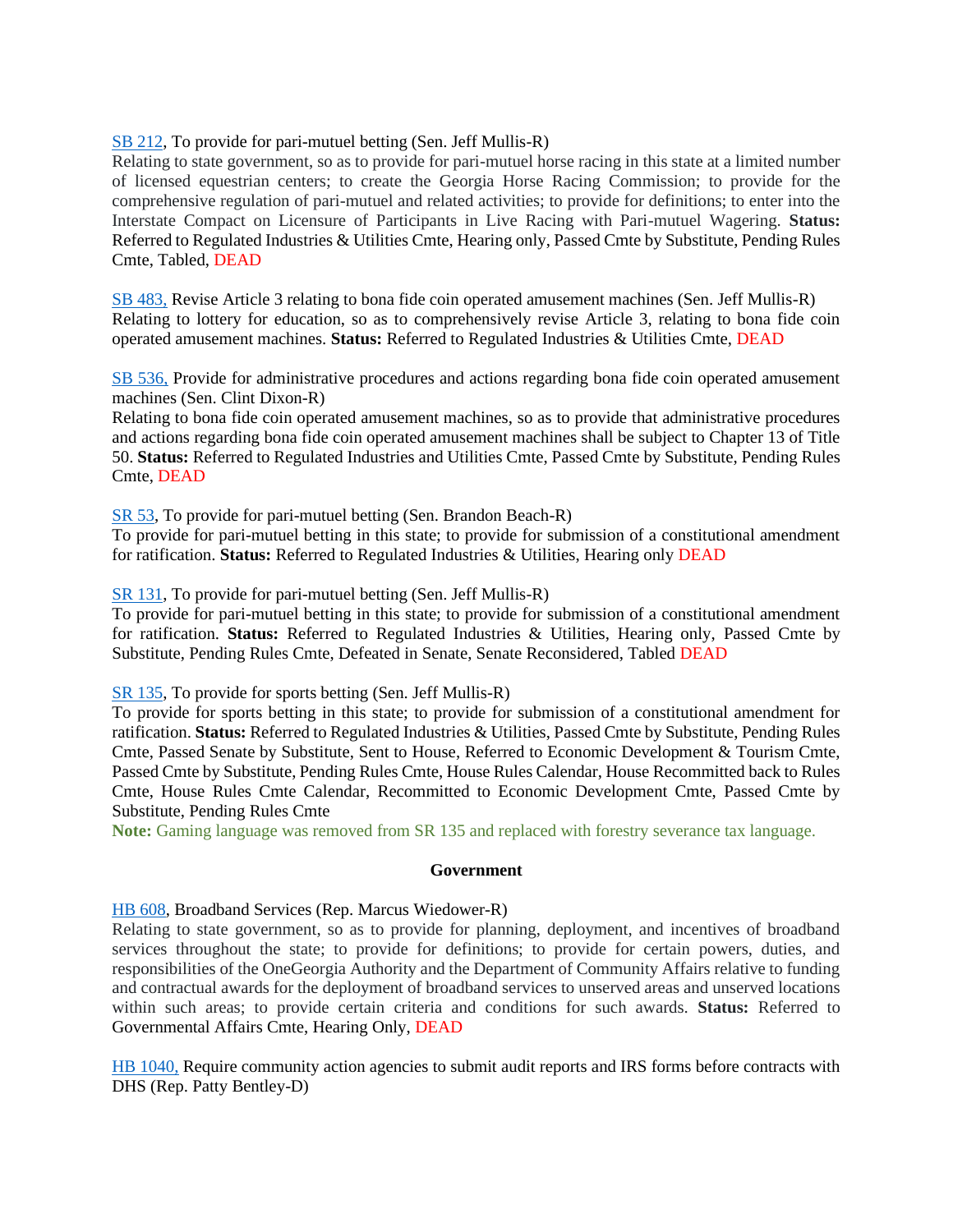Relating to economic rehabilitation services, so as to require community action agencies to submit audit reports and IRS forms to the Department of Audits and Accounts before any contracts with the Department of Human Services are made or offered; to require each member of the board of directors of a community action agency to execute contracts between the community action agency and the Department of Human Services. **Status:** Referred to Budget and Fiscal Affairs Oversight Cmte, Passed Cmte by Substitute, Pending Rules Cmte, Passed House by Substitute, Sent to Senate, Referred to Health and Human Services

#### [HB 1335,](https://www.legis.ga.gov/legislation/62046) Provide for Public Safety Week (Rep. Calvin Smyre- D)

Relating to holidays and observances, so as to provide for Public Safety Week. **Status:** Referred to Rules Cmte, Passed Cmte by Substitute, Passed House by Substitute, Sent to Senate, Referred to Government Oversight Cmte, Hearing Held, Passed Cmte, Pending Rules Cmte, Passed Senate, Sent to Governor

[SB 581,](https://www.legis.ga.gov/legislation/62488) Designate plane coordinates for defining and stating geographic position within state as the Georgia State Plane Coordinate System (Sen. Larry Walker, III-R)

Relating to determination of boundaries, so as to designate the most recent systems of plane coordinates for defining and stating geographic positions within this state as the Georgia State Plane Coordinate System. **Status:** Referred to Science and Technology Cmte, Passed Cmte by Substitute, Pending Rules Cmte, Passed Senate, Sent to House, Referred to Small Business Development Cmte, Passed Cmte, Pending Rules Cmte, Passed House, To the Governor

# **Public Health**

<span id="page-19-0"></span>[HB 996,](https://www.legis.ga.gov/legislation/61326) Provide additional exceptions to "Dietetics Practice Act" (Rep. Kasey Carpenter-R) Relating to professions and businesses, so as change and provide for additional exceptions to the "Dietetics Practice Act," to allow individuals credentialed in the field of nutrition to provide advice, counseling, or evaluations in matters of food, diet, or nutrition under certain circumstances; to provide for conforming cross-references. **Status:** Referred to Regulated Industries Cmte, Passed SubCmte by Substitute, Pending Cmte, DEAD

[HB 1000,](https://www.legis.ga.gov/legislation/61330) Exception for inoculation of canines and felines against rabies (Rep. Stan Gunter-R) Relating to control of rabies, so as to provide an exception for inoculation of canines and felines against rabies for animals for which such vaccine would compromise the animal's health or if it is medically unnecessary. **Status:** Referred to Agriculture & Consumer Affairs Cmte, DEAD

[HB 1005,](https://www.legis.ga.gov/legislation/61335) Require local school systems to conduct suicide screenings (Rep. Mesha Mainor-D) Relating to student health in elementary and secondary education, so as to require local school systems to conduct suicide screenings on all students age eight through 18. **Status:** Referred to Education Cmte, DEAD

[HB 1057,](https://www.legis.ga.gov/legislation/61410) Provide standard suite of services for mental health that community service boards. (Rep. Gerald Greene-R)

Relating to general provisions regarding administration of mental health, developmental disabilities, addictive diseases, and other disability services, so as to provide for a standard suite of services that community service boards are required to provide in their respective service areas. **Status:** Referred to Health & Human Services Cmte, DEAD

[HB 918,](https://www.legis.ga.gov/legislation/61144) Establish the Georgia Rare Disease Advisory Council (Rep. Mike Cheokas-R)

Relating to health, so as to provide for the establishment of the Georgia Rare Disease Advisory Council; to provide for legislative findings; to provide for membership; to provide for the duties and powers of the advisory council; to provide for an annual report. **Status:** Referred to Health & Human Services Cmte,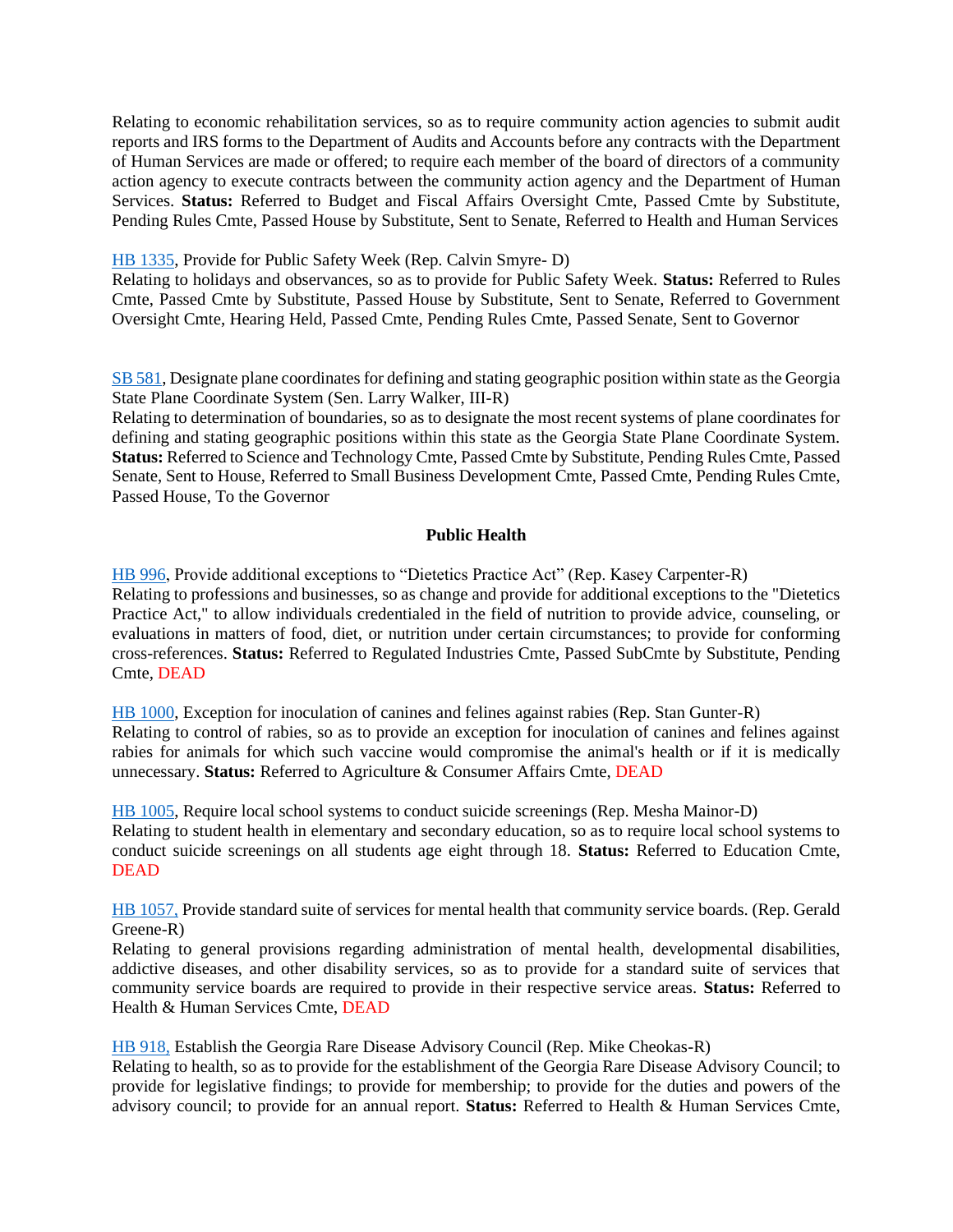Passed Cmte by Substitute, Pending Rules Cmte, Passed House by Substitute, Sent to Senate, Referred to Government Oversight Cmte, Passed Cmte by Substitute, Pending Rules Cmte, Passed Senate by Substitute, Sent to House, House Agreed to Senate Substitute, Sent to Governor

[HB 1086,](https://www.legis.ga.gov/legislation/61479) Lower age to 50 years old to offer inpatients influenza vaccinations prior to discharge (Rep. Katie Dempsey-R)

Relating to influenza vaccinations for discharged patients aged 65 and older, vaccinations or other measures for health care workers in hospitals, immunity from liability, and standing orders, so as to lower the age to 50 years old for hospitals to offer inpatients vaccinations for the influenza virus prior to discharge. **Status:**  Referred to Health & Human Services Cmte, Passed Cmte, Pending Rules Cmte, Passed House, Sent to Senate, Referred to Health and Human Services Cmte, Passed Cmte, Pending Rules Cmte, Passed House, On to Governor

#### [HB 1175,](https://www.legis.ga.gov/legislation/61674) Regulate raw dairy products (Rep. Clay Pirkle-R)

Relating to standards, labeling, and adulteration of food, so as to authorize and regulate the production, handling, transporting, and sale of raw milk and raw milk products for human consumption; to provide standards for safety, cleanliness, and health for such products and animals producing them; to authorize the Commissioner of Agriculture to enforce such standards. **Status:** Referred to Agriculture & Consumer Affairs Cmte, Passed Cmte, Pending Rules Cmte, Passed House, Sent to Senate, Referred to Agriculture Cmte, Hearing Held, Passed Cmte by Substitute, Pending Rules Cmte, Passed Senate by Substitute, Sent to House, House Agreed to the Senate Substitute, Sent to Governor

#### [HB 1192,](https://www.legis.ga.gov/legislation/61694) Provisions for Medicaid services to persons with HIV (Rep. Sharon Cooper-R)

Relating to medical assistance generally, so as to require the Department of Community Health to submit a Section 1115 waiver request to the federal Centers for Medicare and Medicaid Services for a demonstration project to provide treatment services under Medicaid to persons in this state living with HIV. **Status:** Referred to Health & Human Services Cmte, Passed Cmte by Substitute, Pending Rules Cmte, Passed House, Sent to Senate, Referred to Health and Human Services Cmte

#### [HB 1348,](https://www.legis.ga.gov/legislation/62096) Revise the Georgia Smoke-free Air Act to address vaping (Rep. Bonnie Rich-R)

Relating to offenses against public health and morals, so as to provide that vaping in restricted areas is a misdemeanor punishable by fine; to amend Chapter 1A of Title 20 of the O.C.G.A., relating to early care and learning, so as to provide that operators of early care and education programs shall post signs prohibiting vaping; to amend Chapter 12A of Title 31 of the O.C.G.A., relating to smoke-free air, so as to revise the short title; to prohibit vaping in designated smoke-free areas; to provide for exemptions; to provide that "No Smoking" signs may include the words "or Vaping." **Status:** Referred to Health & Human Services Cmte, Passed Cmte, Pending Rules Cmte, Passed House, Sent to Senate, Referred to Judiciary Cmte, Passed Cmte by Substitute, Pending Rules Cmte, On Senate Rules Calendar, Senate Tabled

#### [HB 1355,](https://www.legis.ga.gov/legislation/62106) Revise Childhood Lead Exposure Control Act (Rep. Katie Dempsey-R)

Relating to lead poisoning prevention, so as to update provisions to comport with nationally recognized guidelines; to revise definitions; to revise provisions relating to abatement of lead poisoning hazards; to expand written advisement requirements; to expand applicability of provisions; to provide for related matters; to provide for a funding contingency. **Status:** Referred to Health & Human Services Cmte, Passed Cmte, Pending Rules Cmte, Passed House, Sent to Senate, Referred to Health and Human Services Cmte, Passed Cmte by Substitute, Pending Rules Cmte, On Senate Rules Calendar, Senate Tabled, Taken off the Table, Senate Passed as Senate Substitute without as amendment that was ruled non-germane, Sent to House for Agreement, House Agreed, Sent to Governor

[HB 1376,](https://www.legis.ga.gov/legislation/62204) Authorize food service establishment to serve patrons' pet dogs within designated outside areas (Rep. Beth Moore-D)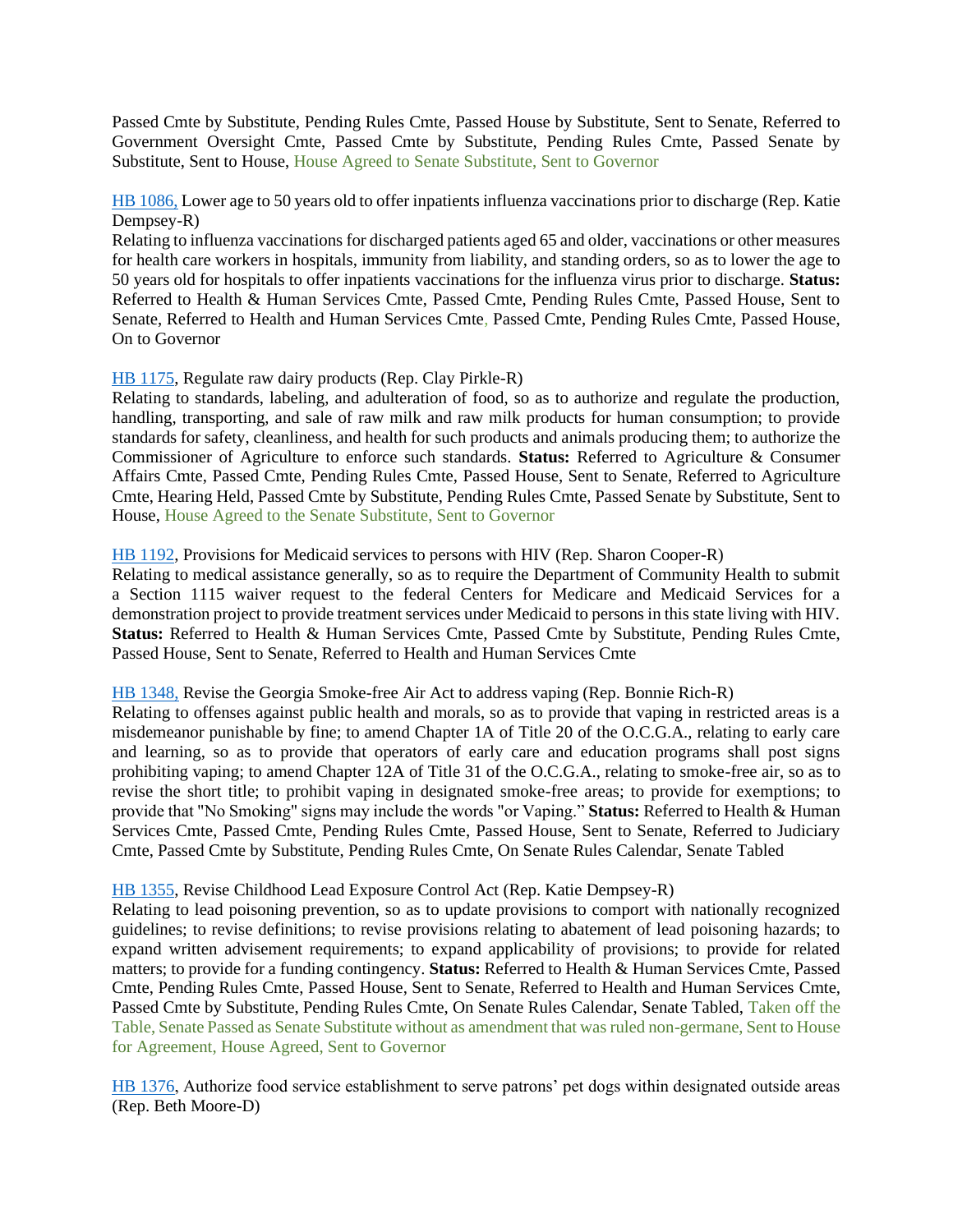Relating to food service establishments, so as to authorize food service establishments to serve patrons' pet dogs within designated outdoor areas of the establishment; to provide for rules and regulations to protect public health. **Status:** Referred to Agriculture & Consumer Affairs Cmte, Hearing Held, Passed Cmte by Substitute, Pending Rules Cmte, DEAD

[HB 1394,](https://www.legis.ga.gov/legislation/62222) Repeal authority of Department of Public Health to require persons to submit to vaccinations (Rep. Charlice Byrd-R)

Relating to control of hazardous conditions, preventable diseases, and metabolic disorders, so as to repeal the authority of the Department of Public Health and all county boards of health to require persons to submit to vaccinations against or other measures to prevent contagious or infectious diseases. **Status:** Referred to Health & Human Services Cmte, DEAD

[HB 1443,](https://www.legis.ga.gov/legislation/62352) Mobile food service establish to operate in county of origin and other counties without additional permit (Rep. Houston Gaines-R)

relating to food service establishments, so as to provide that mobile food service establishments that have active permits may operate in the county of origin and in one or more counties other than its county of origin without obtaining an additional permit; to provide for definitions; to provide for notice to other counties prior to operation; to provide for communication between the county of origin and other counties; to provide for inspections of mobile food service establishments by other counties; to provide for written notice of remedial measures upon failure of an inspection; to provide for violation fines and penalties. **Status:** Referred to Agriculture and Consumer Affairs Cmte, Passed Cmte by Substitute, Pending Rules Cmte, Passed House by Substitute, Sent to Senate, Referred to Agriculture and Consumer Affairs Cmte, Passed Cmte, Pending Rules Cmte, Passed Senate, On to Governor

[SB 338,](https://www.legis.ga.gov/legislation/61152) Extension of postpartum coverage under Medicaid to one year after birth (Sen. Dean Burke-R) To increase postpartum coverage under Medicaid from six months to one year following birth. **Status:**  Referred to Health and Human Services Cmte, Passed Cmte by Substitute, Pending Rules Cmte, Senate Passed, Sent to House, Referred to Health and Human Services Cmte, Passed Cmte by Substitute, Pending Rules Cmte, Withdrawn and Recommitted to Health Cmte

[SB 345,](https://www.legis.ga.gov/legislation/61178) Prohibit state and local governments from mandating vaccine passports (Sen. Jeff Mullis-R) Relating to general provisions regarding state government, to prohibit state and local governments from mandating vaccine passports. **Status:** Referred to Health and Human Services Cmte, Passed Cmte by Substitute, Pending Rules Cmte, Passed Senate by Substitute, Sent to House, Referred to Health & Human Services Cmte, Passed Cmte, Pending Rules Cmte, Withdrawn from Rules Calendar and Recommitted to Rule Cmte, Passed House by Substitute, Sent to Senate, Senate Agreed, Sent to Governor

[SB 372,](https://www.legis.ga.gov/legislation/61303) Provide that certain vaccination requirements or immunity passports are unlawful discriminatory practices (Sen. Brandon Beach-R)

Relating to control of hazardous conditions, preventable diseases, and metabolic disorders, so as to provide that certain requirements or actions relating to vaccination status or possession of immunity passport are unlawful discriminatory practices; to provide for exceptions; to provide that an individual may not be required to receive certain vaccines. **Status:** Referred to Judiciary Cmte, DEAD

[SB 404,](https://www.legis.ga.gov/legislation/61503) Authorize the GBI and FBI to retain certain fingerprints under certain conditions (Sen. John Albers-R)

Relating to emergency medical services personnel, so as to authorize the Georgia Bureau of Investigation and the Federal Bureau of Investigation to retain certain fingerprints under certain conditions. **Status:**  Referred to Public Safety Cmte, Pass Cmte, Pending Rules Cmte, Passed Senate as Amended, Sent to House, Referred to Public Safety and Homeland Security Cmte, Passed Cmte by Substitute, Pending Rules Cmte, Passed House by Substitute, Sent to Senate, Senate Agreed, Sent to Governor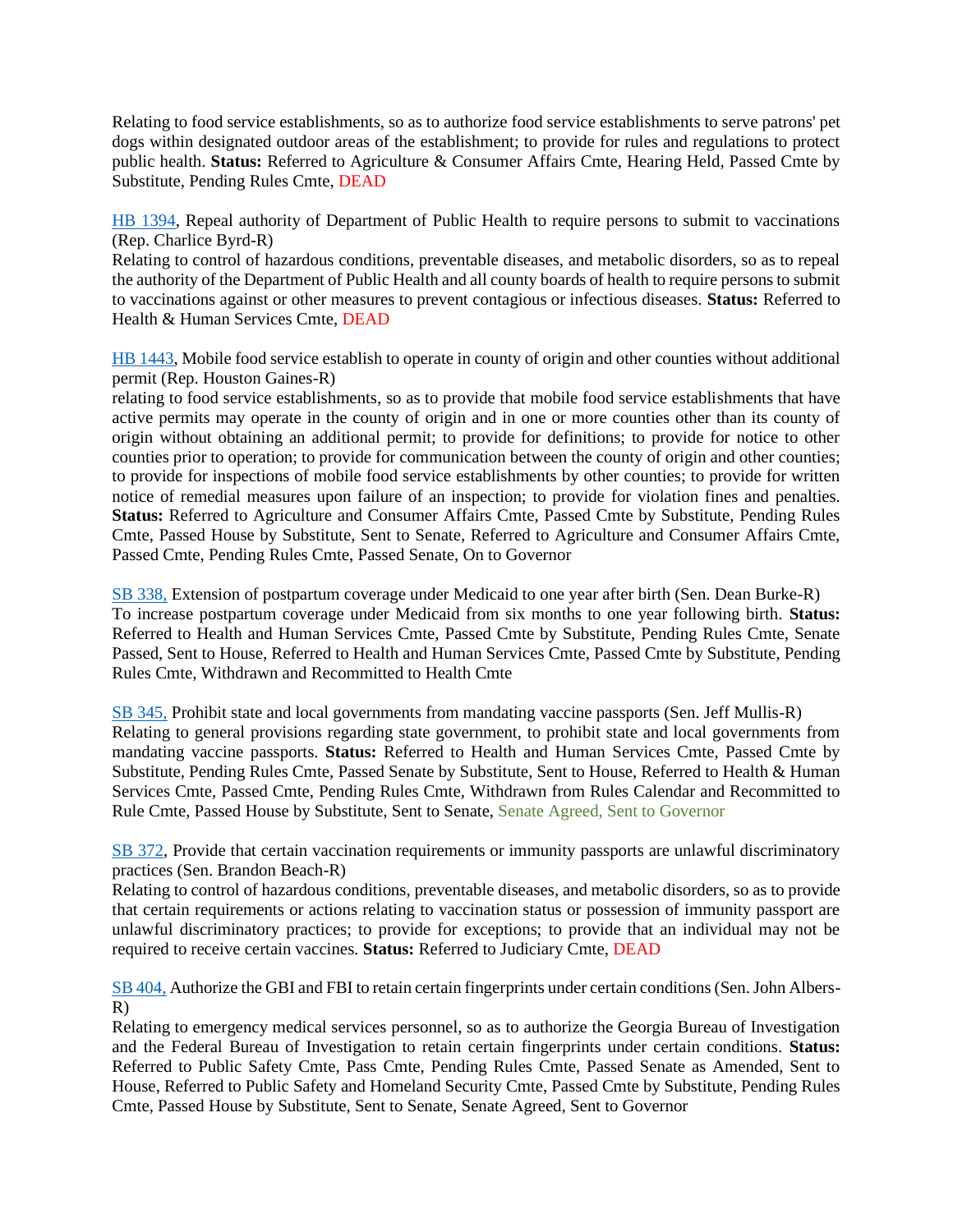[SB 487,](https://www.legis.ga.gov/legislation/61977) Diagnostic breast examination be treated as favorably as screening mammography with respect to cost-sharing requirements (Sen. Sheila McNeill)

Relating to insurance generally, so as to provide that diagnostic breast examinations shall not be treated less favorably than screening mammography for breast cancer with respect to cost-sharing requirements. **Status:** Referred to Insurance and Labor Cmte, Passed Cmte by Substitute, Pending Rules Cmte, Passed Senate by Substitute, Sent to House, Referred to Insurance Cmte, Passed Cmte by Substitute, Pending Rules **C**mte

[SB 539,](https://www.legis.ga.gov/legislation/62246) Make unlawful the use of any device to photograph or record patients in a health care facility (Sen. Bo Hatchett-R)

Relating to wiretapping, eavesdropping, surveillance, and related offenses, so as to provide that the use of any device to photograph or record patients in a health care facility shall be unlawful; to provide for exceptions. **Status:** Referred to Health and Human Services Cmte, Passed Cmte by Substitute, Pending Rules Cmte, Tabled, Taken from Table, Passed Senate by Substitute, Sent to House, Referred to Judiciary Non-Civil Cmte, Passed Cmte by Substitute, Pending Rules Cmte, Passed House, Sent to Governor

[SB 540,](https://www.legis.ga.gov/legislation/62271) Provide coverage of dental care provided by teledentistry (Sen. James Donzella-D)

Relating to insurance generally, so as to provide for coverage of dental care provided by means of teledentistry; to amend Article 2 of Chapter 11 of Title 43 of the O.C.G.A., relating to licenses for the practice of dentistry, so as to authorize licensed dentists to provide oral healthcare by means of teledentistry. **Status:** Referred to Health and Human Services Cmte DEAD

[SB 557,](https://www.legis.ga.gov/legislation/62354) State-wide work requirement for able-bodied, covered individuals under the federal Supplemental Nutrition Assistance Program (Sen. Bruce Thompson-R)

Relating to general provisions for public assistance, so as to increase self-sufficiency through a state-wide work requirement for able-bodied, covered individuals under the federal Supplemental Nutrition Assistance Program; to prohibit the use of waivers and no-good-cause exemptions for the work requirement; to provide for mandatory participation for covered individuals in existing employment and training programs; to provide for applicability. **Status:** Referred to Insurance and Labor Cmte, DEAD

[SB 572,](https://www.legis.ga.gov/legislation/62461) Establish a vapor product directory (Sen. Jeff Mullis-R)

Relating to taxes on tobacco and vaping products, so as to provide for the Attorney General to establish a vapor product directory; to require vapor product manufacturers to provide an attestation to the Attorney General; to provide for definitions; to prohibit illicit vapor products; to provide penalties for violations. **Status:** Referred to Agriculture and Consumer Affairs, Passed Cmte by Substitute, Pending Rules Cmte, Tabled, Taken from Table, Passed Senate by Substitute, Sent to House, Referred to Ways & Means Cmte

[SB 578,](https://www.legis.ga.gov/legislation/62476) Regulation of home kitchen operations (Sen. Larry Walker, III-R)

Relating to standards, labeling, and adulteration of food, so as to authorize the operation, licensure, inspection, labeling requirements, enforcement, and regulation of home kitchen operations; to provide for definitions; to authorize collection of license fees; to provide for conforming changes; to amend Chapter 60 of Title 36 of the Official Code of Georgia Annotated, relating to general provisions applicable to counties and municipal corporations, so as to prohibit county and municipality prohibition and regulation of home kitchen operations. **Status:** Referred to Agriculture and Consumer Affairs, DEAD

[SB 610,](https://www.legis.ga.gov/legislation/62624) Require comprehensive review of reimbursement rates for home and community based services covered by wavier programs (Sen. Sally Harrell-D)

Relating to medical assistance generally, so as to require the Department of Community Health to conduct a comprehensive review of provider reimbursement rates for home and community based services covered by the waiver programs; to provide for input from the public, service providers, and other stakeholders; to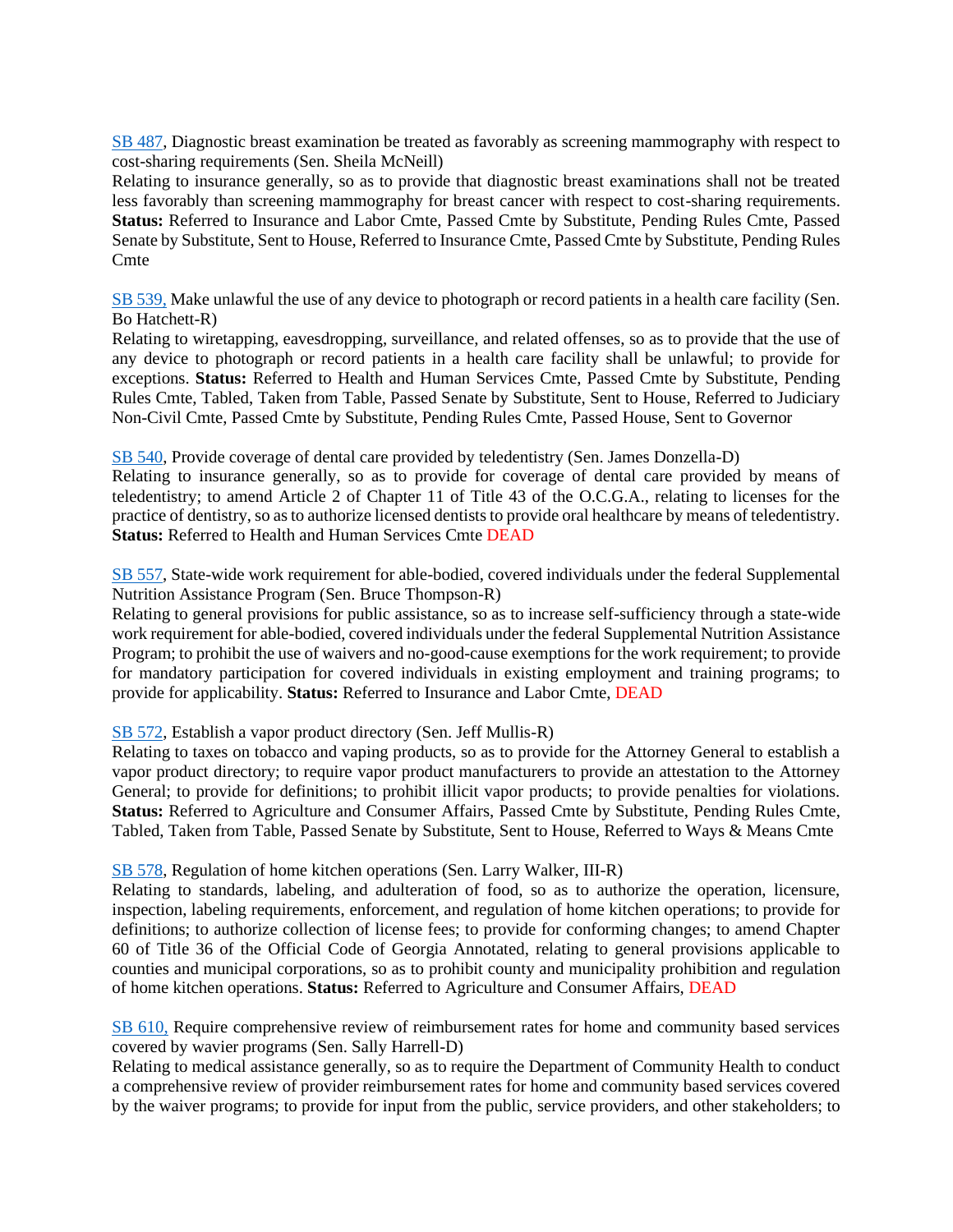provide for proposed rate models and estimated fiscal impact. **Status:** Referred to Health and Human Services Cmte, Passed Cmte, Pending Rules Cmte, Tabled, Taken from Table, Passed Senate, Sent to House, Referred to Human Relations & Aging Cmte, Passed Cmte by Substitute, Pending Rules Cmte, Withdrawn from General Calendar and Recommitted to Human Relations and Aging Cmte, Passed Cmte by Substitute, Pending Rules Cmte, Passed House by Substitute, Sent to Senate, Senate Agreed, Sent to Governor

#### **Health – General**

<span id="page-23-0"></span>[HB 394,](https://www.legis.ga.gov/legislation/59549) Relating to taxes on tobacco and vaping products (Rep. Ron Stephens-R) Relating to taxes on tobacco and vaping products, so as to revise the rate of taxation for tobacco products and vapor products; and to provide for the taxation of certain products that contain nicotine. **Status:** Referred to Ways & Mean Cmte, DEAD

[HB 702,](https://www.legis.ga.gov/legislation/60230) Professional licensing boards (Rep. Joseph Gullett-R)

Relating to appointment and general powers of division director, members and meetings of professional licensing boards, examination standards, roster of licensees, and funding, so as to provide that home addresses of licensees are treated as confidential. **Status:** Referred to Governmental Affairs Cmte, DEAD

[HR 236,](https://www.legis.ga.gov/legislation/60093) House Study Committee on Safe Staffing of Nurses (Rep. Jodi Lott-R)

A Resolution creating the House Study Committee on the Safe Staffing of Nurses in Georgia. **Status:**  Referred to Human Relations & Aging Cmte

#### [HB 972,](https://www.legis.ga.gov/legislation/61248) Licensing requirements for professional counselors (Rep. Dave Belton-R)

Relating to licensing provisions regarding professional counselors, social workers, and marriage and family therapists, so as to change certain definitions; to provide for an additional member to the Georgia Composite Board of Professional Counselors, Social Workers, and Marriage and Family Therapists; to change the licensing requirement and exceptions; to change the eligibility for licensure requirements; to remove the ability of the board to issue a license without examination; to change the requirement for licensure in professional counseling; to eliminate certain continuing education requirements. **Status:** Referred to Regulated Industries Cmte, Passed Cmte by Substitute, Pending Rules Cmte, Passed House by Substitute, Sent to Senate, Referred to Regulated Industries and Utilities Cmte, Passed Cmte by Substitute, Pending Rules Cmte, On Senate Rules Calendar, Tabled, Taken off Table, Passed Senate by Substitute, Sent to House, House Agreed, Sent to Governor

[HB 1038,](https://www.legis.ga.gov/legislation/61389) Update of Rural Physician Tax Credit (Rep. Sharon Cooper-R)

Relating to imposition, rate, computation, exemptions, and credits relative to state income taxes, so as to limit eligibility for the rural physician tax credit to persons qualifying as a rural physician on or before December 31, 2022; to provide for automatic repeal; to create a new tax credit for rural physicians, dentists, nurse practitioners, and physician assistants. **Status:** Referred to Ways & Means Cmte, DEAD

[HB 1442,](https://www.legis.ga.gov/legislation/62351) Require contracts for state employees' health insurance plan to ensure laboratory services are available at in-network rates (Rep. Mark Newton-R)

Relating to the state employees' health insurance plan, so as to require that all contracts for healthcare coverage or services under the state health benefit plan contain provisions that ensure that laboratory services are available at in-network rates within 50 miles or one hour of a plan member's place of business or residence; to provide for an effective date and applicability. **Status:** Referred to Special Cmte on Access to Quality Health Care, DEAD

[SB 199,](https://www.legis.ga.gov/legislation/59755) Relating to taxes on tobacco and vaping products (Sen. Jeff Mullis-R)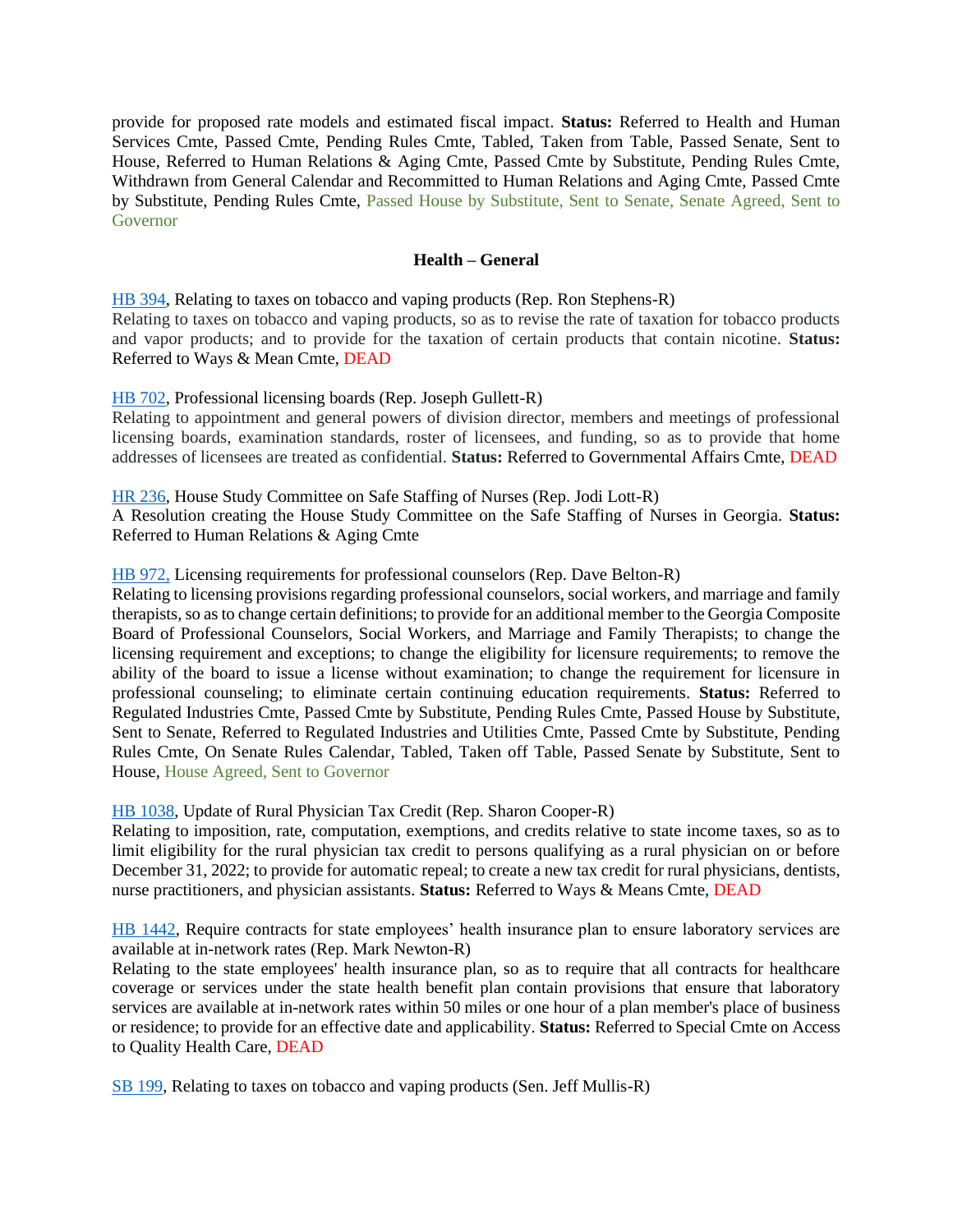Relating to taxes on tobacco and vaping products, so as to permit the sale and delivery of tobacco products, alternative nicotine products, and vapor products by licensed manufacturers located outside of this state directly to individuals in this state under certain conditions. **Status:** Referred to Finance Cmte, Passed Cmte by Substitute, Pending Rules Cmte, Senate Tabled, Taken from Table, Recommitted to Finance Cmte, DEAD

#### **Hospitals**

<span id="page-24-0"></span>[HB 261,](https://www.legis.ga.gov/legislation/59255) Care and protection of indigent and elderly (Rep. Todd Jones-R) To provide for the establishment of a pilot program to conduct a simulated exchange for health care facilities to purchase and sell charity care credits to meet their charity care requirements. **Status:** Referred to Human Resources & Aging Cmte, Hearing Only, DEAD

#### [HB 290,](https://www.legis.ga.gov/legislation/59302) Relating to regulation of hospitals and related institutions (Rep. Ed Setzler-R)

Relating to regulation of hospitals and related institutions, so as to prohibit hospitals and nursing homes from instituting any policy during a declared public health emergency that limits patients' abilities to be visited by designated family members or friends as a condition precedent to obtaining or maintaining a permit to operate a hospital or nursing home. **Status:** Referred to Human Relations & Aging Cmte, Hearings Held, Passed Cmte by Substitute, Pending Rules Cmte, Passed House, Sent to Senate, Referred to Health & Human Services Cmte, Passed Cmte by Substitute, Pending Rules Cmte, Passed Senate, Sent to House, House Passed as Amended by the House, Sent to Senate for Agree/Disagree, Motion made to Table, Tabled

#### [HB, 697,](https://www.legis.ga.gov/legislation/60225) To require hospital data collection (Rep. Mark Newton-R)

Relating to health care data collection, so as to require hospitals to participate in a survey disclosing whether such hospitals maintain technology allowing the electronic sharing of certain patient information with other hospitals; to provide that the department shall collect the survey results and submit a report to the legislature; and to require the use of certified electronic health technology by certain hospitals. **Status:**  Referred to Special Cmte on Access to Quality Health Care, Passed Cmte, Pending Rules Cmte, Passed House, Sent to Senate, Referred to Health & Human Services Cmte, Passed Cmte by Substitute, Pending Rules Cmte

# [HB 1403,](https://www.legis.ga.gov/legislation/62236) Relating to exemptions from CON requirements (Rep. Clint Crowe-R)

Relating to exemptions from certificate of need requirements, so as to provide an exemption for acute care hospitals established in rural counties that meet certain criteria; to provide for related matters; to repeal conflicting laws. **Status:** Referred to Special Cmte on Access to Quality Health Care, Hearing Only, DEAD **Note:** The original language in HB 1403 was place on HB 697 and it passed the Senate Health Cmte, Pending in Rules Cmte

# [HB 1520,](https://www.legis.ga.gov/legislation/62595) Create Georgia Council on Addressing Health Care Workforce Challenges (Rep. Lee Hawkins-R)

Relating to health, so as to create the Georgia Council on Addressing Health Care Workforce Challenges; to provide for legislative findings; to provide for a definition; to provide for members and officers; to provide for meetings, agendas, quorum, and compensation; to provide for the commission's duties and powers; to provide for automatic repeal. **Status:** Referred to Human Relations & Aging Cmte, Passed Cmte by Substitute, Pending Rules Cmte, Passed House by Substitute, Sent to Senate, Referred to Government Oversight Cmte, Passed Cmte by Substitute, Pending Rules Cmte, On Senate Rules Calendar, Senate Tabled

[HB 1547,](https://www.legis.ga.gov/legislation/62684) Revise provisions for certificate of need requirements (Rep. Matt Hatchett-R)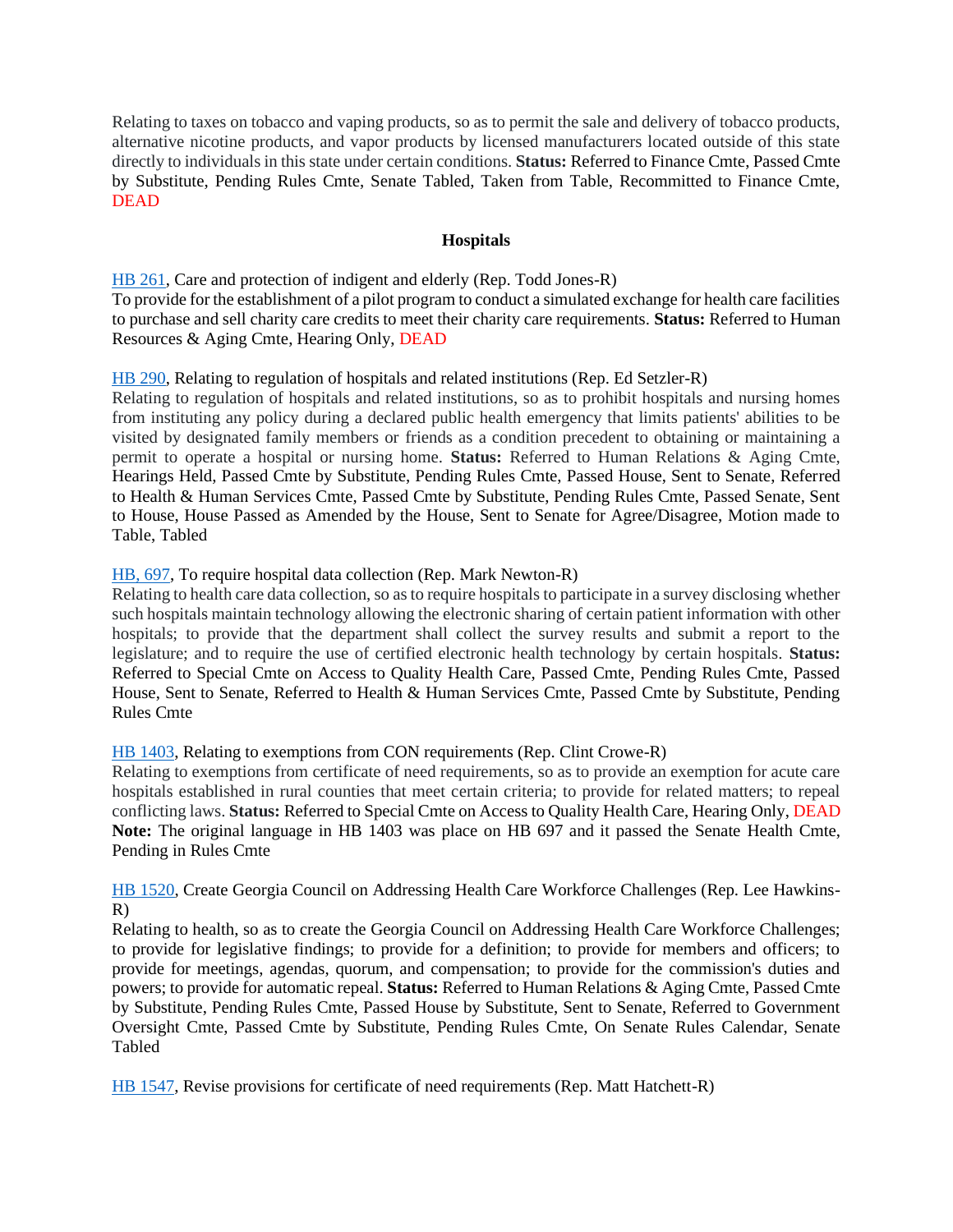Relating to health, so as to revise various provisions relating to certificate of need requirements; to amend Code Section 50-18-70 of the O.C.G.A., relating to legislative intent and definitions relative to open records laws, so as to provide that certain organizations or entities that lease or operate facilities of hospital authorities are considered agencies for purposes of open records; to provide for the delayed repeal of certificate of need requirements; to transfer charity and indigent care requirements from certificate of need requirements to licensure requirements; to provide for regulations and penalties; to amend other provisions in various titles of the O.C.G.A.. **Status:** Referred to Special Cmte on Access to Quality Health Care, Passed Cmte, Pending Rules Cmte, DEAD

# [SB 19,](https://www.legis.ga.gov/legislation/58941) Surgical Smoke Evacuation Systems (Sen. Gloria Butler-D)

To require hospitals and ambulatory surgical centers to utilize surgical smoke evacuation systems during surgical procedures to protect patients and health care works. **Status:** Referred to Health & Human Services Cmte, DEAD

[SB 31,](https://www.legis.ga.gov/legislation/59019) Care and protection of indigent and elderly (Sen. Chuck Hufstetler-R)

To provide for the establishment of a pilot program to conduct a simulated exchange for health care facilities to purchase and sell charity care credits to meet their charity care requirements. **Status:** Referred to Finance Cmte, Passed Cmte by Substitute, Pending Rules Cmte, Recommitted to Finance Cmte, DEAD

[SB 539,](https://www.legis.ga.gov/legislation/62246) Make unlawful the use of any device to photograph or record patients in a health care facility (Sen. Bo Hatchett-R)

Relating to wiretapping, eavesdropping, surveillance, and related offenses, so as to provide that the use of any device to photograph or record patients in a health care facility shall be unlawful; to provide for exceptions. **Status:** Referred to Health and Human Services Cmte, Passed Cmte by Substitute, Pending Rules Cmte, Passed Senate by Substitute, Sent to House, Referred to Judiciary Non-Civil Cmte, Passed Cmte, Pending Rules Cmte, Passed House, Sent to Governor

[SB 566,](https://www.legis.ga.gov/legislation/62419) Clarify that emergency medical services include post-stabilization services (Sen. Dean Burke-R) Relating to insurance, so as to clarify that, under the Surprise Billing Consumer Protection Act, a medical or traumatic condition, sickness, or injury includes a mental health condition or substance use disorder and that emergency medical services include post-stabilization services. **Status:** Referred to Insurance and Labor Cmte, Passed Cmte by Substitute, Pending Rules Cmte, Passed Senate by Substitute, Sent to House, Referred to Insurance Cmte, Passed Cmte by Substitute, Pending Rules Cmte, Passed House by Substitute, Sent to Senate for Agree/Disagree, Senate Agreed, On to Governor

[SB 573,](https://www.legis.ga.gov/legislation/62462) Require surgical smoke evacuation systems during surgical procedures (Sen. Matt Brass-R) Relating to regulation and construction of hospitals and other health care facilities, so as to require hospitals and ambulatory surgical centers to utilize surgical smoke evacuation systems during surgical procedures to protect patients and health care workers from the hazards of surgical smoke. **Status:** Referred to Health and Human Services Cmte, Passed Cmte by Substitute, Pending Rules Cmte, Passed Senate by Substitute, Sent to House, Referred to Health and Human Services Cmte, Passed Cmte, Pending Rules Cmte, Passed House, Sent to Governor

#### **Insurance**

<span id="page-25-0"></span>[HB 115,](https://www.legis.ga.gov/legislation/58962) Relating to insurance, so as to prohibit certain information (Rep. Mike Wilensky-R) Relating to insurance, so as to prohibit certain insurers from using information derived from genetic testing for any nontherapeutic purpose in the absence of a diagnosis of a condition related to such information. **Status:** Referred to Insurance Cmte, DEAD

[HB 969,](https://www.legis.ga.gov/legislation/61245) Update regulation of company holding systems (Rep. Tyler Paul Smith-R)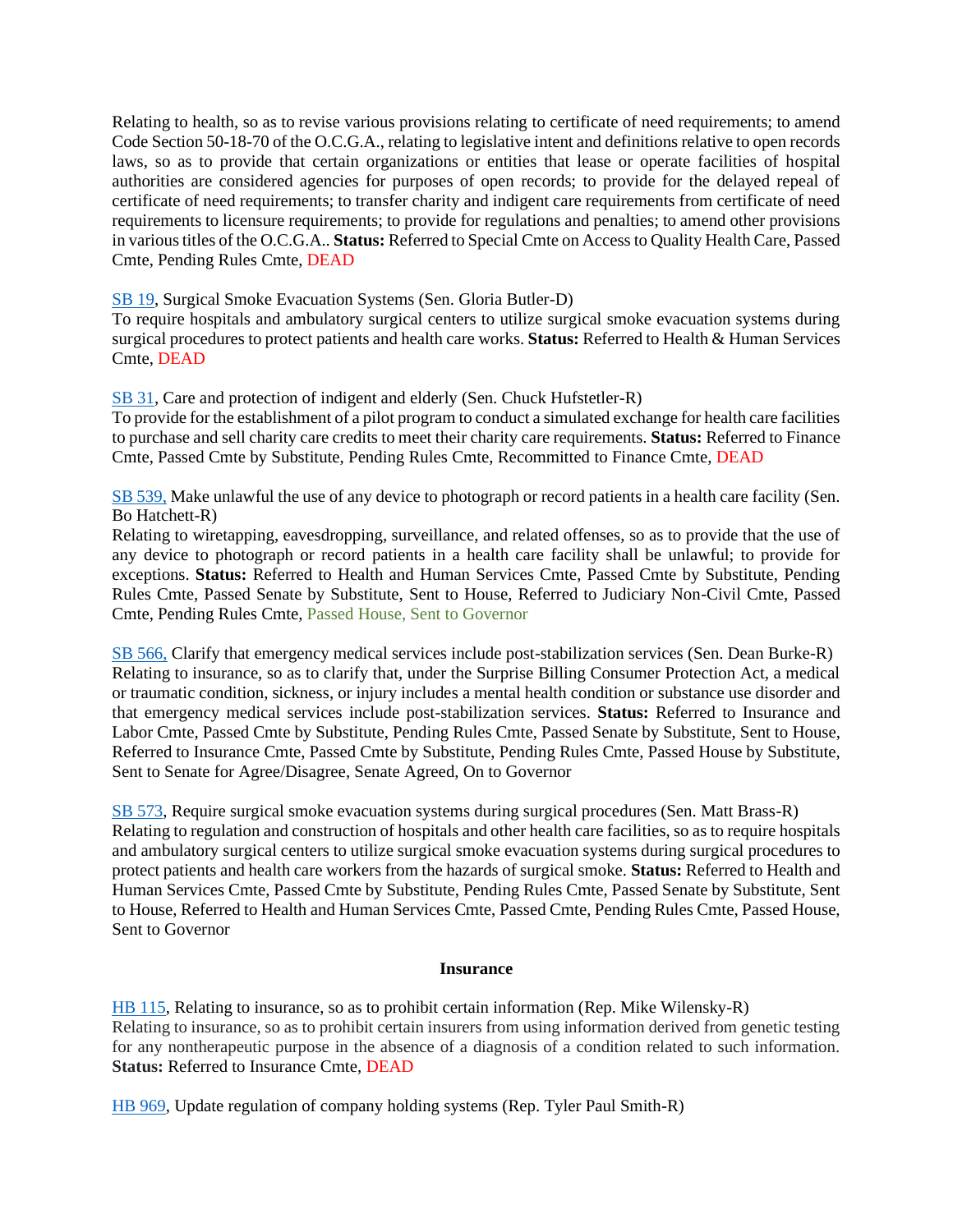Relating to insurance holding company systems, so as to update the regulation of insurance company holding systems per direction from the National Association of Insurance Commissioners; to provide guidelines for group capital calculation in insurance company holding systems; to provide guidelines for liquidity stress test framework in insurance company holding systems; to provide standards governing transactions within an insurance holding company system when an insurer is deemed to be in a hazardous financial condition; to provide protections for an affiliate in an insurance holding company system when a domestic insurer is subject to certain proceedings; to provide clarifications on confidentiality and to extend confidentiality protections to third-party consultants designated by the Commissioner. **Status:** Referred to Insurance Cmte, Passed Cmte by Substitute, Pending Rules Cmte, Passed House, Sent to Senate, Referred to Insurance and Labor Cmte, Passed Cmte, Pending Rules Cmte, On Senate Rules Calendar, Senate Tabled, Passed Senate, Sent to Governor

# [HB 940,](https://www.legis.ga.gov/legislation/61214) Provide for electronic wills (Rep. Sandra Scott-D)

Relating to wills, so as to provide for electronic wills; to provide for applicable law; to provide for execution of electronic wills; to provide for revocation; to provide for attestation and self-proving wills; to provide for certified paper copies. **Status:** Referred to Judiciary Cmte, DEAD

[HB 1021,](https://www.legis.ga.gov/legislation/61360) Decrease minimum nonforfeiture interest rate for induvial deferred annuities (Rep. Eddie Lumsden- R)

Relating to standard nonforfeiture provisions for individual deferred annuities, so as to decrease the minimum nonforfeiture interest rate for individual deferred annuities from 1 percent to 0.15 percent. **Status:**  Referred to Insurance Cmte, Passed Cmte, Pending Rules Cmte, Passed House, Sent to Senate, Referred to Insurance and Labor Cmte, Passed Cmte, Pending Rules Cmte, Passed Senate, To the Governor

[HB 1059,](https://www.legis.ga.gov/legislation/61412) Exclusions for unfair trade practices and unlawful inducements (Rep. Matthew Gambill-R) Relating to insurance generally, so as to provide for exclusions to unfair trade practices and unlawful inducements; to allow an insurer or insurance producer to offer or provide a value-added product or service under certain conditions; to allow an insurer or insurance producer to implement a pilot program offering or providing a value-added product or service under certain conditions; to allow an insurer or insurance producer to offer or give a charitable donation under certain conditions. **Status:** Referred to Insurance Cmte, Passed Cmte, Withdrawn, Recommitted to Insurance Cmte, Passed Cmte by Substitute, Pending Rules Cmte, Passed House by Substitute, Sent to Senate, Referred to Insurance and Labor Cmte, Passed Cmte, Pending Rules Cmte, Passed Senate, To the Governor

[HB 1288,](https://www.legis.ga.gov/legislation/61906) Provide assignment of certain group term life insurance benefits to pay for funeral services (Rep. Darlene Taylor-R)

Relating to the State Employees' Assurance Department, so as to provide for the assignment of certain group term life insurance benefits to pay for funeral services of a deceased individual who was a member of the Employees' Retirement System of Georgia, Georgia Legislative Retirement System, or Georgia Judicial Retirement System; to provide for a definition. **Status:** Referred to Insurance Cmte, Passed Cmte by Substitute, Pending Rules Cmte, Passed House, Sent to Senate, Referred to Retirement Cmte, Passed Cmte, Pending Rules Cmte

[HB 1523,](https://www.legis.ga.gov/legislation/62609) Enact Giving the Gift of Life Act (Rep. Jodi Lott-R)

Relating to insurance, so as to prohibit insurers from cancelling, modifying coverage, refusing to issue, or refusing to renew life insurance policies solely because the applicant or insured donated a liver, pancreas, kidney, intestine, lung, or bone marrow; to provide for promulgation of rules and regulations; to provide for a short title. **Status:** Referred to Ways & Means Cmte, DEAD

[SB 1,](https://www.legis.ga.gov/legislation/58869) Georgia All-Payer Claims Database (Sen. Dean Burke-R)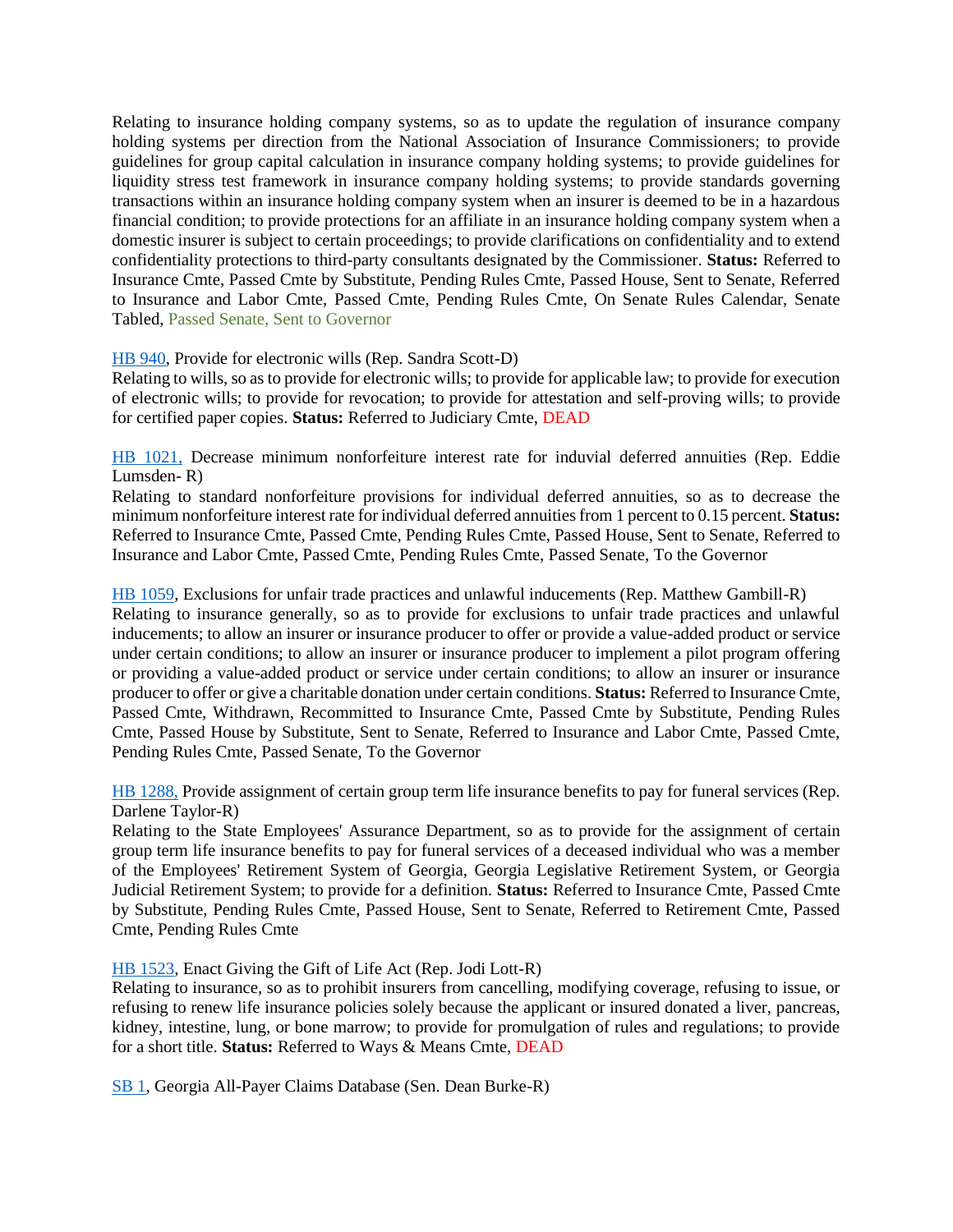Relating to the Georgia All-Payer Claims Database, so as to provide that entities that receive certain tax credits and that provide self-funded, employer sponsored health insurance plans are submitting entities and provide for related matter. **Status:** Referred to Finance Cmte, Hearing Only, DEAD

[SB 112,](https://www.legis.ga.gov/legislation/59454) Life insurance notification to policy owners and beneficiaries (Sen. Marty Harbin-R) Relating to life insurance, so as to require annual notification to policy owners and requested beneficiaries of the existence of such policies; to require insurers to review the National Association of Insurance Commissioners life insurance policy locator on a quarterly basis; and to provide for reporting. **Status:** Referred to Insurance & Labor Cmte, Passed Cmte by Substitute, Pending Rules Cmte, Senate Passed by Substitute, Sent to House, Referred to Insurance & Labor Cmte, Hearing Only

# [SB 113,](https://www.legis.ga.gov/legislation/59453) Life insurers' requirement to review national policy locator (Sen. Marty Harbin-R) Relating to life insurance, so as to provide for life insurers' requirement to review the National Association of Insurance Commissioners' life insurance policy locator service; to provide for reporting; to provide for the Commissioner to prescribe reporting; to provide for a sunset provision for reporting requirements; and to provide for enforcement. **Status:** Referred to Insurance & Labor Cmte, Passed Cmte by Substitute, Pending Rules Cmte, Passed Senate, Sent to House, Referred to Insurance & Labor Cmte, Hearing Only

#### [SB 330,](https://www.legis.ga.gov/legislation/61078) Protection for applicants or insured who have donated organs (Sen. John Albers-R)

To amend Title 33 of the O.C.G.A., relating to insurance, so as to prohibit insurers from cancelling, modifying coverage, refusing to issue, or refusing to renew life insurance policies solely because the applicant or insured donated a liver or kidney; to amend Chapter 7 of Title 48 of the O.C.G.A., relating to income taxes, so as to revise an income tax deduction based on a taxpayer's living donation of all or part of his or her liver, pancreas, kidney, intestine, lung, or bone marrow. **Status:** Referred to Insurance & Labor Cmte, Passed Cmte, Passed Senate, Sent to House, Referred to Insurance Cmte, Passed Cmte, Pending Rules Cmte, Withdrawn from Insurance & Labor Cmte, Recommitted to Ways & Means Cmte, Passed Cmte by Substitute, Pending Rules Cmte, Passed House by Substitute, Sent to Senate, Senate Agreed to House Substitute as Amended by the Senate, Sent to House

# **Pharmaceuticals**

<span id="page-27-0"></span>[HB 164,](https://www.legis.ga.gov/legislation/59086) Prescription Drug Financial Protection Act (Rep. Demetrius Douglas-D)

Relating to insurance generally, so as to require all health insurers to pass along no less than 80 percent of all prescription drug rebates to enrollees that such insurer receives from third parties with regard to such enrollee's prescription drugs. **Status:** Referred to Special Committee on Access to Quality Health Care, Hearing Only, Passed Cmte by Substitute As Amended, Pending Rules, DEAD

[HB 447,](https://www.legis.ga.gov/legislation/59642) Disclosure of health insurance plan data (Rep. David Knight-R)

Relating to the state employees' health insurance plan, so as to require that all contracts for health care coverage or services under the state health benefit plan contain provisions relating to disclosure of cost related data. **Status:** Referred to Special Committee on Access to Quality Health Care, Hearing Only, **DEAD** 

[HB 448,](https://www.legis.ga.gov/legislation/59643) Disclosure of cost related data for PeachCare for Kids Program (Rep. David Knight-R) Relating to medical assistance generally, so as to require that all contracts for health care coverage or services under Medicaid and the PeachCare for Kids Program contain provisions relating to disclosure of cost related data. **Status:** Referred to Special Committee on Access to Quality Health Care, Hearing Only, DEAD

[HB 867,](https://www.legis.ga.gov/legislation/61050) Pharmacy Benefit Manager and Rebates (Rep. Mark Newton-R)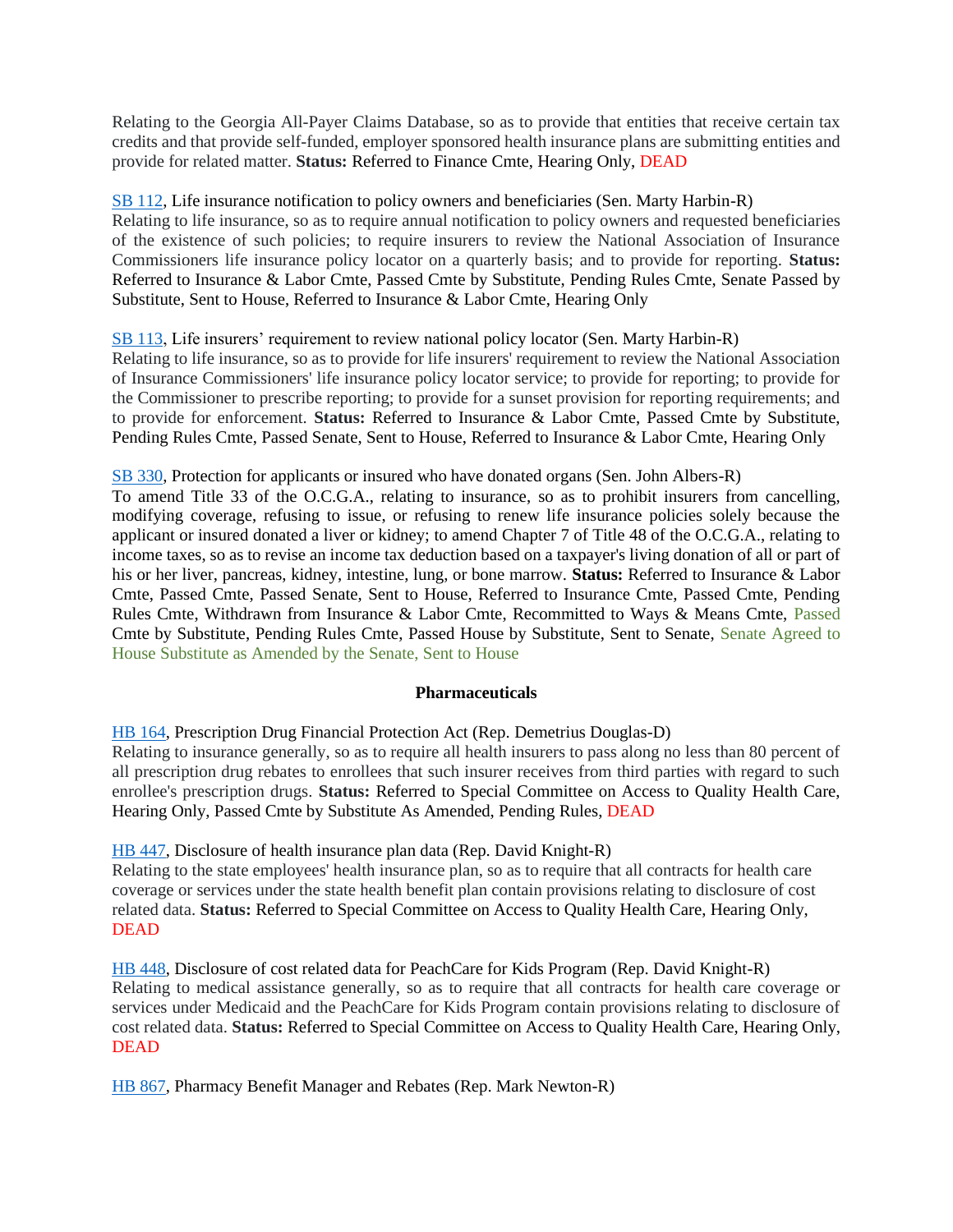Relating to regulation and licensure of pharmacy benefits managers, so as to revise the definition of "rebate"; to require pharmacy benefits managers to disclose the true net cost and final net cost, if applicable, of prescription drugs to insureds; to require pharmacy benefits managers to calculate cost sharing requirements for insureds based on the true net cost of prescription drugs; to provide for remittance of difference in cost sharing payments by insureds based on final net cost. **Status:** Referred to Special Cmte on Access to Quality Health Care, Passed Cmte by Substitute, Passed House, Sent to Senate, Referred to Insurance and Labor Cmte, Hearing Only

#### [HB 963,](https://www.legis.ga.gov/legislation/61239) Provisions for controlled substances (Rep. Butch Parrish-R)

Relating to controlled substances, so as to change certain provisions relating to Schedule I controlled substances and Schedule IV controlled substances; to change certain provisions relating to the definition of dangerous drugs. **Status:** Referred to Health & Human Services Cmte, Passed Cmte, Pending Rules Cmte, Passed House, Sent to Senate, Referred to Public Safety Cmte, Passed Cmte, Pending Rules Cmte, Passed Senate, On to Governor Kemp

[HB 1351,](https://www.legis.ga.gov/legislation/62099) Provide pharmacy benefits management for Medicaid program (Rep. David Knight-R) Relating to Medicaid assistance generally, so as to provide for pharmacy benefits management for the Medicaid program to be conducted by the Department of Community Health after a date certain; to provide for a cost calculation; to provide for submission of a waiver if necessary. **Status:** Referred to Special Cmte on Access to Quality Health Care, Passed Cmte, Pending Rules Cmte, Passed House, Sent to Senate, Referred to Insurance and Labor Cmte

[HR 998,](https://www.legis.ga.gov/legislation/62794) To recognize biomarker testing as necessary part of precision medicine (Rep. Sharon Cooper-R) A RESOLUTION recognizing the benefits of biomarker testing as a necessary part of precision medicine; and for other purposes. **Status:** Referred to Health and Human Services Cmte, Passed Cmte, Pending Rules Cmte, Passed House.

[SB 341,](https://www.legis.ga.gov/legislation/61156) Guidelines for prior authorization of prescribed medicine for chronic conditions (Sen. Kay Kirkpatrick-R)

Relating to the prior authorizations of healthcare services, to provide guidelines for the prior authorization of a prescribed medication for chronic conditions requiring ongoing medication therapy under certain circumstances. **Status:** Referred to Insurance and Labor Cmte, Passed Cmte by Substitute, Pending Rules Cmte, Passed Senate by Substitute, Sent to House, Referred to Health & Human Services Cmte, Passed Cmte, Pending Rules Cmte, Passed House, On to Governor

[SB 518,](https://www.legis.ga.gov/legislation/62124) Enact "Prescription Drug Rebate Financial Protection Act" (Rep. Chuck Hufstetler-R) Relating to insurance generally, so as to require all health insurers to pass along no less than 80 percent of all prescription drug rebates to enrollees that such insurer receives from third parties with regard to such enrollee's prescription drugs. **Status:** Referred to Insurance and Labor Cmte, DEAD

[SR 777,](https://www.legis.ga.gov/legislation/63036) To recognize biomarker testing as necessary part of precision medicine (Sen. Ben Watson-R) A RESOLUTION recognizing the benefits of biomarker testing as a necessary part of precision medicine; and for other purposes. **Status:** Senate Read and Adopted.

#### **Taxes**

<span id="page-28-0"></span>[HB 100,](https://www.legis.ga.gov/legislation/58944) Excise tax exemption for vehicles owned by public transportations systems (Rep. Carl Gilliard-D) Relating to levy of excise tax, rate, taxation of motor fuels not commonly sold or measured by gallon, rate, prohibition of tax on motor fuel by political subdivisions, exception, and exempted sales, so as to provide for exemption from certain excise taxes on motor fuel and compressed natural gas for public mass transit vehicles owned by public transportation systems, certain vehicles owned by public campus transportation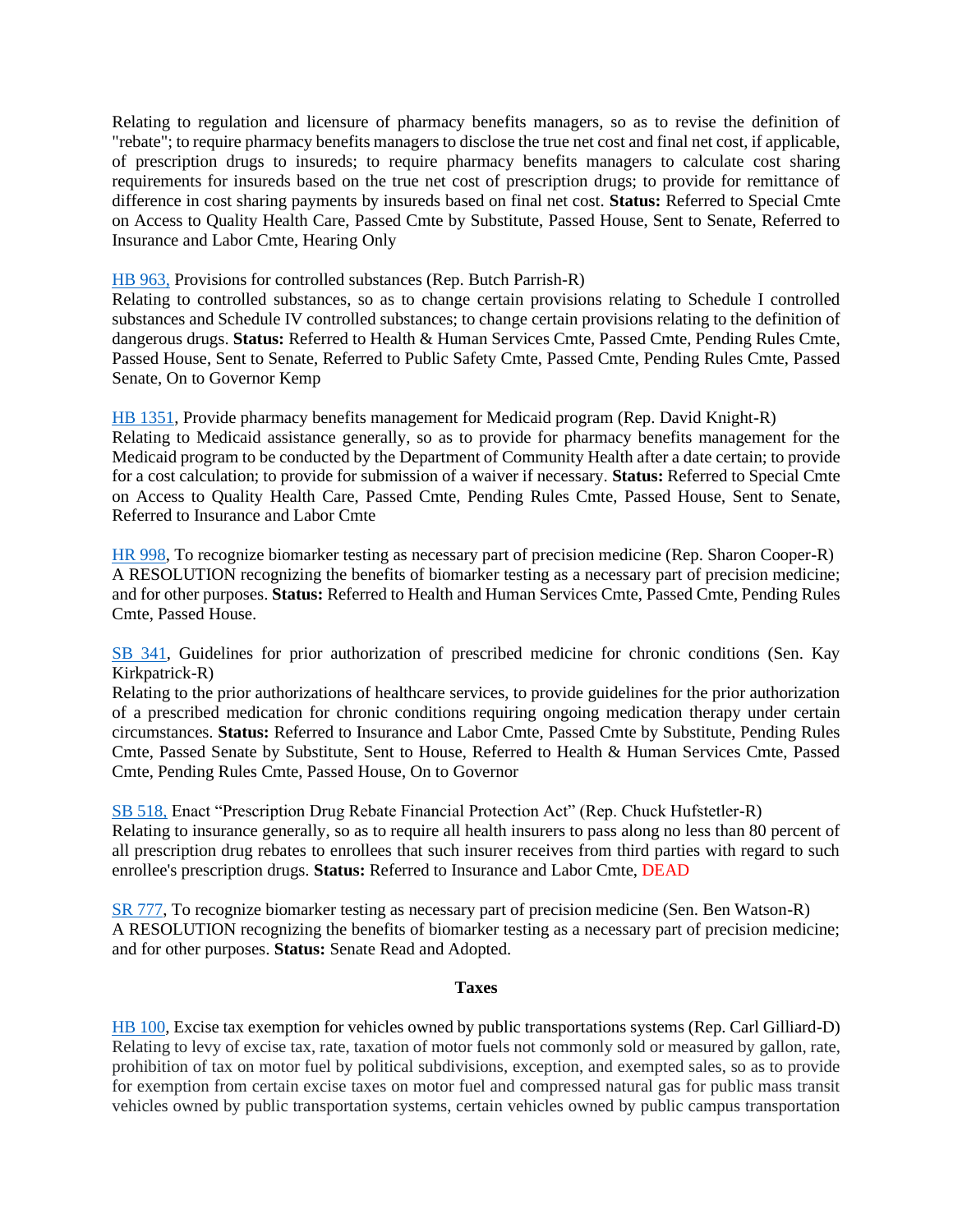systems, and school buses operated by public school systems. **Status:** Referred to Ways & Means Cmte, DEAD

[HB 104,](https://www.legis.ga.gov/legislation/58951) Equipment Rental Tax (Rep. Ron Stephens-R)

So as to levy and impose a tax on persons who enter certain rental agreements with certain equipment rental companies within a certain period of time. **Status:** Referred to Ways and Means Cmte, DEAD

[HB 122,](https://www.legis.ga.gov/legislation/58990) To Extend Sales Tax Exemption for manufacturers of concrete (Rep. John Corbett-R) To extend the sunset for a manufacturers' sales tax exemption for concrete mixers to 2026. **Status:** Referred to Ways and Means Cmte, Passed Cmte by Substitute, Pending Rules Cmte, DEAD **Note:** The language was added to SB 6 in 2021 session.

[HB 304,](https://www.legis.ga.gov/legislation/59345) Tax credit for medical equipment and pharmaceuticals manufacturers (Rep. Jodi Lott-R) Tax credit for medical equipment and supplies manufacturers and pharmaceutical and medicine manufacturers; provide tax credit. **Status:** Referred to Ways & Means Cmte, Passed Cmte by Substitute, Pending Rules Cmte, Passed, Sent to Senate, Referred to Finance Cmte, Passed Cmte, Pending Rules Cmte, Passed Senate, Senate Transmitted House, Sent to Governor, Governor Kemp Signed March 18, 2022. **Note:** The original language of HB 304 was removed and the motor fuel tax collections suspension language was inserted.

[HB 398,](https://www.legis.ga.gov/legislation/59559) Relating to job tax credits (Rep. Bruce Williamson-R)

Relating to conditions for taking job tax credit by business enterprises and calculating credit, so as to remove the job cap. **Status:** Referred to Ways & Means Cmte, DEAD

[HB 424,](https://www.legis.ga.gov/legislation/59605) Change certain definition for income tax (Rep. Bruce Williamson-R)

Relating to income taxes, so as to change certain definitions regarding such taxes. **Status:** Referred to Ways & Means Cmte, Passed Cmte by Substitute, Pending Rules Cmte, Passed House by Substitute, Sent to Senate, Referred to Finance Cmte, Passed Cmte, Pending Rules Cmte, Senate engrossed, Passed Senate, Sent to Governor

[HB 469,](https://www.legis.ga.gov/legislation/59705) Tax Credits for historic structures (Rep. Ron Stephens-R)

Relating to the imposition, rate, and computation and exemptions from state income taxes, so as to revise procedures, conditions, and limitations relating to tax credits for the rehabilitation of historic structures to provide for preapproval of additional tax credits for current recipients of tax credits. **Status:** Referred to Ways & Means Cmte, Passed Cmte by Substitute, Pending Rules Cmte, Withdrawn from Rules Calendar and Recommitted to Rules Cmte, Passed House, Sent to Senate, Referred to Finance Cmte, Passed Cmte by Substitute, Pending Rules Cmte, Withdrawn from Rules Cmte and Recommitted to Finance Cmte, Passed Cmte by Substitute, Pending Rules Cmte, Sent Passed by Substitute, Sent to House, House Agreed to Senate Substitute, Sent to Governor

[HB 452,](https://www.legis.ga.gov/legislation/59647) Tax Credit for Class III railroads (Rep. Rick Jasperse-R)

Relating to tax credit for Class III railroads and reporting, so as to extend an income tax credit for expenditures on the maintenance of railroad track owned or leased by Class III railroads. **Status:** Referred to Ways & Means Cmte, DEAD

Note: The language from HB 452 was added to [HB 587,](https://www.legis.ga.gov/legislation/59948) Georgia Economic Renewal Act of 2021 in the 2021 session.

[HB 586,](https://www.legis.ga.gov/legislation/59947) Georgia Economic Recovery Act of 2021 (Rep. Sam Watson-R)

Relating to general provisions regarding sales and use taxes, so as to extend the sunset date for the exemption for projects of regional significance. **Status:** Referred to Ways & Means Cmte, Passed Cmte by Substitute, Pending Rules Cmte, House Passed, Sent to Senate, Referred to Finance Cmte, Passed Cmte by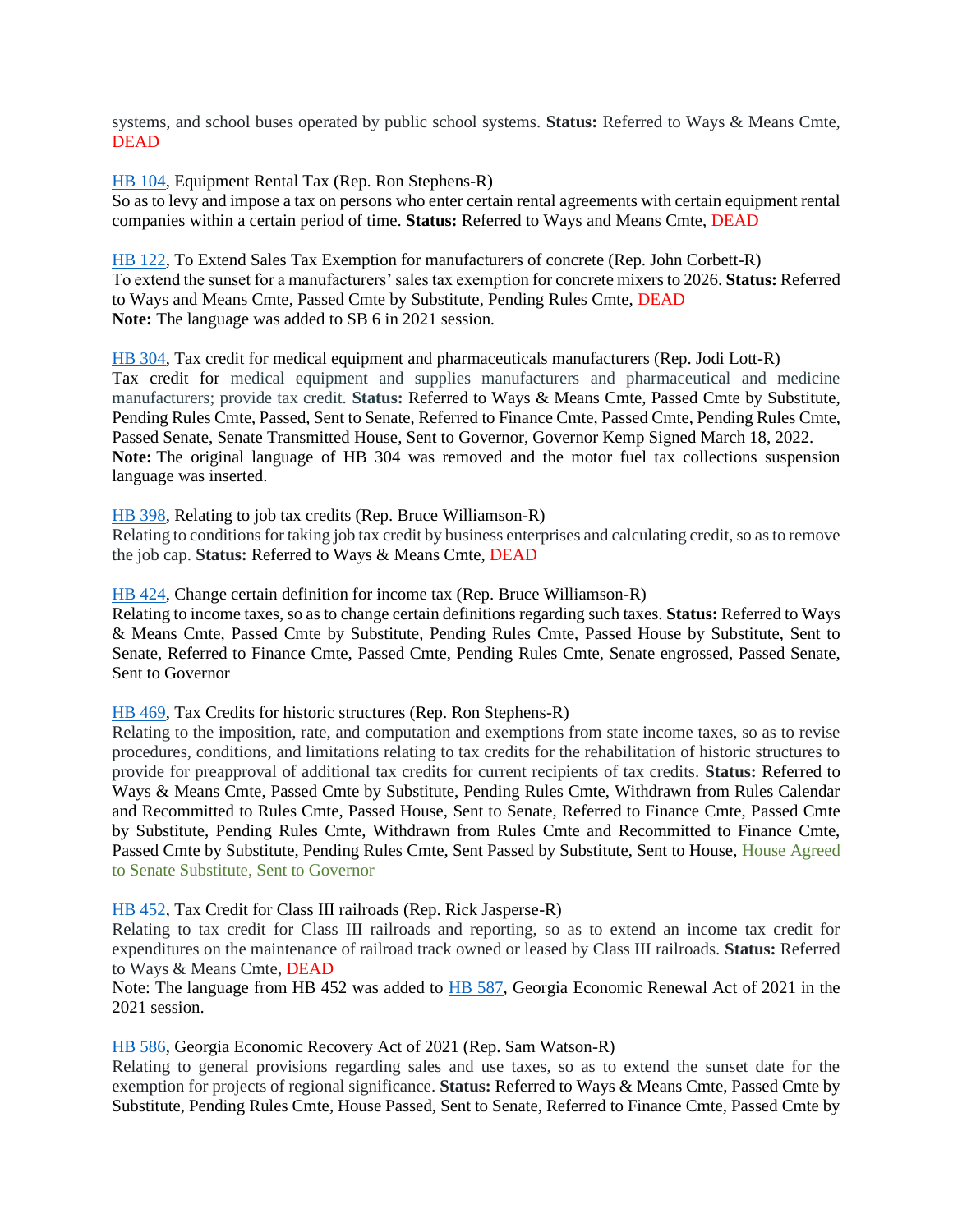Substitute, Pending Rules Cmte, Recommitted to Finance Cmte, Passed Cmte by Substitute, Pending Rules Cmte, Passed Senate by Substitute, Sen to House, House Agreed, Sent to Governor

[HB 587,](https://www.legis.ga.gov/legislation/59948) Georgia Agribusiness and Rural Jobs Act (Rep. Bruce Williamson-R)

Relating to revenue and taxation, so as to provide for a tax credits for various expenditures and manufacturers. **Status:** Referred to Ways & Means Cmte, Passed Cmte by Substitute, Pending Rules Cmte, House Passed, Sent to Senate, Referred to Finance Cmte, Passed Cmte, Pending Rules Cmte, Senate Tabled, Taken from Table, Recommitted to Rules Cmte

[HB 979,](https://www.legis.ga.gov/legislation/61255) Tax credit for lower income individuals who lease dwellings (Rep. Derek Mallow-D) Relating to imposition, rate, computation, and exemptions from income taxes, so as to provide for a tax credit for lower income individuals who lease dwellings under certain conditions. **Status:** Referred to Ways & Means Cmte, DEAD

[HB 1039,](https://www.legis.ga.gov/legislation/61390) Extend tax credit for expenditures on the maintenance of Class III railroads (Rep. Mack Jackson-D)

Relating to tax credit for Class III railroads and reporting, so as to extend the income tax credit for expenditures on the maintenance of railroad track owned or leased by Class III railroads. **Status:** Referred to Ways & Means Cmte, Passed Cmte by Substitute, Pending Rules Cmte, Passed House by Substitute, Sent to Senate, Referred to Finance Cmte, Passed Cmte by Substitute, Pending Rules Cmte, On Senate Rules Calendar, Senate Tabled, Senate Passed by Substitute, Sent to House

**Note:** The Senate removed the original language from HB 1039 and replace it with tax credits for health care workers language.

[HB 1053,](https://www.legis.ga.gov/legislation/61406) Extend tax credit for certain expenditures by postproduction companies (Rep. Ron Stephens-R) Relating to the imposition, rate, computation, exemptions, and credits for state income tax, so as to extend a tax credit for certain expenditures made by postproduction companies. **Status:** Referred to Ways & Means Cmte, Passed Cmte, Pending Rules Cmte, Withdrawn and Recommitted to Ways & Means Cmte, Passed Cmte by Substitute, Pending Rules Cmte, Passed House by Substitute, Sent to Senate, Referred to Finance Cmte, Passed Cmte by Substitute, Pending Rules Cmte, Passed Senate by Substitute, Sent to House, House Agreed to Senate Substitute, Sent to Governor

[HB 1064,](https://www.legis.ga.gov/legislation/61451) Exemption for certain retirement income for military service (Rep. Jesse Petrea-R)

Relating to the imposition, rate, computation, exemptions, and credits from state income tax, so as to exclude from Georgia taxable net income certain retirement income received from certain military service; to provide for limitations. **Status:** Referred to Ways & Means Cmte, Passed Cmte by Substitute, Pending Rules Cmte, Passed House by Substitute, Sent to Senate, Referred to Finance Cmte, Passed Cmte, Pending Rules Cmte, Passed Senate, On to the Governor

[HB 1189,](https://www.legis.ga.gov/legislation/61691) Include mining in tax credits allowable for purchases/acquisitions of qualified investment property (Rep. Bruce Williamson-R)

Relating to imposition, rate, computation, exemptions, and credits relative to state income tax, so as to expand the credits allowable for purchases and acquisitions of qualified investment property for manufacturing and telecommunications facilities to include mining facilities. **Status:** Referred to Ways & Means Cmte, Subcmte Hearing Held, DEAD

[HB 1437,](https://www.legis.ga.gov/legislation/62346) Revise rates of income tax (Rep. Shaw Blackmon-R)

Relating to income taxes, so as to revise the rates of taxation on income; to provide for related matters; to provide for an effective date and applicability. **Status:** Referred to Ways & Means Cmte, Passed Cmte by Substitute, Pending Rules, Passed House by Substitute, Sent to Senate, Referred to Finance Cmte, Passed Cmte by Substitute, Pending Rules Cmte, Passed Senate by Substitute, Sent to House, House Disagreed ,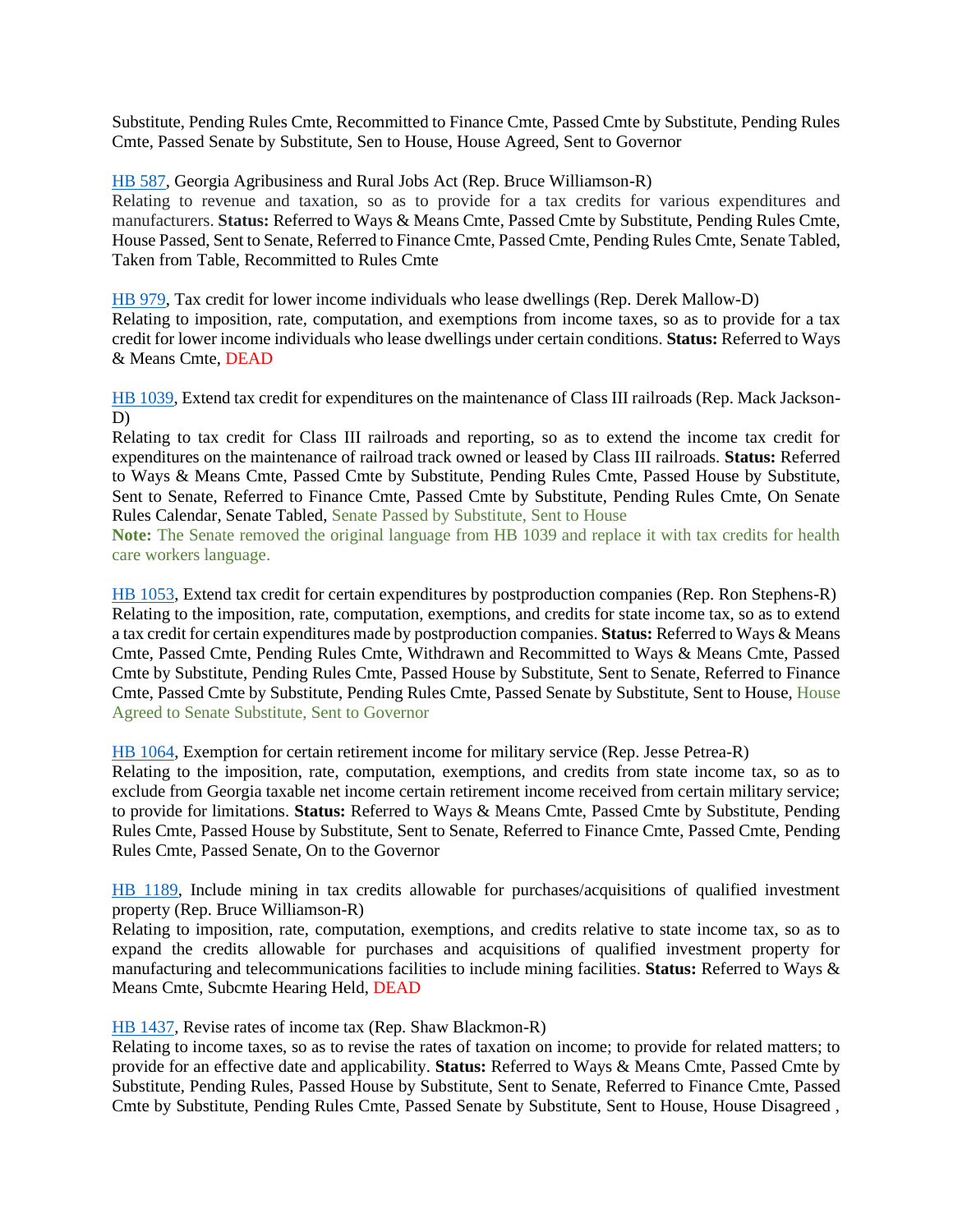House Conference Cmte Appointed, Senate Conference Cmte Appointed, House Passed Conference Committee Report, Senate Passed Conference Cmte Report, Sent to Governor

[HR 756,](https://www.legis.ga.gov/legislation/61940) Separate ad valorem property tax classification for low-income building projects (Rep. Rob Leverett-R)

Proposing an amendment to the Constitution so as to provide that qualified low-income building projects may be classified as a separate class of property for ad valorem property tax purposes. **Status:** Referred to Ways and Means, Hearing Only, DEAD

[SB 148,](https://www.legis.ga.gov/legislation/59556) Special Council on Tax Reform and Fairness (Sen. Chuck Hufstetler-R)

To create the 2021 Special Council on Tax Reform and Fairness for Georgians and the Special Joint Committee on Georgia Revenue Structure; to state legislative findings and intent; to make provisions relative to legislative procedure for consideration of legislation recommended by the council and the special joint committee. **Status:** Referred to Finance Cmte, Passed Cmte by Substitute, Pending Rules Cmte, Passed Senate, Sent to House, Referred to Budget & Fiscal Affairs Oversight Cmte, Passed Cmte by Substitute, Pending Rules Cmte, On House Rules Calendar, Defeated in the House DEAD

[SB 323,](https://www.legis.ga.gov/legislation/60971) Repeal state income tax (Sen. Butch Miller-R)

To repeal the state income tax in its entirety; to repeal various income tax credits; to provide for related matters. **Status:** Referred to Finance Cmte, Hearing Only, DEAD

#### **Transportation**

<span id="page-31-0"></span>[HB 496,](https://www.legis.ga.gov/legislation/59776) Permits for vehicles of forest products for loads exceeding weight limit (Rep. James Burchett-R) Relating to permits for vehicles and loads of excess weight and dimensions, so as to provide for issuance of an annual forest product permit for certain vehicles and loads exceeding weight and dimension maximums; to provide for fees for such permit. **Status:** Referred to Transportation Cmte, Hearing Only, DEAD

[HB 1438,](https://www.legis.ga.gov/legislation/62347) Amend notice provisions for meetings for election of Department of Transportation board members (Rep. Brad Thomas-R)

Relating to the Department of Transportation, so as to amend notice provisions relative to meetings for the election of board members; to provide for negotiations in request for proposals relative to public-private partnerships (P3s); to provide for procurement procedures relative to alternative contracting; to amend Code Section 50-18-72 of the Official Code of Georgia Annotated, relating to when public disclosure not required by a state agency, so as to exempt certain records from public disclosure requirements. **Status:** Referred to Transportation Cmte, Passed Cmte, Pending Rules Cmte, Passed House, Sent to Senate, Referred to Transportation Cmte, Passed Cmte by Substitute, Pending Rules Cmte

[HB 1473,](https://www.legis.ga.gov/legislation/62455) Prohibit operation of a train in a manner that blocks a road longer than a certain amount of time (Rep. James Burchett-R)

Relating to operation of trains at crossings, so as to prohibit the operation of a train in a manner that occupies or blocks a street, road, or highway grade crossing longer than a certain amount of time. **Status:** Referred to Transportation Cmte, DEAD

#### [HR 467,](https://www.legis.ga.gov/legislation/60698) Urging extending I-185 and Georgia 300 (Rep. Gerald Greene-R)

Urging GDoT to study potential costs and benefits of extending Interstate 185 and extending and expanding Georgia 300. **Status:** Referred to Transportation Cmte, Passed Cmte, Pending Rules Cmte, Passed House.

[SB 98,](https://www.legis.ga.gov/legislation/59341) Georgia Freight Railroad Program (Sen. Brandon Beach-R)